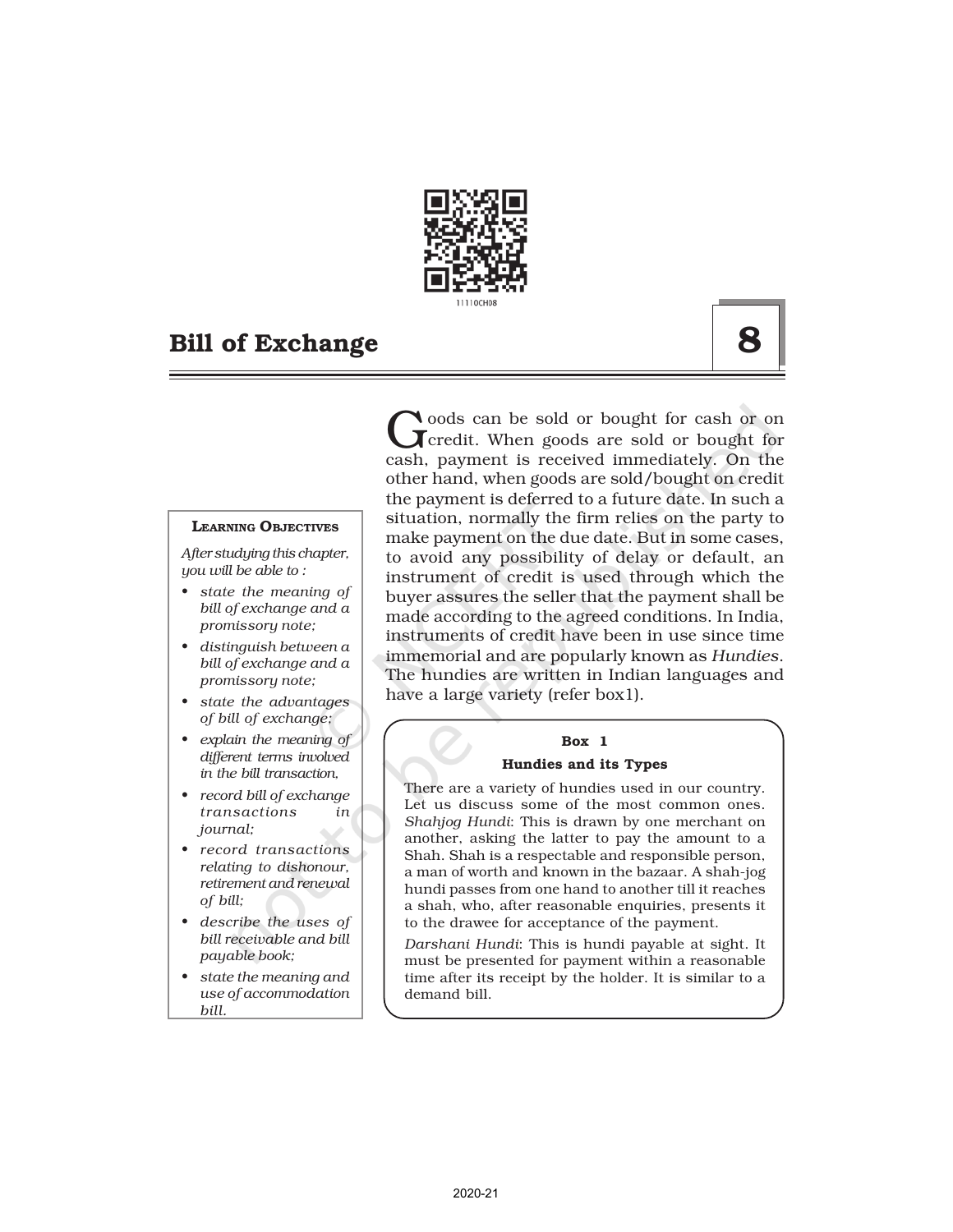*Muddati Hundi*: A muddati or miadi hundi is payable after a specified period of time. This is similar to a time bill. There are few other varieties of hundies like *Nam-jog hundi, Dhani-jog hundi, Jawabee hundi, Hokhami hundi, Firman-jog hundi*, and so on.

Now a days these instruments of credit are called bills of exchange or promissory notes. The bill of exchange contains an unconditional order to pay a certain amount on an agreed date while the promissory note contains an unconditional promise to pay a certain sum of money on a certain date. In India these instruments are governed by the Indian Negotiable Instruments Act 1881.

## 8.1 Meaning of Bill of Exchange

According to the Negotiable Instruments Act 1881, a bill of exchange is defined as an instrument in writing containing an unconditional order, signed by the maker, directing a certain person to pay a certain sum of money only to, or to the order of a certain person or to the bearer of the instrument. The following features of a bill of exchange emerge out of this definition.

- A bill of exchange must be in writing.
- It is an order to make payment.
- The order to make payment is unconditional.
- The maker of the bill of exchange must sign it.
- The payment to be made must be certain.
- The date on which payment is made must also be certain.
- The bill of exchange must be payable to a certain person.
- The amount mentioned in the bill of exchange is payable either on demand or on the expiry of a fixed period of time.
- It must be stamped as per the requirement of law.

A bill of exchange is generally drawn by the creditor upon his debtor. It has to be accepted by the drawee (debtor) or someone on his behalf. It is just a *draft* till its acceptance is made.

For example, Amit sold goods to Rohit on credit for  $\bar{\tau}$  10,000 for three months. To ensure payment on due date Amit draws a bill of exchange upon Rohit for  $\bar{\xi}$  10,000 payable after three months. Before it is accepted by Rohit it will be called a draft. It will become a bill of exchange only when Rohit writes the word "accepted" on it and append his signature thereto communicate his acceptance.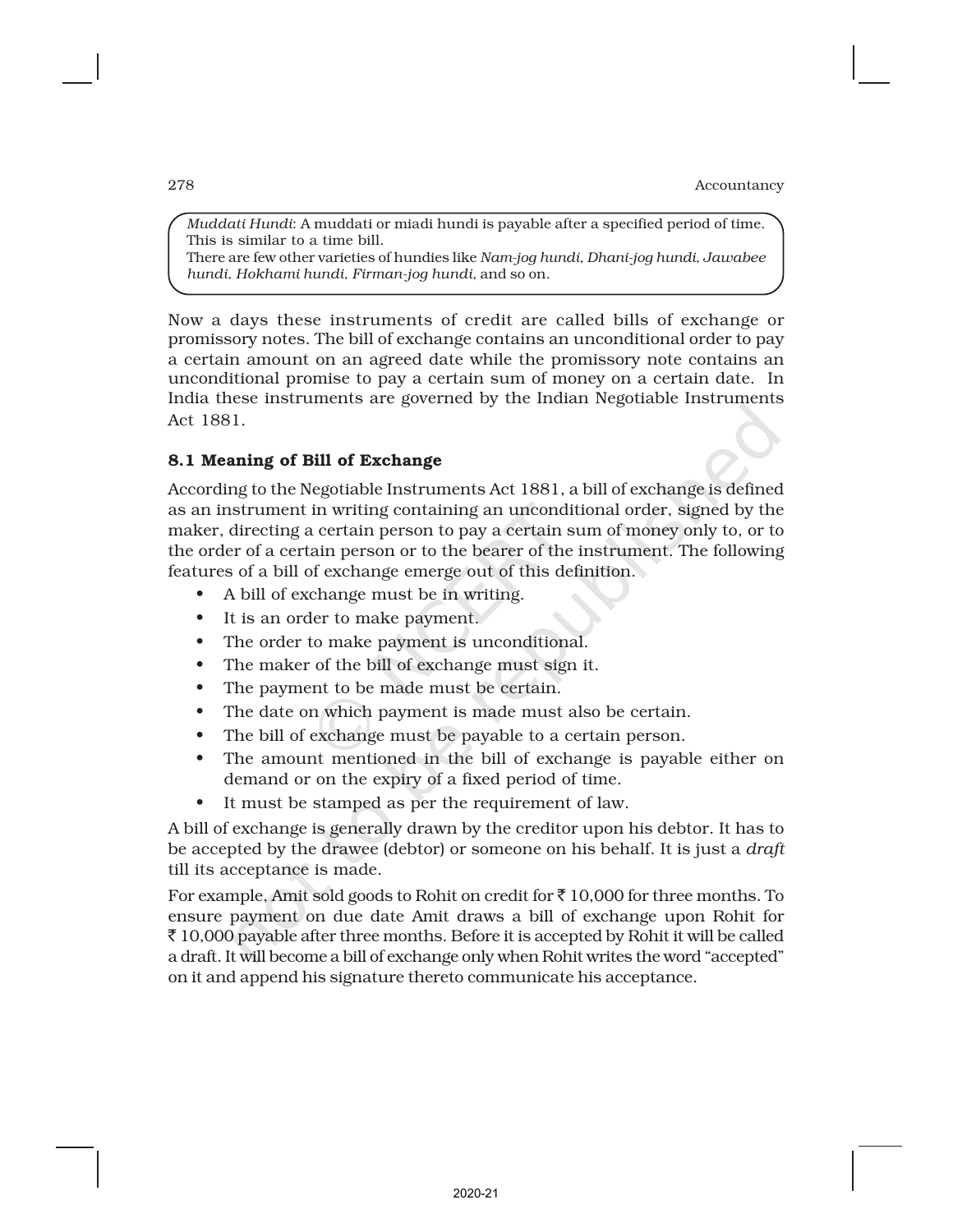## *8.1.1 Parties to a Bill of Exchange*

There are three parties to a bill of exchange:

- (1) Drawer is the maker of the bill of exchange. A seller/creditor who is entitled to receive money from the debtor can draw a bill of exchange upon the buyer/debtor. The drawer after writing the bill of exchange has to sign it as maker of the bill of exchange.
- (2) Drawee is the person upon whom the bill of exchange is drawn. Drawee is the purchaser or debtor of the goods upon whom the bill of exchange is drawn.
- (3) Payee is the person to whom the payment is to be made. The drawer of the bill himself will be the payee if he keeps the bill with him till the date of its payment. The payee may change in the following situations:
	- (a) In case the drawer has got the bill discounted, the person who has discounted the bill will become the payee;
	- (b) In case the bill is endorsed in favour of a creditor of the drawer, the creditor will become the payee.

Normally, the drawer and the payee is the same person. Similarly, the drawee and the acceptor is normally the person. For example, Mamta sold goods worth  $\bar{\mathcal{J}}10,000$  to Jyoti and drew a bill of exchange upon her for the same amount payable after three months. Here, Mamta is the drawer of the bill and Jyoti is the drawee. If the bill is retained by Mamta for three months and the amount of  $\bar{\tau}$  10,000 is received by her on the due date then Mamta will be the payee. If Mamtagives away this bill to her creditor Ruchi, then Ruchi will be the payee. If Mamta gets this bill discounted from the bank then the bankers will become the payee.

In the above mentioned bill of exchange, Mamta is the *drawer* and Jyoti is the *drawee.* Since Jyoti has accepted the bill, she is the *acceptor.* Suppose in place of Jyoti the bill is accepted by Ashok then Ashok will become the *acceptor.*

#### Test Your Understanding - I

*Write 'True' or 'False' against each statement regarding a bill of exchange:*

- (i) A bill of exchange must be accepted by the payee.
- (ii) A bill of exchange is drawn by the creditor.
- (iii) A bill of exchange is drawn for all cash transaction.
- (iv) A bill payable on demand is called Time bill;
- (v) The person to whom payment is to be made in a bill or exchange is called payee.
- (vi) A negotiable instrument does not require the signature of its maker.
- (vii) The *hundi* Payable at sight is called *Darshani hundi*.
- (viii) A negotiable instrument is not freely transferable.
- (ix) Stamping of promissory note is not mandatory.
- (x) The time of payment of a negotiable instrument need not be certain.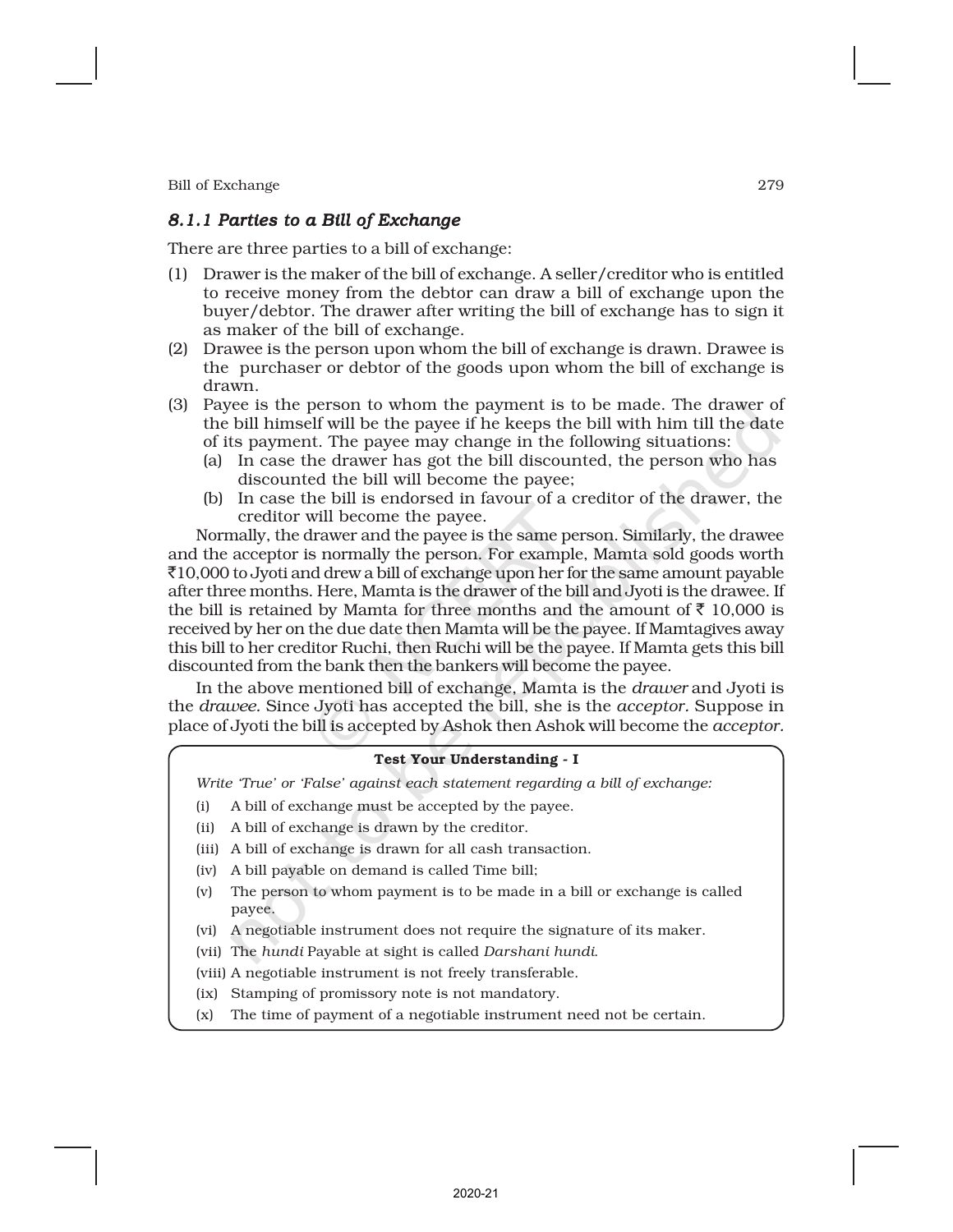## 8.2 Promissory Note

According to the Negotiable Instruments Act 1881, a promissory note is defined as an instrument in writing (not being a bank note or a currency note), containing an unconditional undertaking signed by the maker, to pay a certain sum of money only to or to the order of a certain person, or to the bearer of the instrument. However, according to the Reserve Bank of India Act, a promissory note payable to bearer is illegal. Therefore, a promissory note cannot be made payable to the bearer.

This definition suggests that when a person gives a promise in writing to pay a certain sum of money unconditionally to a certain person or according to his order the document is called is a promissory note.

Following features of a promissory note emerge out of the above definition:

- It must be in writing
- It must contain an unconditional promise to pay.
- The sum payable must be certain.
- It must be signed by the maker.
- The maker must sign it.
- It must be payable to a certain person.
- It should be properly stamped.

A promissory note does not require any acceptance because the maker of the promissory note himself promises to make the payment.

## *8.2.1 Parties to a Promissory Note*

There are two parties to a promissory note.

- *Maker or Drawer* is the person who makes or draws the promissory note to pay a certain amount as specified in the promissory note. He is also called the promisor.
- *Drawee or Payee* is the person in whose favour the promissory note is drawn. He is called the promisee.

Generally, the drawee is also the payee, unless, it is otherwise mentioned in the promissory note. In the specimen of promissory note(refer figure 8.2), Ashok Kumar is the drawer or maker who promises to pay  $\overline{30,000}$  and Harish Chander is the drawee or payee to whom payment is to made. If Harish Chander endorses this promissory note in favour of Rohit then Rohit will become the payee. Similarly, if Harish Chander gets this promissory note discounted from the bank then the bank will become the payee.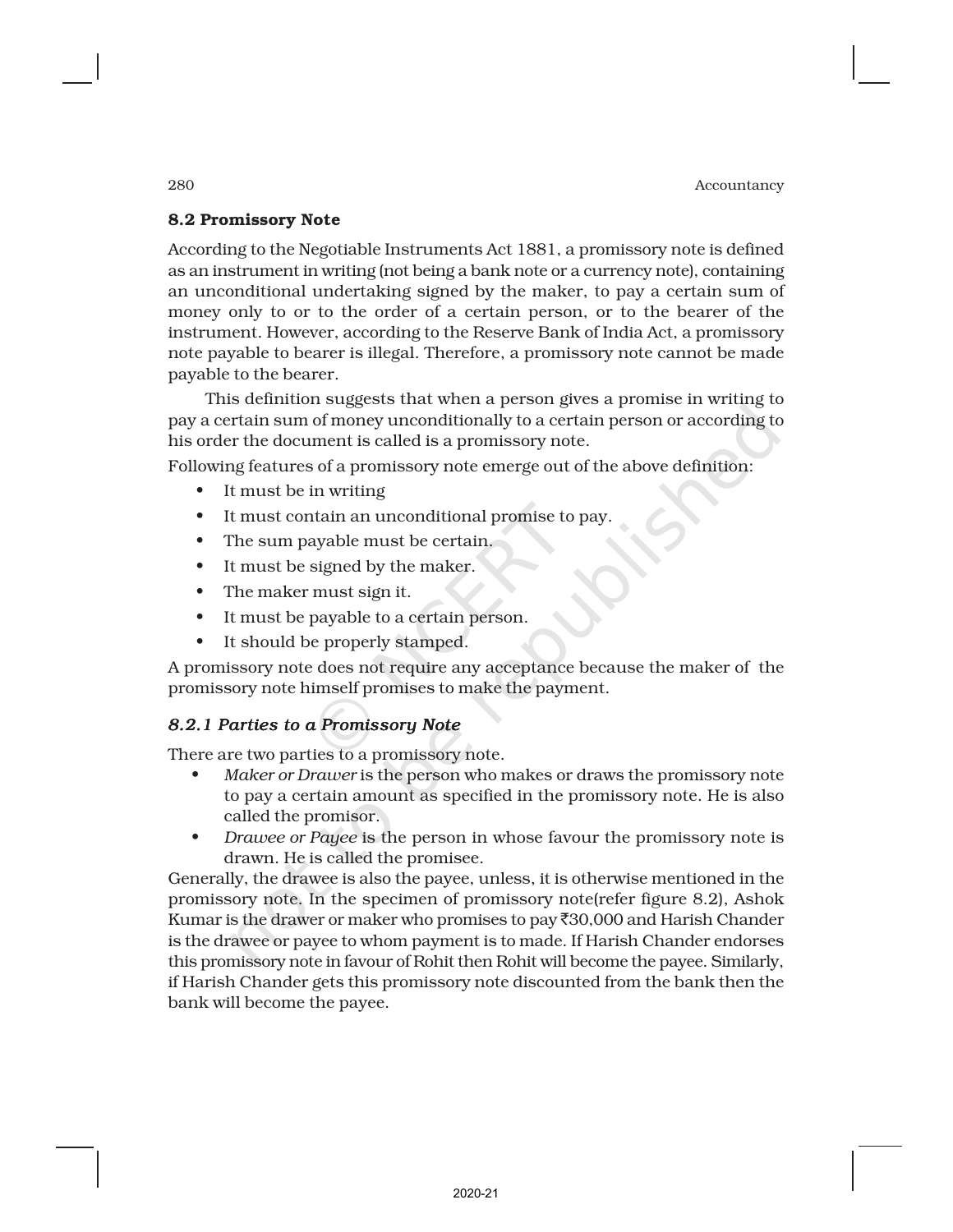|        | Box 2<br>Distinction between a Bill of Exchange and Promissory Note                                                                                                    |                                                                                                                             |                                                                                                                  |  |  |  |  |
|--------|------------------------------------------------------------------------------------------------------------------------------------------------------------------------|-----------------------------------------------------------------------------------------------------------------------------|------------------------------------------------------------------------------------------------------------------|--|--|--|--|
|        | Both a bill of exchange and a promissory note are instruments of credit and are similar<br>in many ways. However, there are certain basic differences between the two. |                                                                                                                             |                                                                                                                  |  |  |  |  |
| S.No.l | <b>Basis</b>                                                                                                                                                           | Bill of Exchange                                                                                                            | Promissory Note                                                                                                  |  |  |  |  |
| 1.     | Drawer                                                                                                                                                                 | It is drawn by the creditor                                                                                                 | It is drawn by the debtor                                                                                        |  |  |  |  |
| 2.     | Order or Promisel<br>and Parties                                                                                                                                       | It contains an order to make<br>payment. There can be three<br>parties to it, viz. the drawer,<br>the drawee and the payee. | It contains a promise to make<br>payment. There are only two<br>parties to it, viz. the drawer<br>and the payee. |  |  |  |  |
| 3.     | Acceptance                                                                                                                                                             | It requires acceptance by the<br>drawee or someone else on his<br>behalf.                                                   | It does not require any<br>acceptance.                                                                           |  |  |  |  |
| 4.     | Payee                                                                                                                                                                  | Drawer and payee can be the<br>same party.                                                                                  | Drawer cannot be the payee<br>of it.                                                                             |  |  |  |  |
| 5.     | <b>Notice</b>                                                                                                                                                          | In case of its dishonour due<br>notice of dishonour is to be<br>given by the holder to the drawer                           | No notice needs to be givenin<br>case of its dishonour.                                                          |  |  |  |  |

Fig. 8.1 *Distinction between bills of exchange and promissory note*

## 8.3 Advantages of Bill of Exchange

The bills of exchange as instruments of credit are used frequently in business because of the following advantages:

- *Framework for relationships*: A bill of exchange represents a device, which provides a framework for enabling the credit transaction between the seller/ creditor and buyer/debtor on an agreed basis.
- *Certainty of terms and conditions*: The creditor knows the time when he would receive the money so also debtor is fully aware of the date by which he has to pay the money. This is due to the fact that terms and conditions of the relationships between debtor and creditor such as amount required to be paid; date of payment; interest to be paid, if any, place of payment are clearly mentioned in the bill of exchange.
- *Convenient means of credit*: A bill of exchange enables the buyer to buy the goods on credit and pay after the period of credit. However, the seller of goods even after extension of credit can get payment immediately either by discounting the bill with the bank or by endorsing it in favour of a third party.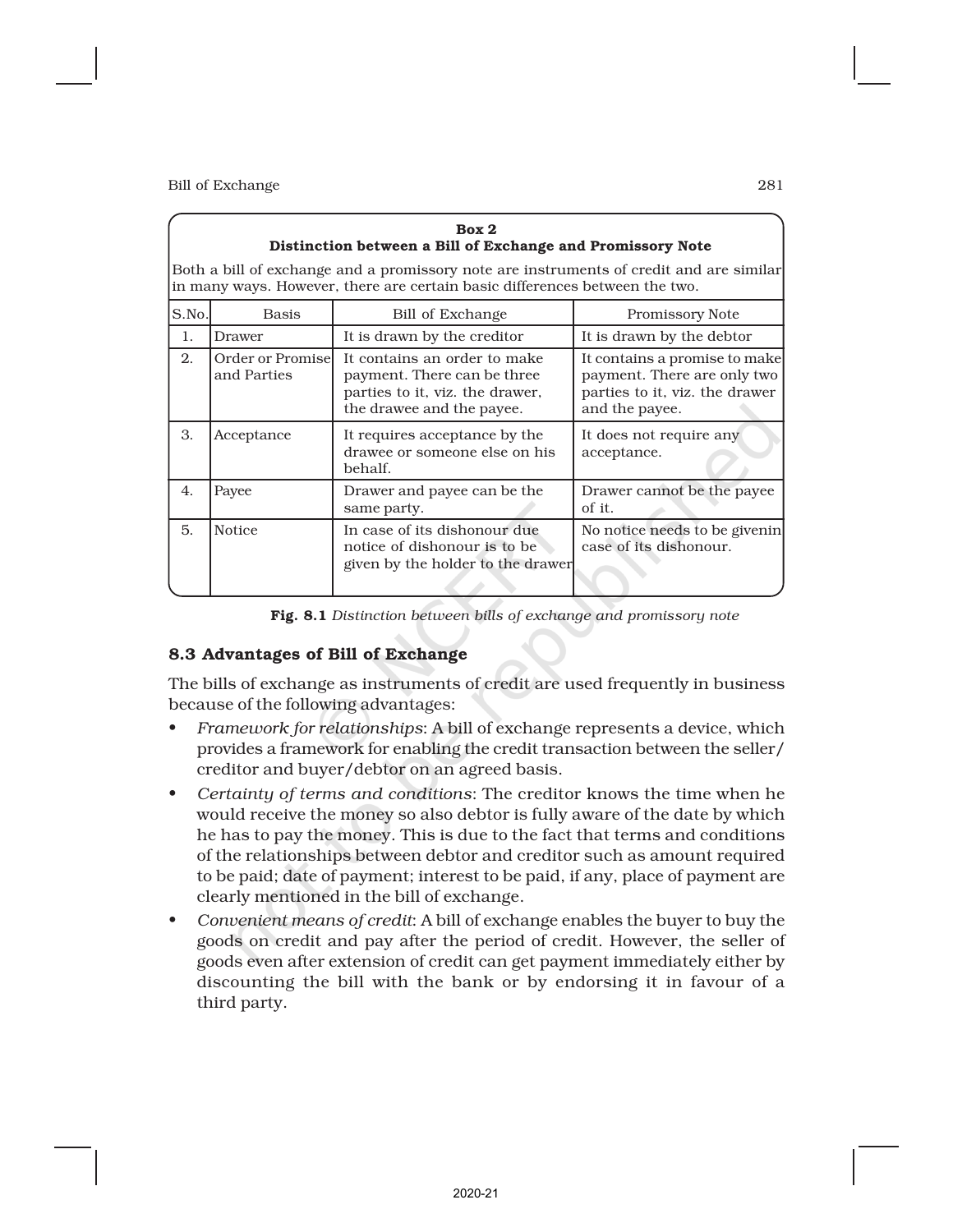- *Conclusive proof:* The bill of exchange is a legal evidence of a credit transaction implying thereby that during the course of trade buyer has obtained credit from the seller of the goods, therefore, he is liable to pay to the seller. In the event of refusal of making the payment, the law requires the creditor to obtain a certificate from the Notary to make it a conclusive evidence of the happening.
- *Easy transferability*: A debt can be settled by transferring a bill of exchange through endorsement and delivery.

## 8.4 Maturity of Bill

The term maturity refers the date on which a bill of exchange or a promissory note becomes due for payment. In arriving at the maturity date three days, known as *days of grace,* must be added to the date on which the period of credit expires instrument is payable. Thus, if a bill dated March 05 is payable 30 days after date it, falls due on April 07, i.e., 33 days after March 05 If it were payable one month after date, the due date would be April 08, i.e., one month and 3 days after March 05. However, where the date of maturity is a public holiday, the instrument will become due on the preceding business day. In this case if April 08, falls on a public holiday then the April 07 will be the maturity date. But when an emergent holiday is declared under the Negotiable Instruments Act 1881, by the Government of India which may happen to be the date of maturity of a bill of exchange, then the date of maturity will be the next working day immediately after the holiday. For example, the Government declared a holiday on April 08 which happened to be the day on which a bill of exchange drawn by Gupta upon Verma for `20,000 became due for payment, Since April 08, has been declared a holiday under the Negotiable Instruments Act, therefore, April 09, will be the date of maturity for this bill.

## 8.5 Discounting of Bill

If the holder of the bill needs funds, he can approach the bank for encashment of the bill before the due date. The bank shall makes the payment of the bill after deducting some interest (called discount in this case). This process of encashing the bill with the bank is called discounting the bill. The bank gets the amount from the drawee on the due date.

## 8.6 Endorsement of Bill

Any holder may transfer a bill unless its transfer is restricted, i.e., the bill has been negotiated containing words prohibiting its transfer. The bill can be initially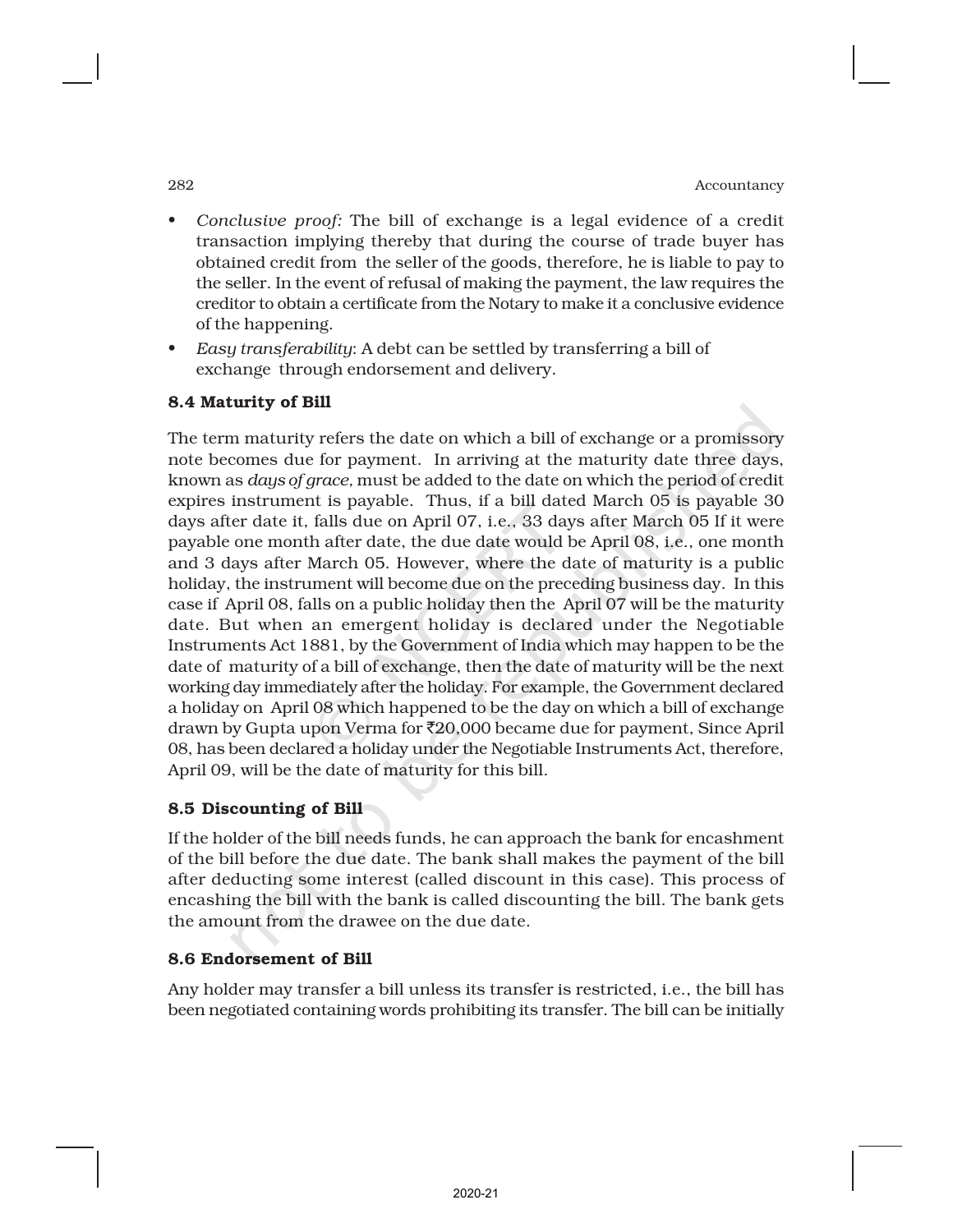endorsed by the drawer by putting his signatures at the back of the bill along with the name of the party to whom it is being transferred. The act of signing and transferring the bill is called *endorsement.*

## 8.7 Accounting Treatment

For the person who draws the bill of exchange and gets it back after its due acceptance, it is a bill receivable. For the person who accepts the bill, it is a bills payable. In case of a promissory note for the maker it is a bills payable and for the person in whose favour the promissory note is drawn it is a bills receivable. Bills receivables are assets and Bills payable are liabilities. Bills and Notes are used interchangeably.

## *8.7.1 In the Books of Drawer/Promissor*

A bill receivable can be treated in the following four ways by its receiver.

- 1. He can retain it till the date of maturity, and
	- (a) get it collected on date of maturity directly, or
	- (b) get it collected through the banker.
- 2. He can get the bill discounted from the bank.
- 3. He can endorse the bill in favour of his Creditor.

The accounting treatment in the books of receiver under all the four alternatives is given below under the assumption that the bill is duly honoured on maturity by the acceptor.

(1) When the bill of exchange is retained by the receiver with him till date of its maturity:

*On receiving the bill* Bills Receivable A/c Dr. To Debtors A/c

*On maturity of the bill* Cash/Bank A/c Dr. To Bills Receivable A/c

However, when the bill of exchange is retained by the receiver with him and sent to bank for collection a few days before maturity, the following two entries are recorded:

*On sending the bill for collection*

Bills Sent for Collection A/c Dr.

To Bills Receivable A/c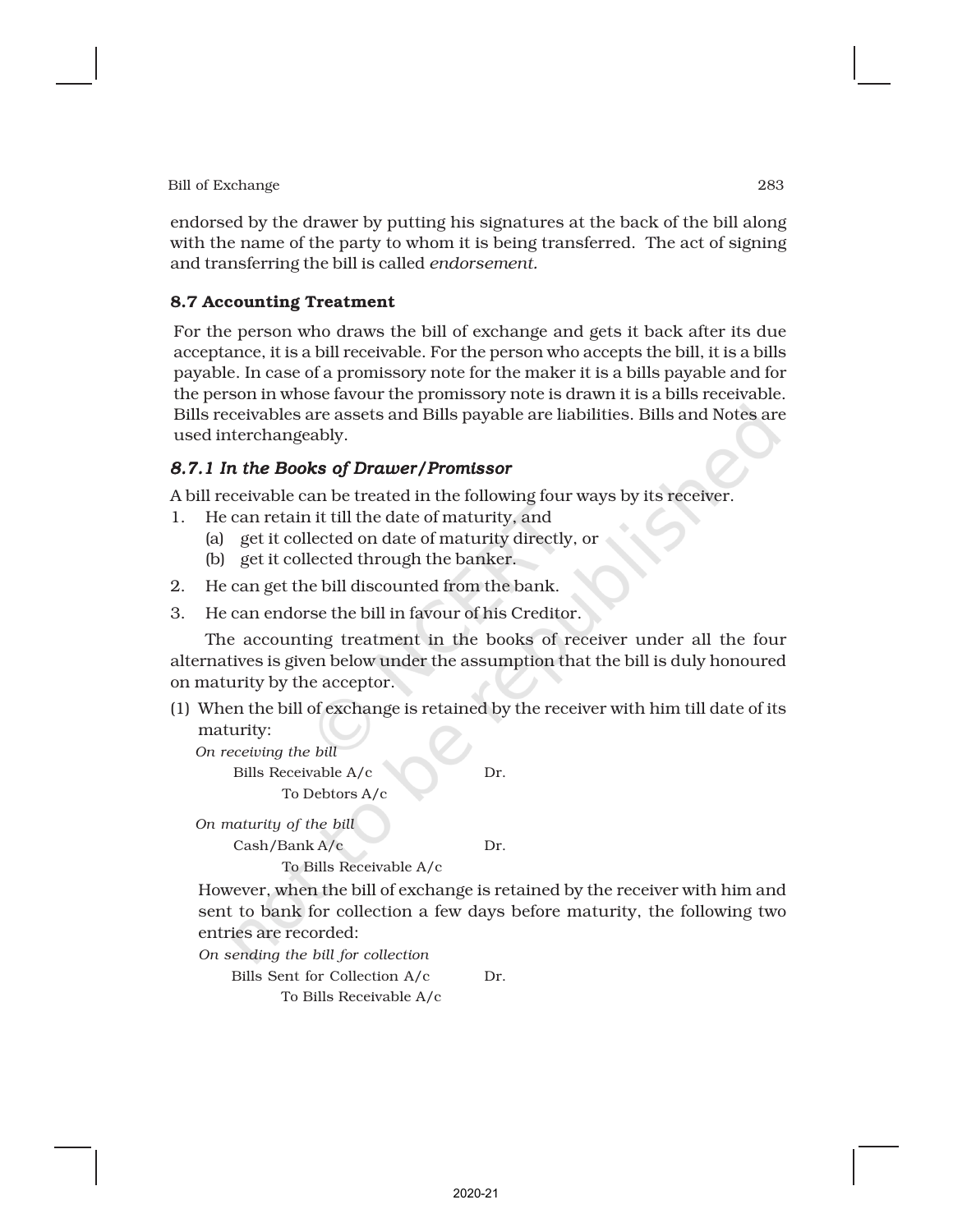On receiving the advice from the bank that the bill has been collected

Bank A/c Dr.

To Bills Sent for Collection A/c

(2) When the receiver gets the bill discounted from the bank:

| On receiving the bill   |     |
|-------------------------|-----|
| Bills Receivable A/c    | Dr. |
| To Debtors A/c          |     |
| On discounting the bill |     |
| Bank A/c                | Dr. |
| Discount A/c            | Dr. |
| To Bills Receivable A/c |     |

*On Maturity*

No entry is recorded because the bill becomes the property of the bank, therefore, the bank collects the amount of the bill from the acceptor and no journal entry is recorded in the books of the drawer.

(3) When the bill is endorsed by the receiver in favour of his creditor:

```
On receiving the bill
  Bills Receivable A/c Dr.
      To Debtor's A/c
On endorsing the bill
  Creditor's A/c Dr.
        To Bills Receivable A/c
```
*On Maturity*

No entry is recorded because the bill has been transferred in favour of the creditor, therefore the creditor becomes its owner and will receive the payment on maturity. Hence, no entry is recorded in the books of drawer or endorser.

## *8.7.2 In the Books of Acceptor/Promissor*

The following journal entries are recorded in the books of the acceptor or promisesor under all the four alternatives. It makes no difference whether the bill is retained discounted, endorsed or pledged.

| On accepting the bill   |     |
|-------------------------|-----|
| Creditor's A/c          | Dr. |
| To Bills Payable A/c    |     |
| On Maturity of the bill |     |
| Bills Payable A/c       | Dr. |
| To Bank A/c             |     |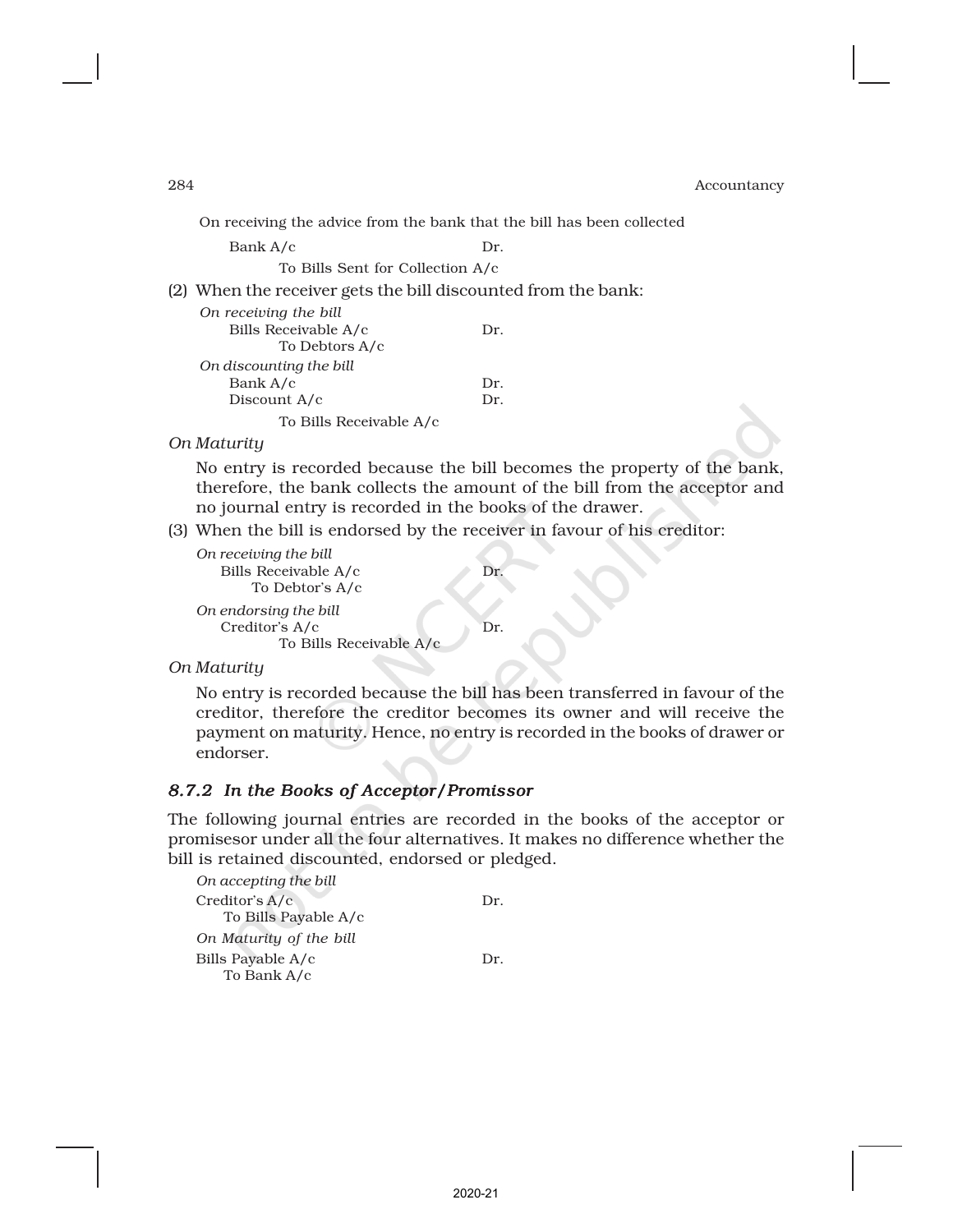|                                                                                                                   | Box 3                                                                       |                                               |
|-------------------------------------------------------------------------------------------------------------------|-----------------------------------------------------------------------------|-----------------------------------------------|
| $\mathbf{1}$ .<br>gets the same collected directly                                                                | When the drawer retains the bill with him till the date of its maturity and |                                               |
| Transaction                                                                                                       | Books of Creditor/Drawer                                                    | Books of Debtor/<br>Acceptor                  |
| Sale/Purchase of goods                                                                                            | Debtor's A/c<br>Dr.<br>To Sales A/c                                         | Purchases A/c<br>Dr.<br>To Creditor's A/c     |
| Receiving/Accepting the bill                                                                                      | Bills Receivable A/c Dr.<br>To Debtor's A/c                                 | Creditor's A/c<br>Dr.<br>To Bills Payable A/c |
| Collection of the bill                                                                                            | Cash/Bank A/c<br>Dr.<br>To Bills Receivable A/c                             | Bills Payable A/c Dr.<br>To Cash/Bank A/c     |
| 2. When the bill is retained by the drawer with him and sent to bank for collection<br>a few days before maturity |                                                                             |                                               |
| Transaction                                                                                                       | Books of Creditor/Drawer                                                    | Books of Debtor/<br>Acceptor                  |
| Sale/Purchase of goods                                                                                            | Debtor's A/c<br>Dr.<br>To Sales A/c                                         | Purchases A/c Dr.<br>To Creditor's A/c        |
| Receiving /Accepting the bill                                                                                     | Bills Receivable A/c Dr.<br>To Debtor's A/c                                 | Creditor's A/c<br>Dr.<br>To Bills Payable A/c |
| Sending the bill for collection                                                                                   | Bills sent for<br>collection A/c<br>Dr.<br>To Bill Receivable A/c           | No entry                                      |
| On Receiving from the bank<br>advice that the bill has been<br>collected                                          | Bank A/c<br>Dr.<br>To Bill Sent for<br>Collection A/c                       | Bills Payable A/c Dr.<br>To Bank A/c          |
| З.                                                                                                                | When the drawer gets the bill discounted from the bank                      |                                               |
| Transaction                                                                                                       | Books of Creditor/Drawer                                                    | Books of Debtor/<br>Acceptor                  |
| Sale/Purchase of goods                                                                                            | Debtor's A/c<br>Dr.<br>To Sales A/c                                         | Purchases A/c<br>Dr.<br>To Creditor's A/c     |
| Receiving /Accepting the bill                                                                                     | Bills Receivable A/c Dr.<br>To Debtor's A/c                                 | Creditor's A/c<br>Dr.<br>To Bills payable A/c |
| Discounting the bill                                                                                              | Bank A/c<br>Dr.<br>Discount A/c<br>Dr.<br>To Bills Receivable A/c           | No entry                                      |
| On maturity of the bill                                                                                           | No entry                                                                    | Bills payable A/c Dr.<br>To Bank A/c          |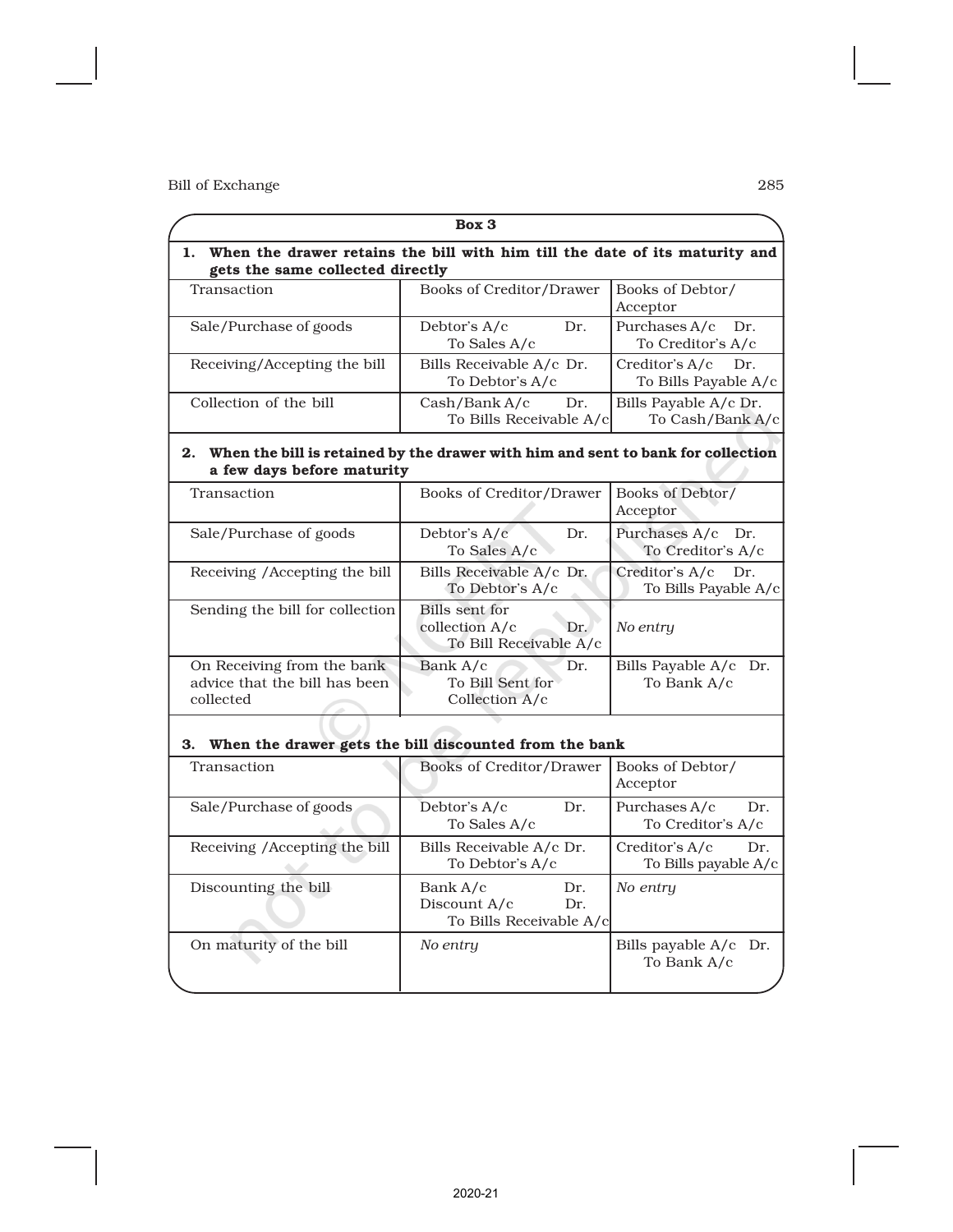| 4. When the bill is endorsed by the drawer in favour of his creditor |                                                  |                                               |  |  |  |  |  |  |
|----------------------------------------------------------------------|--------------------------------------------------|-----------------------------------------------|--|--|--|--|--|--|
| Transaction                                                          | Books of Creditor/Drawer                         | Books of Debtor/<br>Acceptor                  |  |  |  |  |  |  |
| Sale/Purchase of goods                                               | Debtor's $A/c$<br>Dr.<br>To Sales A/c            | Purchase A/c<br>Dr.<br>To Creditor's A/c      |  |  |  |  |  |  |
| Receiving / Accepting the bill                                       | Bills Receivable A/c Dr.<br>To Debtor's A/c      | Creditor's A/c<br>Dr.<br>To Bills payable A/c |  |  |  |  |  |  |
| Endorsing the bill                                                   | Creditor's A/c<br>Dr.<br>To Bills Receivable A/c | No entry                                      |  |  |  |  |  |  |
| On maturity of the bill                                              | No entry                                         | Bills payable $A/c$ Dr.<br>To Bank A/c        |  |  |  |  |  |  |

The journal entries to be recoded in the books of the drawer and the acceptor under all the four cases have been summarised below.

#### *Illustration 1*

Amit sold goods for  $\text{\textdegree}20,000$  to Sumit on credit on Jan 01, 2017. Amit drew a bill of exchange upon Sumit for the same amount for three months. Sumit accepted the bill and returned it to Amit. Sumit met his acceptance on maturity. Record the necessary journal entries under the following circumstances:

- (i) Amit retained the bill till the date of its maturity and collected directly
- (ii) Amit discounted the bill @ 12% p.a from his bank
- (iii) Amit endorsed the bill to his creditor Ankit
- (iv) Amit retained the bill and on March 31, 2017 Amit sent the bill for collection to its bank. On April 05, 2017 bank advice was received.

*Solution*

#### Books of Amit Journal

*(i) When the bill was retained till its maturity.*

| Date           | Particulars                                                                                           |     | L.F. | Debit<br>Amount | Credit<br>Amount |
|----------------|-------------------------------------------------------------------------------------------------------|-----|------|-----------------|------------------|
| 2017<br>Jan 01 | Sumit's A/c<br>To Sales A/c<br>(Sold goods to Sumit's on credit)                                      | Dr. |      | 20,000          | 20,000           |
| Jan 01         | Bills Receivable A/c<br>To Sumit's A/c<br>(Received Sumit's acceptance payable<br>after three months) | Dr. |      | 20,000          | 20,000           |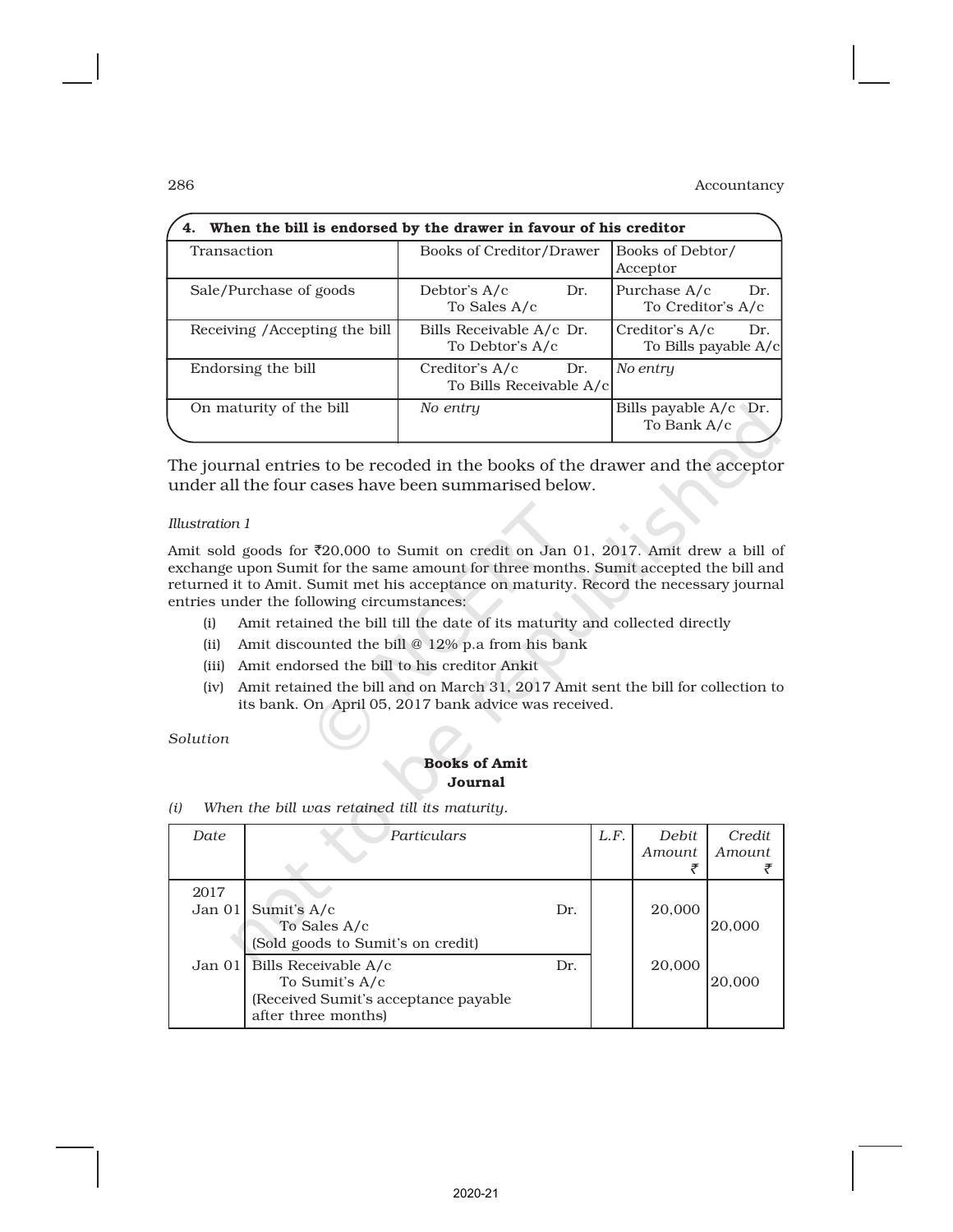| Apr.05   Bank $A/c$                                               | Dr. | 20,000 |        |
|-------------------------------------------------------------------|-----|--------|--------|
| To Bills Receivable A/c<br>(Sumit met his acceptance on maturity) |     |        | 20,000 |

*(ii) When the bill was discounted from the book.*

| Date           | Particulars                                                                                          |            | L.F. | <b>Debit</b><br><i>Amount</i> | Credit<br><i>Amount</i> |
|----------------|------------------------------------------------------------------------------------------------------|------------|------|-------------------------------|-------------------------|
| 2017<br>Jan 01 | Sumit's A/c<br>To Sales A/c<br>(Sold goods to Sumit's)                                               | Dr.        |      | 20,000                        | 20,000                  |
| Jan 01         | Bills Receivable A/c<br>To Sumit's A/c<br>(Received Sumit's acceptance three months)                 | Dr.        |      | 20,000                        | 20,000                  |
| Jan $01$       | Bank A/c<br>Discount A/c<br>To Bills Receivable A/c<br>(Sumit's acceptance discounted with the bank) | Dr.<br>Dr. |      | 19,400<br>600                 | 20,000                  |

*(iii) When Amit endorsed the bill in favour of his creditor Ankit.*

| Date    | Particulars                                    | L.F. | <b>Debit</b>  | Credit |
|---------|------------------------------------------------|------|---------------|--------|
|         |                                                |      | <i>Amount</i> | Amount |
|         |                                                |      |               |        |
| 2017    |                                                |      |               |        |
| Jan. 01 | Sumit's A/c<br>Dr.                             |      | 20,000        |        |
|         | To Sales A/c                                   |      |               | 20,000 |
|         | (Sold goods to Sumit's on credit)              |      |               |        |
| Jan. 01 | Bills Receivable A/c<br>Dr.                    |      | 20,000        |        |
|         | To Sumit's A/c                                 |      |               | 20,000 |
|         | (Received Sumit's acceptance for               |      |               |        |
|         | three months)                                  |      |               |        |
| Jan. 01 | Ankit's A/c<br>Dr.                             |      | 20,000        |        |
|         | To Bills Receivable A/c                        |      |               | 20,000 |
|         | (Sumit acceptance endorsed in favour of Ankit) |      |               |        |
|         |                                                |      |               |        |

## Journal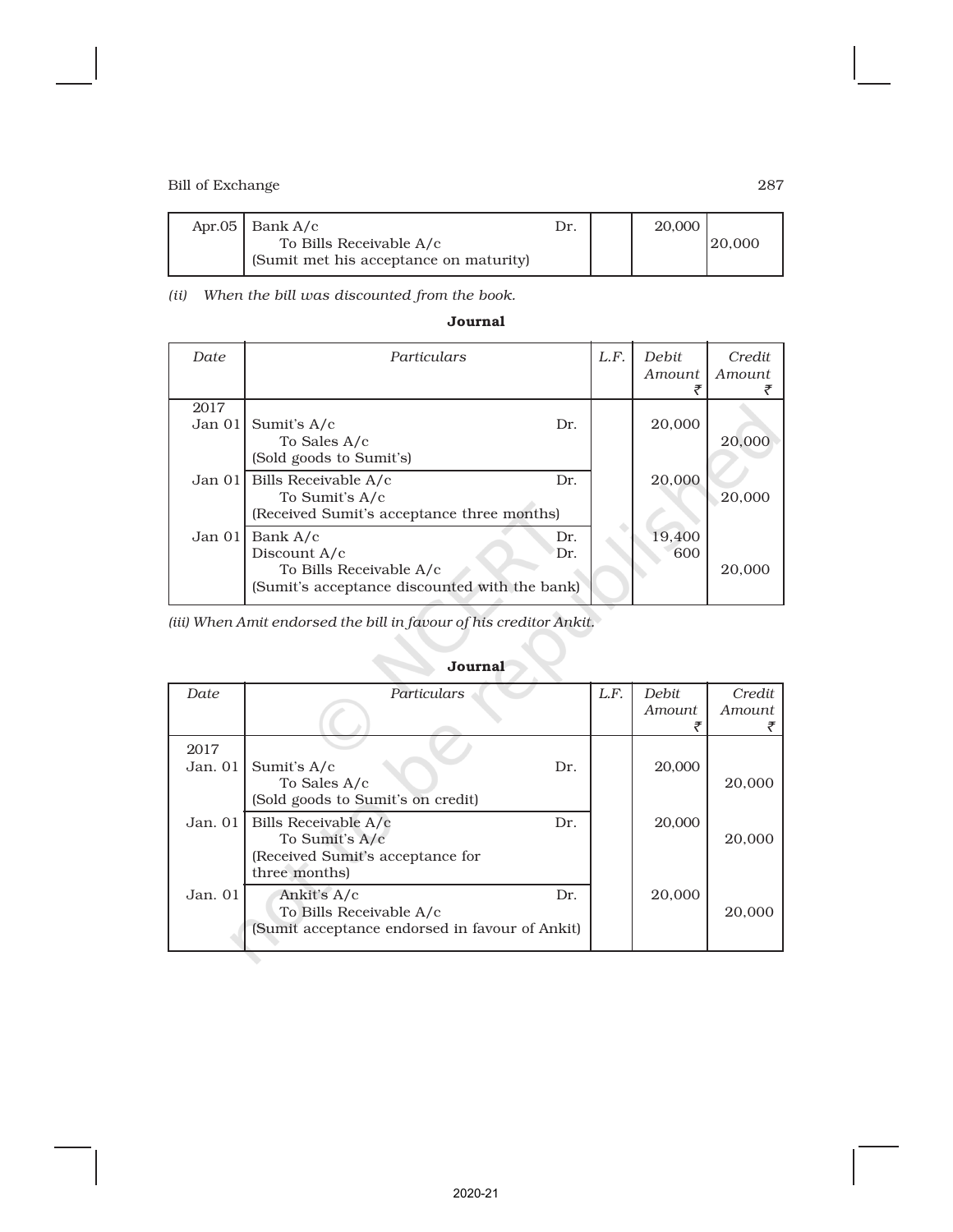*(iv) When the bill was sent for collection by Amit to the bank.*

| Date            | Particulars                                                                                                   | L.F. | Debit<br>Amount | Credit<br>Amount |
|-----------------|---------------------------------------------------------------------------------------------------------------|------|-----------------|------------------|
| 2017<br>Jan. 01 | Sumit's A/c<br>Dr.<br>To Sales A/c<br>(Sold goods to Sumit's on credit)                                       |      | 20,000          | 20,000           |
| Jan. 01         | Bills Receivable A/c<br>Dr.<br>To Sumit's A/c<br>(Received Sumit's acceptance payable)<br>after three months) |      | 20,000          | 20,000           |
| Mar. 311        | Dr.<br>Bills Sent for Collection A/c<br>To Bills Receivable A/c<br>(Bills sent for collection)                |      | 20,000          | 20,000           |
| Apr. 05         | Bank A/c<br>Dr.<br>To Bills sent for collection A/c<br>(Bills sent for collection collected by the bank)      |      | 20,000          | 20,000           |

Journal

The following journal entries will be made in the books of Sumit under all the four circumstances:

### In the books of Sumit Journal

| Date            | Particulars                                                                                          |     | L.F. | <b>Debit</b><br>Amount. | Credit<br>Amount |
|-----------------|------------------------------------------------------------------------------------------------------|-----|------|-------------------------|------------------|
| 2017<br>Jan. 01 | Purchases A/c<br>To Amit's A/c<br>(Purchases goods from Amit on credit)                              | Dr. |      | 20,000                  | 20,000           |
| Jan. $01$       | Amit's $A/c$<br>To Bill's Payable A/c<br>(Accepted bill drawn by Amit payable after<br>three months) | Dr. |      | 20,000                  | 20,000           |
| Apr. 04         | Bills payable A/c<br>To Bank A/c<br>(Met acceptance maturity)                                        | Dr. |      | 20,000                  | 20,000           |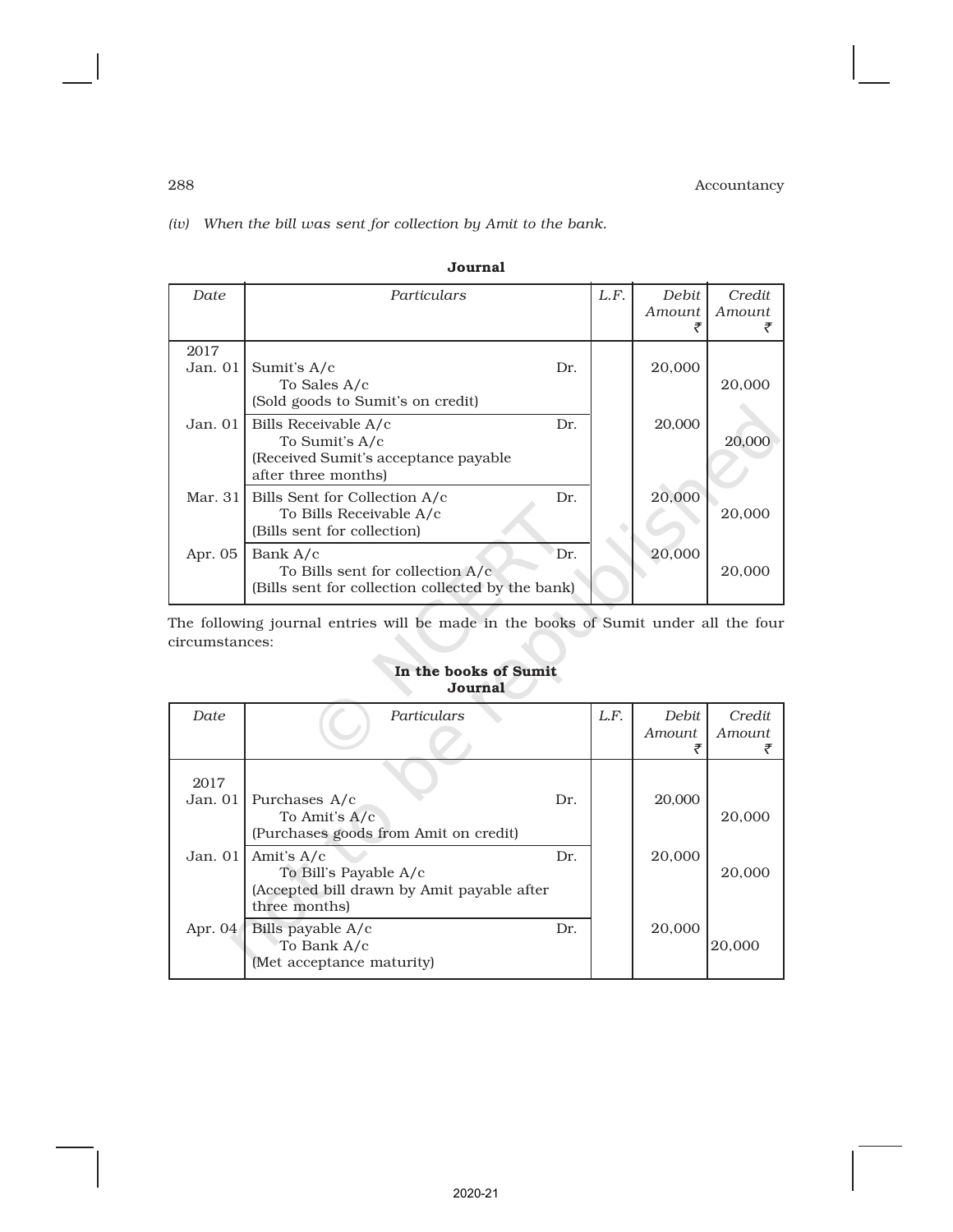#### *Illustration 2*

On March 15, 2017 Ramesh sold goods for  $\bar{\tau}$  8,000 to Deepak on credit. Deepak accepted a bill of exchange drawn upon him by Ramesh payable after three months. On April, 15 Ramesh endorsed the bill in favour of his creditor Poonam in full settlement of her debt of ` 8,250. On May 15, Poonam discounted the bill with her bank @ 12% p.a. On the due date Deepak met the bill. Record the necessary journal entries in the books of Ramesh, Deepak, Poonam.

| Date           | Particulars                                                                                                                                            |     | L.F. | Debit  | Credit       |
|----------------|--------------------------------------------------------------------------------------------------------------------------------------------------------|-----|------|--------|--------------|
|                |                                                                                                                                                        |     |      | Amount | Amount       |
| 2017<br>Mar.15 | Deepak A/c<br>To Sales A/c<br>(Sold goods to Deepak on credit)                                                                                         | Dr. |      | 8,000  | 8,000        |
| Mar.15         | Bills Receivable A/c<br>To Deepak A/c<br>(Received Deepak's acceptance for three months)                                                               | Dr. |      | 8,000  | 8,000        |
| Apr. $15$      | Poonam's A/c<br>To Bills Receivable A/c<br>To Discount Received A/c<br>(Bill endorsed in favour of Poonam in full<br>settlement of her debt of ₹8,250) | Dr. |      | 8,250  | 8,000<br>250 |

### Books of Ramesh Journal

#### Book of Deepak Journal

| Date           | Particulars                                                                                     |     | L.F. | <b>Debit</b><br>Amount | Credit<br>Amount |
|----------------|-------------------------------------------------------------------------------------------------|-----|------|------------------------|------------------|
| 2017<br>Mar.05 | Purchases A/c<br>To Ramesh A/c<br>(Sold goods to Deepak on credit)                              | Dr. |      | 8,000                  | 8,000            |
| Mar.05         | Ramesh's A/c<br>To Bills Payable A/c<br>(Accepted Ramesh's draft payable<br>after three months) | Dr. |      | 8,000                  | 8,000            |
| Jun.18         | Bills Payable A/c<br>To Bank A/c<br>(Met the acceptance in favour of Ramesh)<br>on maturity)    | Dr. |      | 8,000                  | 8.000            |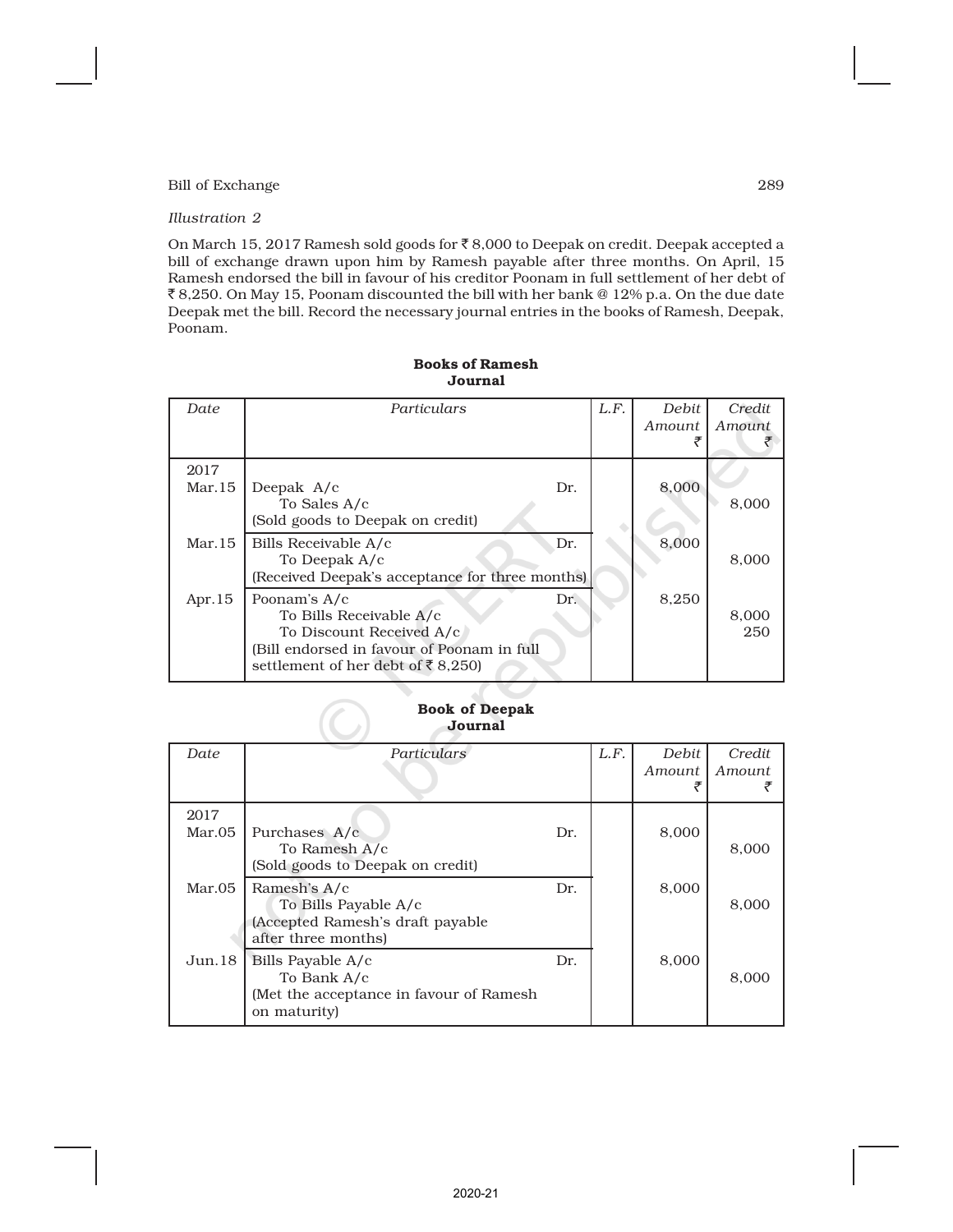| Date    | Particulars                             |     | L.F. | <b>Debit</b> | Credit        |
|---------|-----------------------------------------|-----|------|--------------|---------------|
|         |                                         |     |      | Amount       | <i>Amount</i> |
|         |                                         |     |      |              |               |
| 2017    |                                         |     |      |              |               |
| Mar. 15 | Bills Receivable A/c                    | Dr. |      | 8,000        |               |
|         | Discount Allowed A/c                    | Dr. |      | 250          |               |
|         | To Ramesh's A/c                         |     |      |              | 8,250         |
|         | (Ramesh endorsed Deepak's acceptance in |     |      |              |               |
|         | our favour for discharge his dept of    |     |      |              |               |
|         | ₹8,250 in full settlement)              |     |      |              |               |
| Mar.15  | Bank A/c                                | Dr. |      | 7,920        |               |
|         | Discount Allowed A/c                    | Dr. |      | 80           |               |
|         | To Bills Receivable A/c                 |     |      |              | 8.000         |
|         | (Biils receivable encashed on maturity) |     |      |              |               |

#### Books of Poonam Journal

### 8.8 Dishonour of a Bill

A bill is said to have been dishonoured when the drawee fails to make the payment on the date of maturity. In this situation, liability of the acceptor is restored. Therefore, the entries made on the receipt of the bill should be reversed. For example, Anju received bill of exchange duly accepted by Manju, which was dishonoured. The entries of dishonour will be as follows in the books of Anju (receiver):

| When the bill was kept by Anju with her till maturity        |     |
|--------------------------------------------------------------|-----|
| Manju's $A/c$                                                | Dr. |
| To Bill Receivables A/c                                      |     |
| When the bill had been endorsed by Anju in favour of Sandhya |     |
| Manju's A/c                                                  | Dr. |
| To Sandhaya's A/c                                            |     |
| When the bill was discounted by Anju with his bank           |     |
| Manju's A/c                                                  | Dr. |
| To Bank A/c                                                  |     |
| When the bill was sent for collection by Anju                |     |
| Manju's A/c                                                  | Dr. |
| To Bill Sent for Collection A/c                              |     |

*Illustration 3*

On Jan 01, 2017 Shieba sold goods to Vishal for  $\bar{\tau}$  10,000 and drew upon him a bill of exchange for 2 months. Vishal accepted the bill and returned it to Shieba. On the date of maturity the bill was dishonoured by Vishal. Record the necessary entries in all the cases listed below in the books of Shieba and Vishal: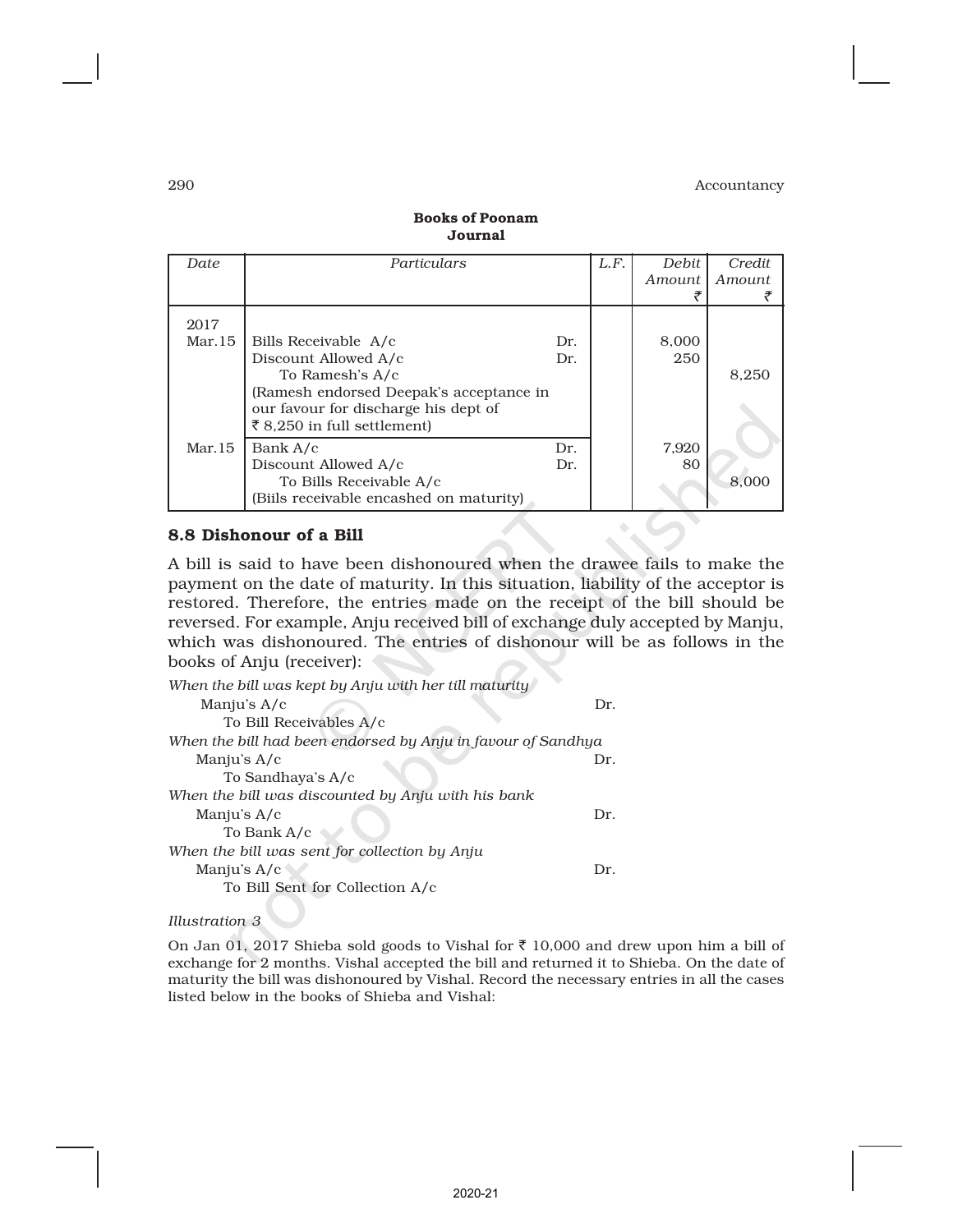- (i) When the bill kept by Shieba till its maturity;
- (ii) When the bill is discounted by Shieba for  $\bar{z}$  200;
- (iii) When the bill is endorsed to Lal Chand by Shieba.

#### *Solution*

*(i) When the bill was kept by Shieba till its maturity.*

| Date           | Particulars                                                                    |     | L.F. | Debit<br>Amount | Credit<br>Amount |
|----------------|--------------------------------------------------------------------------------|-----|------|-----------------|------------------|
| 2017<br>Jan.01 | Vishal's A/c<br>To Sales A/c<br>(Sold goods to Vishal)                         | Dr. |      | 10,000          | 10,000           |
| Jan. 01        | Bills Receivable A/c<br>To Vishal's A/c<br>(Received Vishal's acceptance)      | Dr. |      | 10,000          | 10,000           |
| Mar. 04        | Vishal's A/c<br>To Bills Receivable A/c<br>(Vishal dishonoured his acceptance) | Dr. |      | 10,000          | 10,000           |

#### Books of Shieba Journal

*(ii) When the bill was discounted by shieba*

#### Journal

| Date           | Particulars                                                                                       |            | L.F. | <b>Debit</b><br>Amount<br>ச | Credit<br>Amount |
|----------------|---------------------------------------------------------------------------------------------------|------------|------|-----------------------------|------------------|
| 2017<br>Jan.01 | Vishal's A/c<br>To Sales A/c<br>(Sold goods to Vishal)                                            | Dr.        |      | 10,000                      | 10,000           |
| Jan. 011       | Bills Receivable A/c<br>To Vishal's A/c<br>(Received Vishal's acceptance)                         | Dr.        |      | 10,000                      | 10,000           |
| Jan. $01$      | Bank A/c<br>Discount A/c<br>To Bills Receivable A/c<br>(Vishal's Bill dishonoured his acceptance) | Dr.<br>Dr. |      | 9,800<br>200                | 10,000           |
| Mar.04         | Vishal's A/c<br>To Bank A/c<br>(Discounted bill dishonoured by Vishal)                            | Dr.        |      | 10,000                      | 10,000           |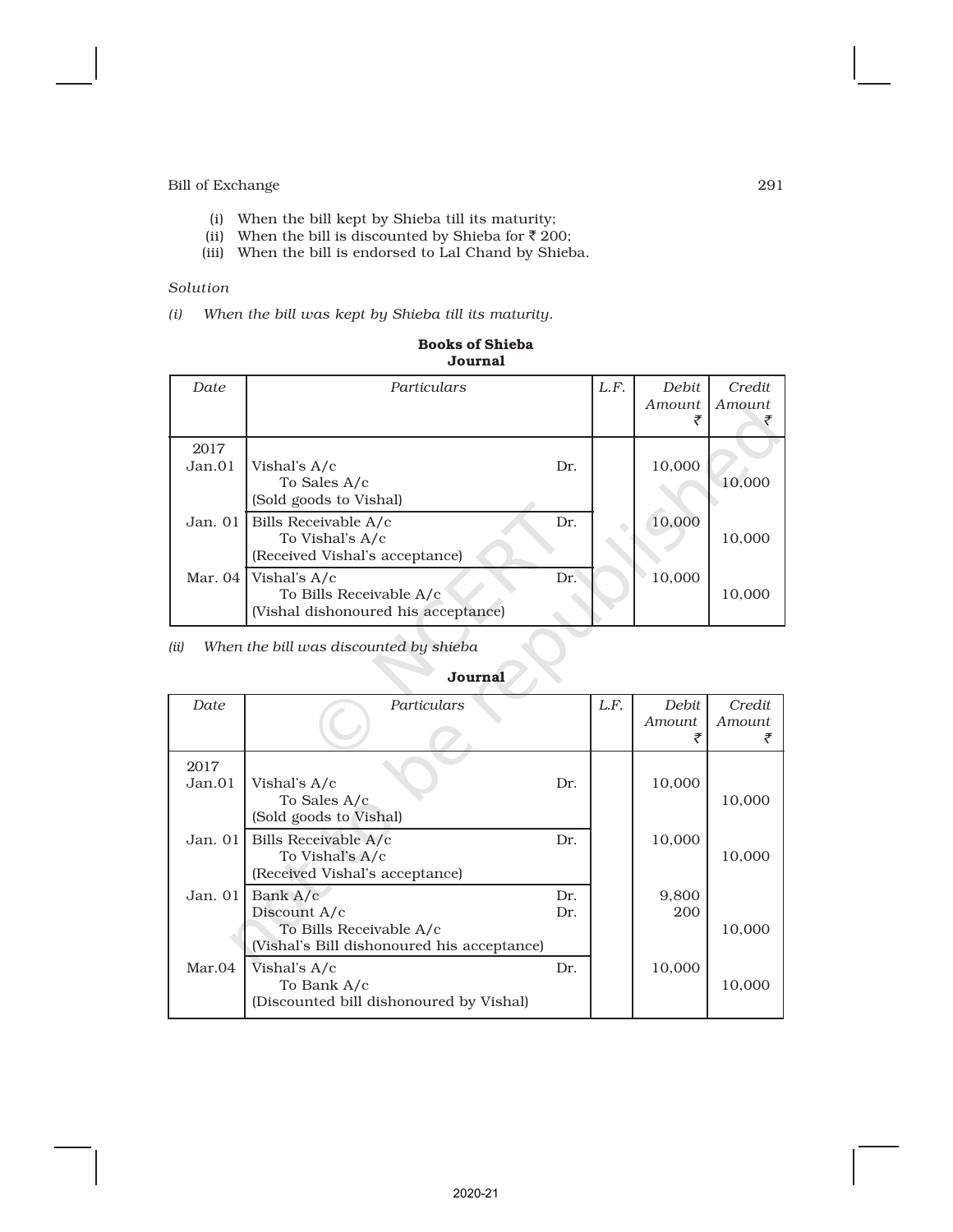## *(iii) When the bill was endorsed by Shieba to Lal Chand*

| Date       | Particulars                           |     | L.F. | Debit  | Credit |
|------------|---------------------------------------|-----|------|--------|--------|
|            |                                       |     |      | Amount | Amount |
|            |                                       |     |      |        |        |
| 2017       |                                       |     |      |        |        |
| Jan.01     | Vishal's A/c                          | Dr. |      | 10,000 |        |
|            | To Sales A/c                          |     |      |        | 10,000 |
|            | (Sold goods to Vishal)                |     |      |        |        |
| Jan. $01$  | Bills Receivable A/c                  | Dr. |      | 10,000 |        |
|            | To Vishal's A/c                       |     |      |        | 10,000 |
|            | (Received Vishal's acceptance)        |     |      |        |        |
| Jan. $011$ | Lal Chand A/c                         | Dr. |      | 10,000 |        |
|            | To Bills Receivable A/c               |     |      |        | 10,000 |
|            | (Vishal's acceptance endorsed         |     |      |        |        |
|            | in favour of Lal Chand)               |     |      |        |        |
| Mar.04     | Vishal's A/c                          | Dr. |      | 10,000 |        |
|            | To Lal Chand A/c                      |     |      |        | 10,000 |
|            | (Endorsed bill dishonoured by Vishal) |     |      |        |        |

Journal

Whereas, in the book of Vishal, the following entries will be recorded

### Books of Vishal Journal

| Date           | Particulars                                                                                 | L.F. | <b>Debit</b><br><i>Amount</i><br>チ | Credit<br><i>Amount</i> |
|----------------|---------------------------------------------------------------------------------------------|------|------------------------------------|-------------------------|
| 2017<br>Jan.01 | Purchases A/c<br>Dr.<br>To Shieba's A/c<br>(Purchased good from shieba)                     |      | 10,000                             | 10,000                  |
| Jan. 01        | Shieba's A/c<br>Dr.<br>To Bills Payable A/c<br>(Accepted Shieba's draft)                    |      | 10,000                             | 10,000                  |
| Mar. 04        | Bills Payable A/c<br>Dr.<br>To Shieba's A/c<br>(Acceptance in favour of shieba dishonoured) |      | 10.000                             | 10,000                  |

## *8.8.1 Noting Charges*

A bill of exchange should be duly presented for payment on the date of its maturity. The drawee is absolved of his liability if the bill is not duly presented.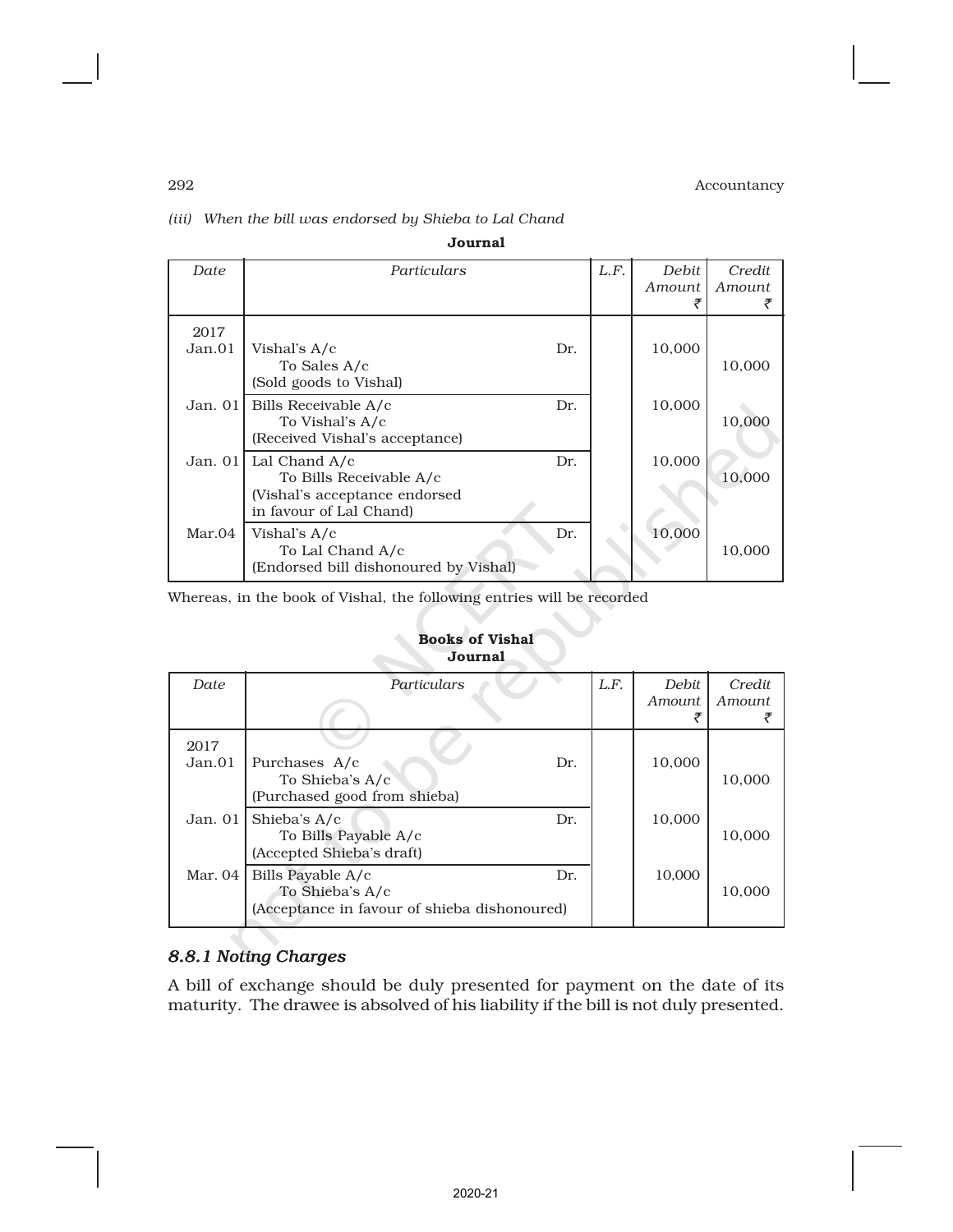Proper presentation of the bill means that it should be presented on the date of maturity to the acceptor during business working hours. To establish beyond doubt that the bill was dishonoured, despite its due presentation, it may preferably to be *got noted* by Notary Public. Noting authenticates the fact of dishonour. For providing this service, a fees is charged by the Notary Public which is called *Noting Charges*.

The following facts are generally noted by the Notary:

- Date, fact and reasons of dishonour;
- If the bill is not expressly dishonoured, the reasons why he treats it as dishonoured and;
- The amount of noting charges.

The entries recorded for noting charges in the drawers book are as follows:

| When Drawer himself pays<br>Drawee's A/c<br>To Cash A/c                                                       | Dr. |
|---------------------------------------------------------------------------------------------------------------|-----|
| Where endorsee pays<br>Drawee's A/c<br>To Endorsee A/c                                                        | Dr. |
| When the bank pays on discounted bill<br>Drawee's A/c<br>To Bank A/c                                          | Dr. |
| When the bank pays in the event of sending the bill for collection to the bank<br>Drawee's A/c<br>To Bank A/c | Dr. |

It may be noticed that whosoever pays the noting charges, ultimately these have to be borne by the drawee. That is why the drawee is invariably debited in the drawer's books. This is because he is responsible for the dishonour of the bill and, hence, he has to bear these expenses. For recording the noting charges in his book the drawee opens *Noting Charges* Acccount. He debits the Noting Charges Account and credits the *Drawer's Account*. For example, Azad sold goods for  $\bar{\tau}$  15,000 to Bunty and immediately drew a bill upon him on Jan. 01, 2017 payable after 3 months. On maturity the bill was dishonoured and  $\bar{\tau}$  50 were paid by the holder of the bill as noting charges. The journal entries will be recorded in the books of Azad and Bunty as given below under the following circumstances:

- (a) When the bill was kept by Azad till maturity.
- (b) When the bill was discounted by Azad with his bank immediately @ 12% p.a.
- (c) When the bill was endorsed by Azad in favour of his creditor Chitra.

In the books of Azad, entries will be recorded as: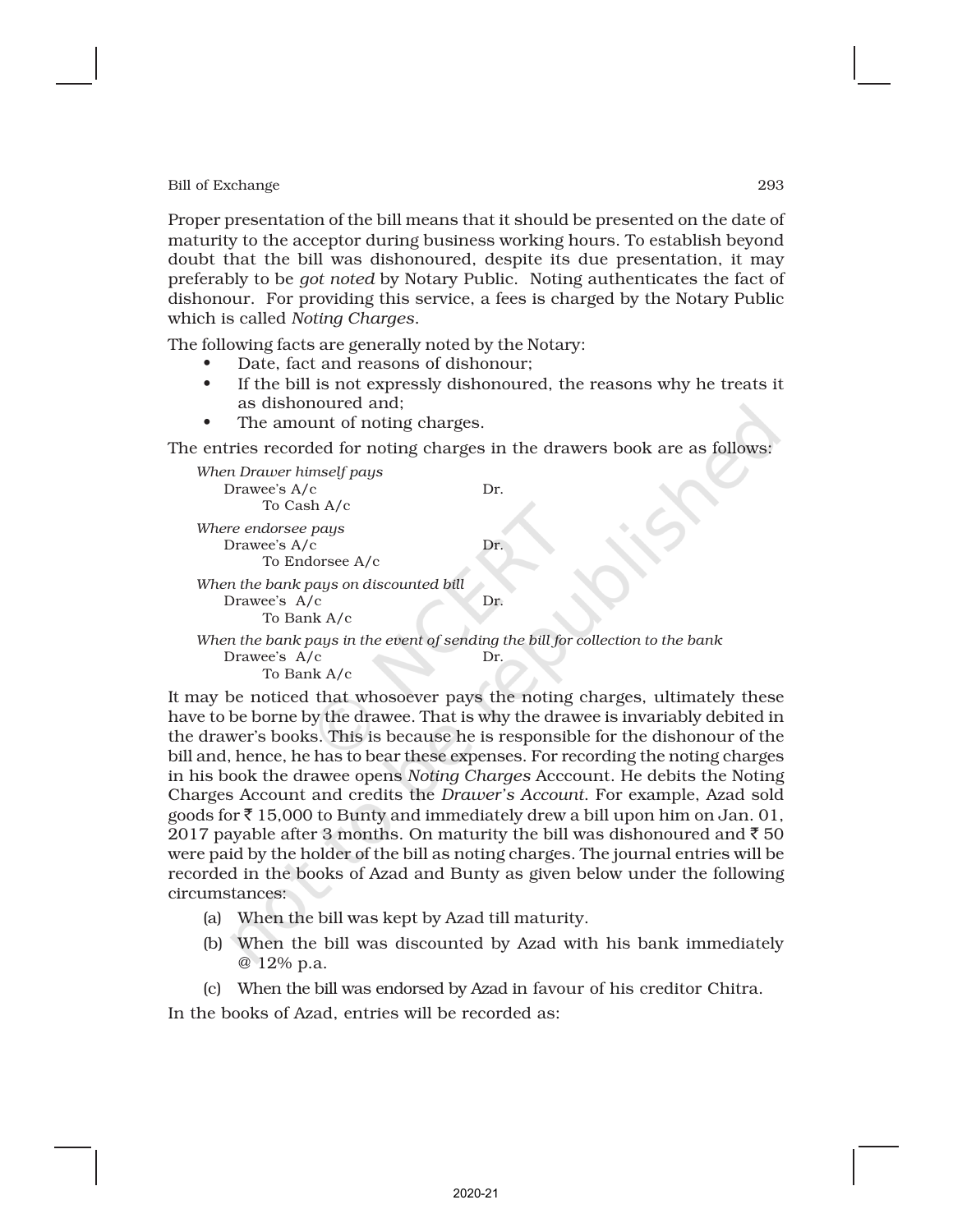## *(i) When the bill was retained till its maturity*

## Books of Azad Journal

| Date           | Particulars                                                                                                                   |            | L.F. | <b>Debit</b><br>Amount<br>₹ | Credit<br>Amount |
|----------------|-------------------------------------------------------------------------------------------------------------------------------|------------|------|-----------------------------|------------------|
| 2017<br>Jan.01 | Bunty's A/c<br>To Sales A/c<br>(Sold goods to Bunty)                                                                          | Dr.        |      | 15,000                      | 15,000           |
|                | Jan. 01   Bills Receivable A/c<br>To Bunty's A/c<br>(Received Bunty's acceptance)                                             | Dr.        |      | 15.000                      | 15,000           |
| Apr. 04        | Bunty's A/c<br>To Bills Receivable A/c<br>To Cash A/c<br>(Bunty dishonoured his acceptance and<br>paid ₹50 as noting charges) | Dr.<br>Dr. |      | 15,050                      | 15,000<br>50     |

*(ii) When the bill was discounted with the bank.*

## Journal

| Date      | Particulars                                   | L.F. | <b>Debit</b> | Credit |
|-----------|-----------------------------------------------|------|--------------|--------|
|           |                                               |      | Amount       | Amount |
|           |                                               |      |              |        |
| 2017      |                                               |      |              |        |
| Jan.01    | Bunty's A/c<br>Dr.                            |      | 15,000       |        |
|           | To Sales A/c                                  |      |              | 15,000 |
|           | (Sold goods to Bunty)                         |      |              |        |
| Jan. $01$ | Bills Receivable A/c<br>Dr.                   |      | 15,000       |        |
|           | To Bunty's A/c                                |      |              | 15,000 |
|           | (Received Bunty's acceptance payable          |      |              |        |
|           | after three months)                           |      |              |        |
| Jan. $01$ | Bank A/c<br>Dr.                               |      | 14,550       |        |
|           | Discount A/c<br>Dr.                           |      | 450          |        |
|           | To Bills Receivable A/c                       |      |              | 15,000 |
|           | (Bunty's acceptance discounted)               |      |              |        |
| Apr. $04$ | Bunty's A/c<br>Dr.                            |      | 15,050       |        |
|           | To Bank A/c                                   |      |              | 15,050 |
|           | (Bunty dishonoured his acceptance on maturity |      |              |        |
|           | and bank paid noting charges)                 |      |              |        |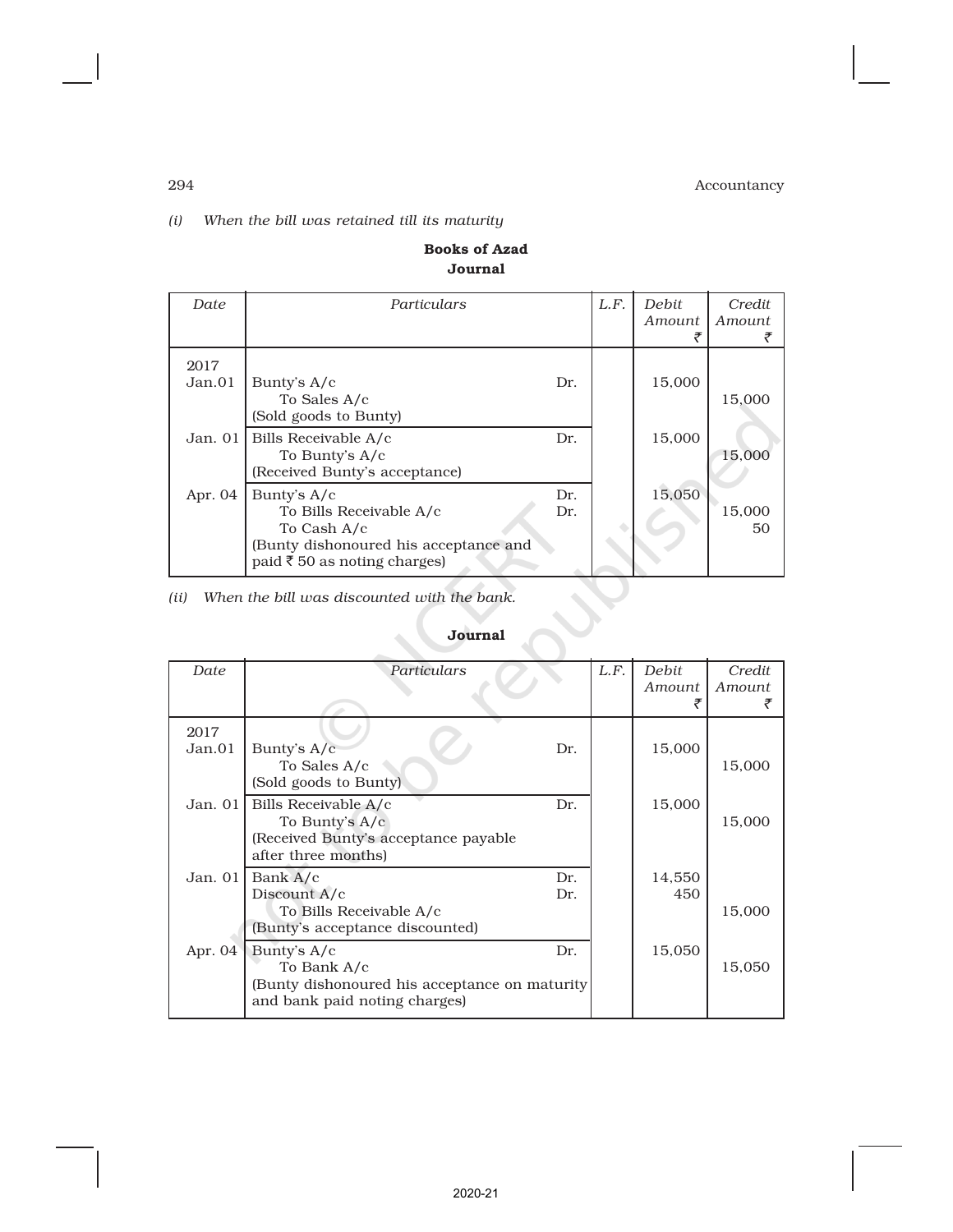## *(iii) When the bill was endorsed to Chitra*

| Journal         |                                                                                                                                 |     |      |                 |                  |  |
|-----------------|---------------------------------------------------------------------------------------------------------------------------------|-----|------|-----------------|------------------|--|
| Date            | Particulars                                                                                                                     |     | L.F. | Debit<br>Amount | Credit<br>Amount |  |
| 2017<br>Jan. 01 | Bunty's $A/c$<br>To Sales A/c<br>(Sold goods to Bunty)                                                                          | Dr. |      | 15,000          | 15,000           |  |
| Jan.01          | Bill's Receivable A/c<br>To Bunty's A/c<br>(Received Bunty's acceptance)                                                        | Dr. |      | 15,000          | 15,000           |  |
| Jan. $01$       | Chitra's A/c<br>To Bills Receivable A/c<br>(Bunty's acceptance endorsed in favour<br>of Chitra)                                 | Dr. |      | 15,000          | 15,000           |  |
| Apr. $04$       | Bunty's $A/c$<br>To Chitra's A/c<br>(Bunty dishonoured his acceptance on<br>maturity and chitra paid ₹ 50 as<br>noting charges) | Dr. |      | 15,050          | 15,050           |  |

The following journal entries will be made in the books of Bunty in all the three cases.

## Book of Bunty Journal

| Date           | Particulars                                                                                                          | L.F. | Debit<br>Amount | Credit<br><i>Amount</i> |
|----------------|----------------------------------------------------------------------------------------------------------------------|------|-----------------|-------------------------|
| 2017<br>Jan.01 | Purchases A/c<br>Dr.<br>To Azad's A/c<br>(Purchase goods from Azad)                                                  |      | 15,000          | 15,000                  |
| Jan. $01$      | Azad's $A/c$<br>Dr.<br>To Bills Payable A/c<br>(Accepted Azad's draft)                                               |      | 15,000          | 15,000                  |
| Apr. 04        | Bills Payable A/c<br>Dr.<br>Noting charges A/c<br>Dr.<br>To Azad's A/c<br>(Acceptance in favour of Azed dishonoured) |      | 15,000<br>50    | 15,050                  |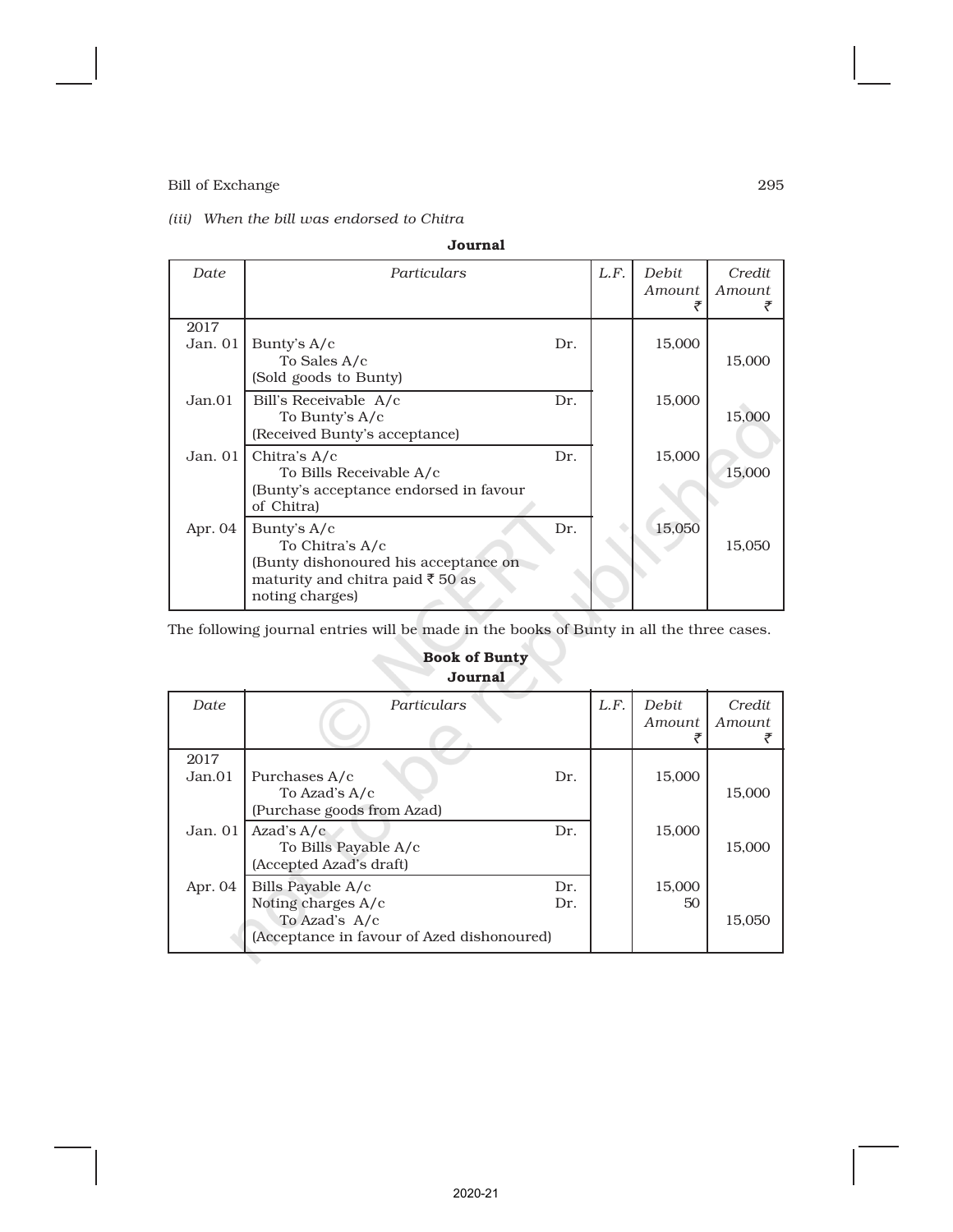## 8.9 Renewal of the Bill

Sometimes, the acceptor of the bill foresees that it may be difficult to meet the obligation of the bill on maturity and may, therefore, approach the drawer with the request for extension of time for payment. If it is so, the old bill is cancelled and the fresh bill with new terms of payment is drawn and duly accepted and delivered. This is called renewal of the bill. Since the cancellation of bill is mutually agreed upon noting of the bill is not required.

The dreawee may have to pay interest to the drawer for the extended period of credit. The interest is paid in cash or may be included in the amount of the new bill. Sometimes, a part of the amount due may be paid and the new bill may be drawn only for the balance. For example, a bill of  $\bar{\tau}$  10,000 is cancelled on a cash payment of  $\bar{\mathfrak{g}}$  3,000 and acceptance of a new bill for the balance of  $\bar{\mathfrak{g}}$  7,000 plus interest as agreed between the parties. The journal entries in the books of the drawer and the drawee will be the same as that of dishonour of bill. As for the interest invalued, if it is not paid in cash, the drawer debits the drawee's account and credits the interest account, and the drawee debits the interest and credits the drawer's account in his books.

The journal entries recorded in case of renewal for the cancellation of the old bill, for interest and for the acceptance of the new bill in the books of the drawer and drawee are given below:

| Transaction              | <b>Books of Drawer</b>                         | <b>Books of Drawee</b> |                                             |     |  |
|--------------------------|------------------------------------------------|------------------------|---------------------------------------------|-----|--|
| Cancellation of old bill | Drawee's A/c<br>Dr.<br>To Bills Receivable A/c |                        | Bills Payable A/c<br>Dr.<br>To Drawer's A/c |     |  |
| Interest                 | Drawee's $A/c$<br>To Interest A/c              | Dr.                    | Interest $A/c$<br>To Drawer's A/c           | Dr. |  |
| New bill                 | Bill Receivable A/c<br>To Drawee's A/c         | Dr.                    | Drawer's $A/c$<br>To Bills Payable A/c      | Dr. |  |

For example on February 01, 2017 Ravi sold goods to Mohan for  $\overline{5}18,000$ ;  $\bar{\mathcal{F}}$  3,000 were paid by Mohan immediately and for the balance he accepted three months bill drawn upon him by Ravi. On the date of maturity of the bill Mohan requested Ravi to cancel the old bill and a new bill upon him for a period of 2 months. He further agreed to pay interest in cash to Ravi @ 12% p.a. Ravi agreed to Mohan's request and cancelled the old bill and drew a new bill. The new bill was met on maturity by Mohan. In this case, the following entries will be recorded in the books of Ravi and Mohan.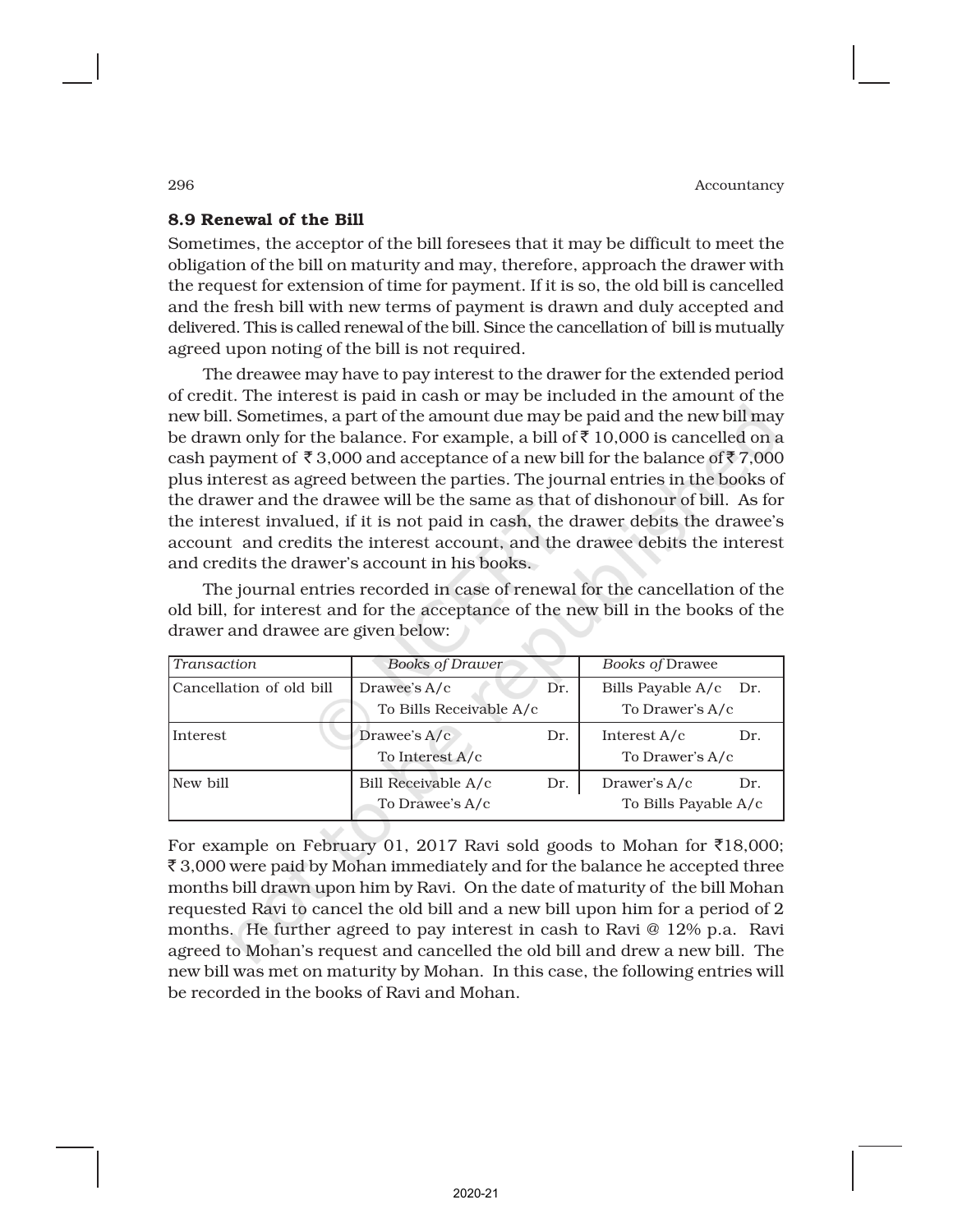|                 | oournar                                                                                                                           |            |      |                 |                  |
|-----------------|-----------------------------------------------------------------------------------------------------------------------------------|------------|------|-----------------|------------------|
| Date            | Particulars                                                                                                                       |            | L.F. | Debit<br>Amount | Credit<br>Amount |
| 2017<br>Feb. 01 | Mohan's A/c<br>To Sales A/c<br>(Sold goods to Mohan)                                                                              | Dr.        |      | 18,000          | 18,000           |
| Feb. 01         | Cash $A/c$<br>Bills Receivable A/c<br>To Mohan's A/c<br>(Received ₹ 3,000 in cash from Ravi and<br>an acceptance for the balance) | Dr.<br>Dr. |      | 3,000<br>15,000 | 18,000           |
| May 01          | Mohan's Account<br>To Bills Receivable A/c<br>To Interest A/c<br>(Cancelled old bill on renewal<br>₹ 300 as interest)             | Dr.        |      | 15,300          | 15,000<br>300    |
| May 04          | Bill's Receivable A/c<br>Cash A/c<br>To Mohan's A/c<br>(Received new acceptance from Mohan)                                       | Dr.<br>Dr. |      | 15,000<br>300   | 15,300           |
| Jul. 07         | Bank A/c<br>To Bills Receivable A/c<br>(Mohan met his new acceptance)                                                             | Dr.        |      | 15,000          | 15,000           |

#### Books of Ravi Journal

#### Book of Mohan Journal

|         | <b>Book of Mohan</b><br>Journal              |      |               |        |
|---------|----------------------------------------------|------|---------------|--------|
| Date    | Particulars                                  | L.F. | Debit.        | Credit |
|         |                                              |      | <i>Amount</i> | Amount |
|         |                                              |      |               |        |
| 2017    |                                              |      |               |        |
| Feb. 01 | Purchases A/c<br>Dr.                         |      | 18,000        |        |
|         | To Ravi A/c                                  |      |               | 18,000 |
|         | (Purchased goods from Ravi)                  |      |               |        |
| Feb.01  | Ravi's A/c<br>Dr.                            |      | 18,000        |        |
|         | To Cash's A/c                                |      |               | 3,000  |
|         | Bills Payable A/c                            |      |               | 15,000 |
|         | (Received cash from Ravi and his acceptance) |      |               |        |
| May 04  | Bill Payable A/c<br>Dr.                      |      | 15,000        |        |
|         | Interest A/c<br>Dr.                          |      | 300           |        |
|         | To Ravi A/c                                  |      |               | 15,300 |
|         | (Old bill cancelled on renewal,              |      |               |        |
|         | ₹300 charged as interest)                    |      |               |        |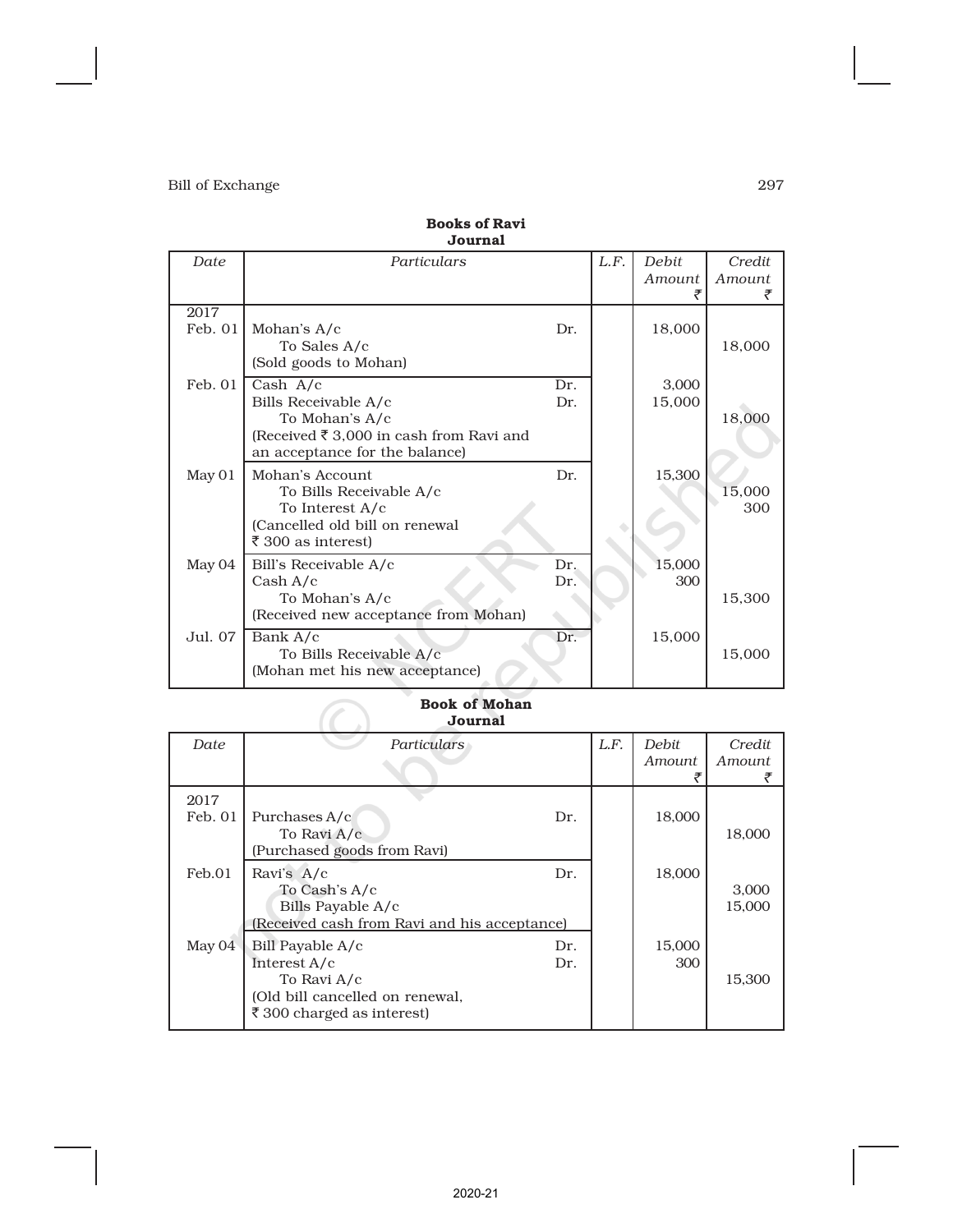| May 04  | Ravi's $A/c$                                   | Dr. | 15,300 |        |
|---------|------------------------------------------------|-----|--------|--------|
|         | To Bills Payable A/c                           |     |        | 15,000 |
|         | To Cash A/c                                    |     |        | 300    |
|         | (Accepted new bill and paid cash for interest) |     |        |        |
| Jul. 07 | Bill Payable A/c                               | Dr. | 15,000 |        |
|         | Bank A/c                                       |     |        | 15,000 |
|         | (Met acceptance of the new bill on maturity)   |     |        |        |
|         |                                                |     |        |        |

## 8.10 Retiring of the Bill

There are instances when a bill of exchange is arranged to be retired before the due date by mutual understanding between the drawer and the drawee. This happens when the drawee of the bill has funds at his disposal and makes a request to the drawer or holder to accept the payment of the bill before its maturity. If the holder agrees to do so, the bill is said to have been *retired*.

The retiring of a bill draws a curtain on the bill transactions before the expiry of its normal term. To encourage the retirement of the bill, the holder allows some discount called *Rebate on bills* for the period between date of retirement and maturity. The rebate is calculated at a certain rate of interest.

The accounting treatment on the retirement of a bill is similar to the accounting treatment when a bill is honoured by the acceptor on the due date in the ordinary course. The only difference between the two relates to the granting of rebate. The following journal entries are recorded:

 $\mathbb{Z}$  .

In the books of the holder

| On retiring the acceptance and rebate allowed |     |
|-----------------------------------------------|-----|
| Cash A/c                                      | Dr. |
| Rebate on bills A/c                           | Dr. |
| To Bills Receivables A/c                      |     |
| In the books of the drawee                    |     |
| Bills Payable A/c                             | Dr. |
| Cash $A/c$                                    | Dr. |
| To Rebate on Bills A/c                        |     |

Amit sold goods  $\bar{z}$  10,000 to Babli on Jan. 01, 2015 and immediately drew a bill on Babli for three month for the same amount, Babli accepted the bill and returned it to Amit. On March 04, 2017 Babli retired her acceptance under rebate of 6% per annum.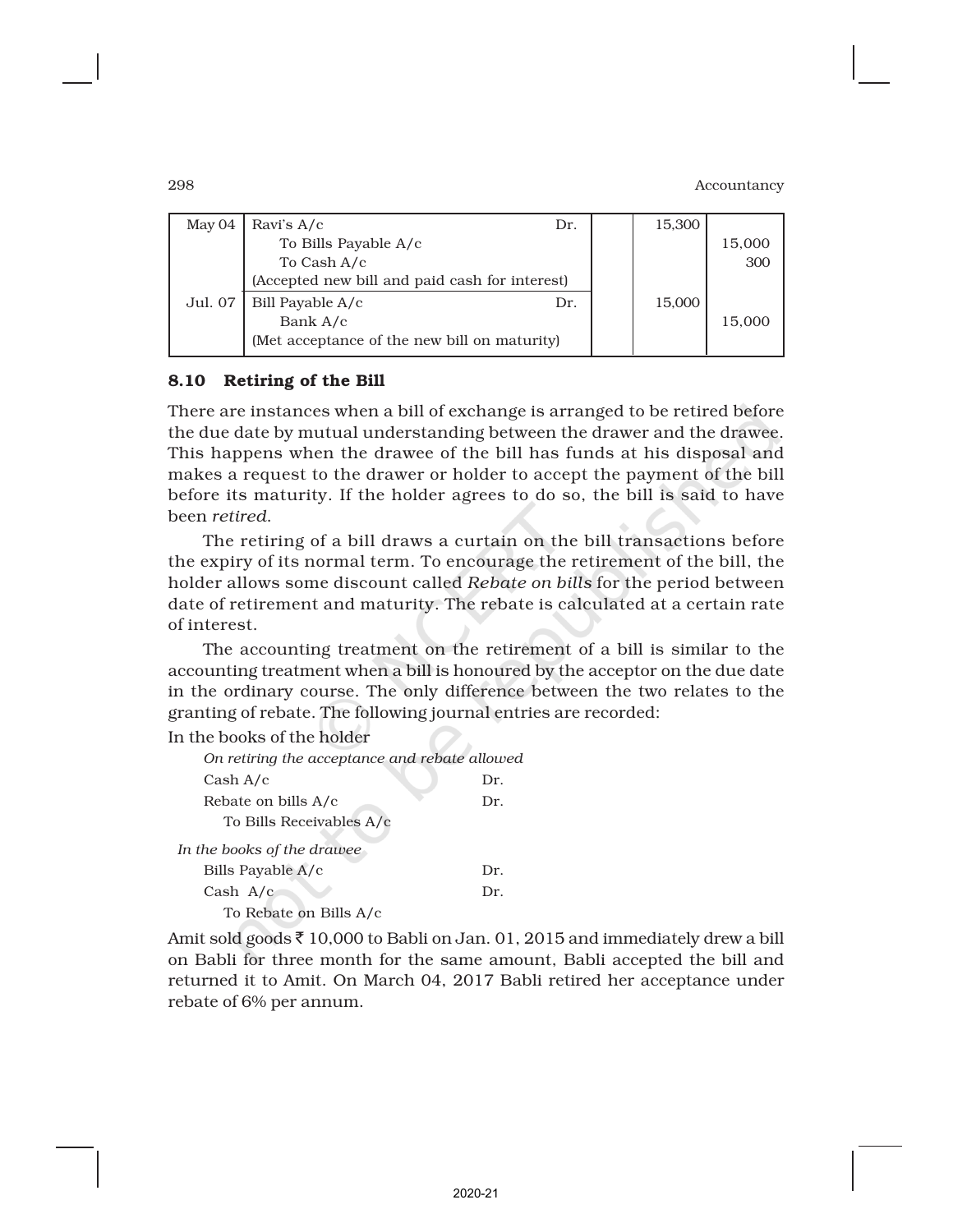| L.F.<br>Date<br>Particulars                                                                                                                           | <b>Debit</b> | Credit        |
|-------------------------------------------------------------------------------------------------------------------------------------------------------|--------------|---------------|
|                                                                                                                                                       | Amount<br>₹  | <i>Amount</i> |
| 2017<br>Jan. 01<br>Babli's A/c<br>Dr.<br>To Sales A/c<br>(Sold goods to Babli)                                                                        | 10,000       | 10,000        |
| Jan. 01<br>Bills Receivable A/c<br>Dr.<br>To Babli's A/c<br>(Received Babli's acceptance for three months)                                            | 10,000       | 10,000        |
| Mar. $04$<br>Bank A/c<br>Dr.<br>Rebate on bills A/c<br>Dr.<br>To Bills Receivable A/c<br>(Babli retired her acceptance and rebate)<br>allowed to him) | 9,950<br>50  | 10.000        |

### In the books of Amit Journal

The recorded entries will be posted to the following ledger acounts

Œ

## Babli's Account

 $\overline{\mathcal{L}}$ 

| Dr.     |              |      |             |      |                           |        | Cr.    |
|---------|--------------|------|-------------|------|---------------------------|--------|--------|
| Date    | Particulars  | J.F. | Amount Date |      | Particulars               | IJ.F.I | Amount |
|         |              |      |             |      |                           |        |        |
| 2017    |              |      |             | 2017 |                           |        |        |
| Jan. 01 | <b>Sales</b> |      | 10,000      |      | Jan 06   Bills Receivable |        | 10,000 |
|         |              |      | 10,000      |      |                           |        | 10,000 |
|         |              |      |             |      |                           |        |        |

## Bill Receivable Account

| Dr.             |             |      |        |                           |                        |      | Cr.         |
|-----------------|-------------|------|--------|---------------------------|------------------------|------|-------------|
| Date            | Particulars | J.F. | Amount | Date                      | Particulars            | J.F. | Amount      |
| 2017<br>Jan. 01 | Babli       |      | 10,000 | 2017<br>Mar <sub>04</sub> | Cash<br>Rebate on bill |      | 9,950<br>50 |
|                 |             |      | 10,000 |                           |                        |      | 10,000      |

### Book of Babli Journal

| Date | Particulars                 |     | L.F. | Debit<br>Amount | Credit<br>Amount |
|------|-----------------------------|-----|------|-----------------|------------------|
| 2017 |                             |     |      |                 |                  |
|      | Jan. 01   Purchases $A/c$   | Dr. |      | 10,000          |                  |
|      | To Amit $A/c$               |     |      |                 | 10,000           |
|      | (Purchased goods from Amit) |     |      |                 |                  |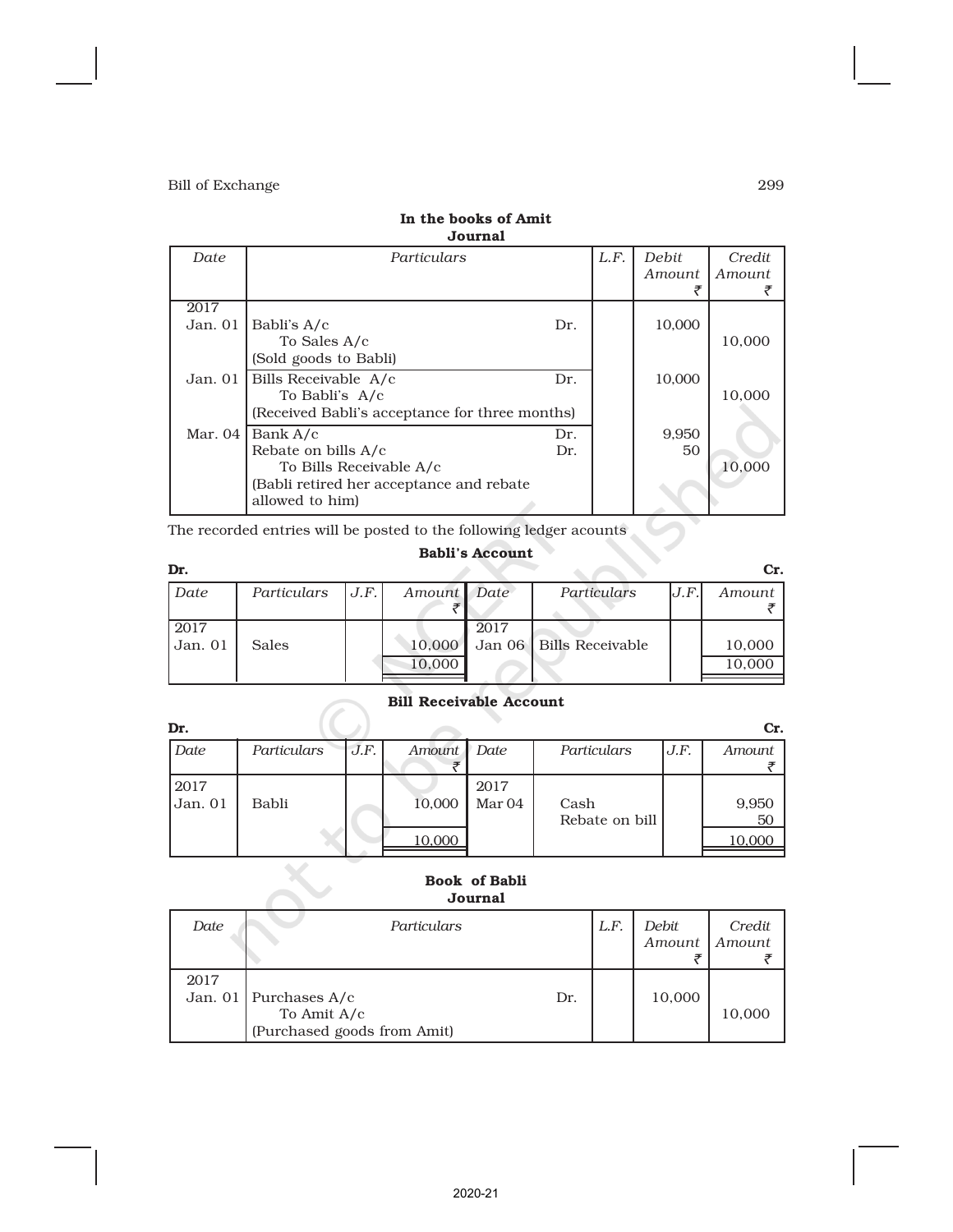| To Bills Payable A/c                                            |                                                                             | 10,000 | 10,000      |
|-----------------------------------------------------------------|-----------------------------------------------------------------------------|--------|-------------|
| three months)<br>Mar. 04   Bill Payable $A/c$                   | Dr.                                                                         | 10,000 |             |
| To Rebate on bills A/c<br>(Acceptance in favour of Amit retired |                                                                             |        | 9,950<br>50 |
|                                                                 | (Accepted Amit's draft payable after<br>To Cash A/c<br>and rebate received) |        |             |

#### Amit's Account

| Dr.             |               |      |                  |                 |             |      | Cr.    |
|-----------------|---------------|------|------------------|-----------------|-------------|------|--------|
| Date            | Particulars   | J.F. | Amount Date      |                 | Particulars | J.F. | Amount |
| 2017<br>Jan. 01 | Bills Payable |      | 10,000<br>10.000 | 2017<br>Jan. 04 | Purchases   |      | 10,000 |

#### Bills Payable Account

| Dr.            |                 |      |             |         |             |      | Cr.    |
|----------------|-----------------|------|-------------|---------|-------------|------|--------|
| Date           | Particulars     | J.F. | Amount Date |         | Particulars | J.F. | Amount |
|                |                 |      |             |         |             |      |        |
| 2017           |                 |      |             | 2017    |             |      |        |
| Jan. $01$ Cash |                 |      | 9950        | Jan. 01 | Amit        |      | 10,000 |
|                | Rebate on bills |      | 50          |         |             |      |        |
|                |                 |      | 10,000      |         |             |      | 10,000 |
|                |                 |      |             |         |             |      |        |

#### *Illustration 4*

On Jan. 15, 2017 Sachin sold goods `30,000 to Narain and drew upon the later a bill for the same amount payable after 3 months. The bill was accepted by Narain. The bill was discounted by Sachin from his bank for  $\text{\texttt{F29,250}}$  on Jan. 31, 2017 on maturity the bill was dishonoured. He further agreed to pay  $\bar{X}10,500$  in cash including  $\bar{\bar{\tau}}$  500 interest and accept a new bill for two months for the remaining  $\overline{2}20,000$ .

The new bill was endorsed by sachin in favour of his creditor Kapil for settling a debt of  $\bar{\tau}$ 20,800. The new bill was duly met by Narain on maturity.

Record the necessary journal entries in the books of Sachin and Narain.

*Solution*

#### Books of Sachin

Journal

| Date | Particulars                   | L.F. | Debit  | Credit |
|------|-------------------------------|------|--------|--------|
|      |                               |      | Amount | Amount |
|      |                               |      |        |        |
| 2017 |                               |      |        |        |
|      | Jan. 15   Narain $A/c$<br>Dr. |      | 30,000 |        |
|      | To Sales A/c                  |      |        | 30,000 |
|      | (Sold goods to Narain)        |      |        |        |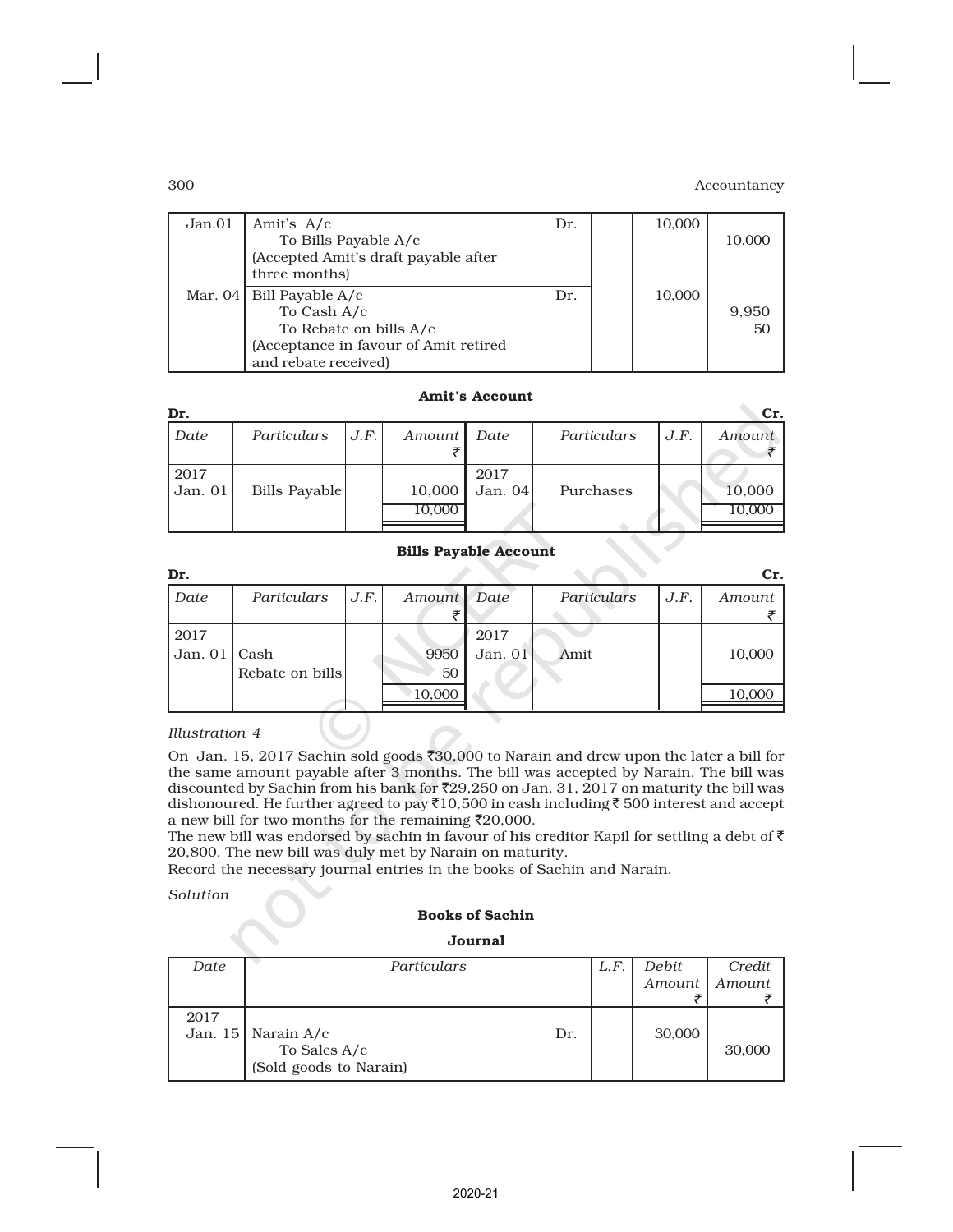| Jan.15    | Bill's Receivable A/c<br>To Narain's A/c<br>(Received Bunty's acceptance)                                                                         | Dr.        | 30,000           | 30,000        |
|-----------|---------------------------------------------------------------------------------------------------------------------------------------------------|------------|------------------|---------------|
| Jan. 31   | Bank A/c<br>Discount A/c<br>To Bill receivable A/c<br>(Narains' acceptance discounted with bank)                                                  | Dr.        | 29,250<br>750    | 30,000        |
| Apr. 19   | Narain's A/c<br>To Bank A/c<br>To Interest A/c<br>(Narain's acceptance cancelled)                                                                 | Dr.        | 30,500           | 30,000<br>500 |
| Apr. $19$ | Bank A/c<br>Bills Receivavble A/c<br>To Narain A/c<br>(Received cash from Narain and a new<br>acceptance for the balace)                          | Dr.<br>Dr. | 10,500<br>20,000 | 30,500        |
| Apr. $19$ | Kapil $A/c$<br>To Bill Receivable A/c<br>To Discount Received A/c<br>(Narain's acceptance endorsed in favour of<br>kapil and he allowed discount) | Dr.        | 20,800           | 20,000<br>800 |

## Books of Narain Journal

| Particulars                   |                                                                                                                                                                                             | L.F.                                                  | Debit  | Credit           |
|-------------------------------|---------------------------------------------------------------------------------------------------------------------------------------------------------------------------------------------|-------------------------------------------------------|--------|------------------|
|                               |                                                                                                                                                                                             |                                                       | Amount | Amount           |
|                               |                                                                                                                                                                                             |                                                       |        |                  |
|                               |                                                                                                                                                                                             |                                                       |        |                  |
| Purchases A/c                 | Dr.                                                                                                                                                                                         |                                                       | 30,000 |                  |
| To Sachin A/c                 |                                                                                                                                                                                             |                                                       |        | 30,000           |
| (Purchased goods from sachin) |                                                                                                                                                                                             |                                                       |        |                  |
| Sachin A/c                    | Dr.                                                                                                                                                                                         |                                                       | 30,000 |                  |
| To Bills Payable A/c          |                                                                                                                                                                                             |                                                       |        | 30,000           |
| (Accepted Sachin's draft)     |                                                                                                                                                                                             |                                                       |        |                  |
|                               | Dr.                                                                                                                                                                                         |                                                       | 30,000 |                  |
| Interest A/c                  |                                                                                                                                                                                             |                                                       | 500    |                  |
| To Sachin A/c                 |                                                                                                                                                                                             |                                                       |        | 30,500           |
|                               |                                                                                                                                                                                             |                                                       |        |                  |
|                               | Dr.                                                                                                                                                                                         |                                                       |        |                  |
|                               |                                                                                                                                                                                             |                                                       |        | 10,500           |
|                               |                                                                                                                                                                                             |                                                       |        | 20,000           |
|                               |                                                                                                                                                                                             |                                                       |        |                  |
| for the balance)              |                                                                                                                                                                                             |                                                       |        |                  |
|                               |                                                                                                                                                                                             |                                                       |        |                  |
|                               |                                                                                                                                                                                             |                                                       |        | 20,000           |
|                               |                                                                                                                                                                                             |                                                       |        |                  |
|                               |                                                                                                                                                                                             |                                                       |        |                  |
|                               | Bill Payable A/c<br>Sachin's A/c<br>To Bank A/c<br>To Bill Payable A/c<br>(Paid Sachin and accepted a new draft<br>Bills Receivavble A/c<br>To Bank A/c<br>(Met new acceptance on Maturity) | (Cancelled old bill & Sachin charged interest)<br>Dr. |        | 30,500<br>20,000 |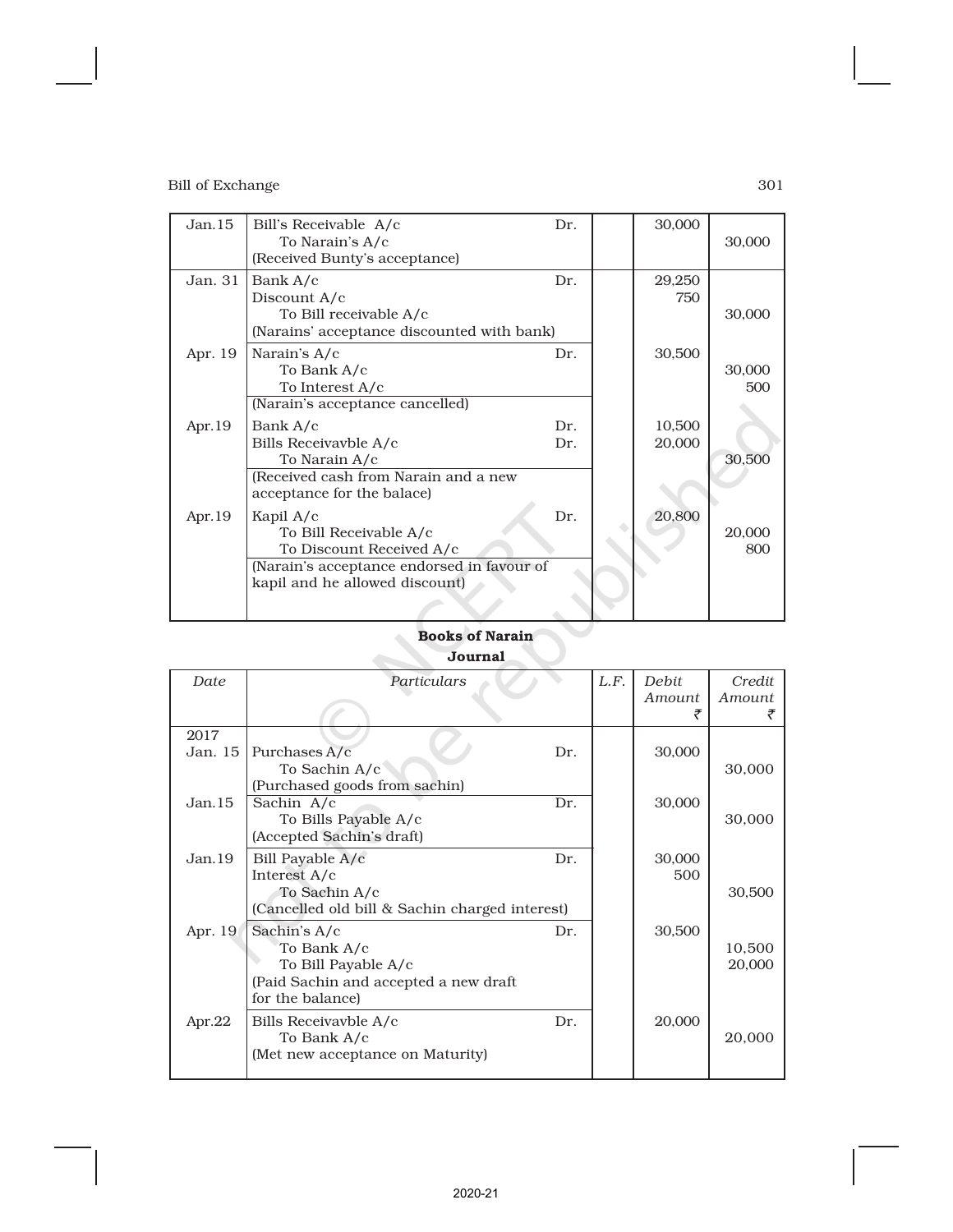# *Illustration 5.*

Ashok sold goods  $\bar{\tau}$ 14,000 to Bishan on October 30, 2016 and drew three bills for  $\bar{\tau}$ 2,000,  $₹4,000$  & ₹8,000 payable after two, three, and four months respectively. The first bill was kept by Ashok with him till maturity. He endorsed the second bill in favour of his creditor Chetan. The third bill was discounted on December 03, 2016 at 12% p.a. The first and second bills were duly met on maturity but the third bill was dishonoured and the bank paid  $\text{\textsterling}50$  as noting charges. On March 03, 2017 Bishan paid  $\text{\textsterling}4,000$  and noting charges in cash and accepted a new bill at two months after date for the balance plus interest  $\bar{\tau}100$ . The new bill was met on maturity by Bishan.

You are required to give the journal entries in the books of both Ashok ans Bishan and prepare Bishan's account in Ashok's books and Ashok's account in Bishan's books.

| Solution |  |
|----------|--|
|----------|--|

|         | ovumai                                                                                             |     |      |                        |                  |  |
|---------|----------------------------------------------------------------------------------------------------|-----|------|------------------------|------------------|--|
| Date    | Particulars                                                                                        |     | L.F. | <b>Debit</b><br>Amount | Credit<br>Amount |  |
|         |                                                                                                    |     |      | ₹                      |                  |  |
| 2016    |                                                                                                    |     |      |                        |                  |  |
| Oct. 30 | Bishan's A/c                                                                                       | Dr. |      | 14,000                 |                  |  |
|         | To Sales A/c                                                                                       |     |      |                        | 14,000           |  |
|         | (Sold goods to Bishan on credit)                                                                   |     |      |                        |                  |  |
| Oct. 30 | Bills Receivable A/c                                                                               | Dr. |      | 14,000                 |                  |  |
|         | To Bishan's A/c                                                                                    |     |      |                        | 14,000           |  |
|         | (Received three acceptances from Bishan.<br>First for $\bar{\tau}$ 2,000 payable after two months, |     |      |                        |                  |  |
|         | second for $\bar{\tau}$ 4,000 payable after three months                                           |     |      |                        |                  |  |
|         | and the third for ₹8,000 payable after                                                             |     |      |                        |                  |  |
|         | four months)                                                                                       |     |      |                        |                  |  |
|         | Oct. 30 Chetan's $A/c$                                                                             | Dr. |      | 4,000                  |                  |  |
|         | To Bills receivable A/c                                                                            |     |      |                        | 4,000            |  |
|         | (Endorsed second bills in favour of                                                                |     |      |                        |                  |  |
|         | creditor Chetan)                                                                                   |     |      |                        |                  |  |
| Dec. 03 | Bank A/c                                                                                           | Dr. |      | 7,760                  |                  |  |
|         | Discount A/c                                                                                       |     |      | 240                    |                  |  |
|         | To Bill receivable A/c                                                                             |     |      |                        | 8,000            |  |
|         | (Third bill discounted at 12% p.a.)                                                                |     |      |                        |                  |  |
| 2016    |                                                                                                    |     |      |                        |                  |  |
| Jan.02  | Bank A/c                                                                                           | Dr. |      | 2,000                  |                  |  |
|         | Bills receivable A/c                                                                               |     |      |                        | 2,000            |  |
|         | (Bishan met his first acceptance on due date)                                                      |     |      |                        |                  |  |
|         | Mar. 03 Bishan A/c                                                                                 | Dr. |      | 8,050                  |                  |  |
|         | To Bank A/c                                                                                        |     |      |                        | 8,050            |  |
|         | (Bishan dishonoured his third acceptance                                                           |     |      |                        |                  |  |
|         | and bank paid ₹50 as noting charges)                                                               |     |      |                        |                  |  |
|         |                                                                                                    |     |      |                        |                  |  |

### Books of Ashok Journal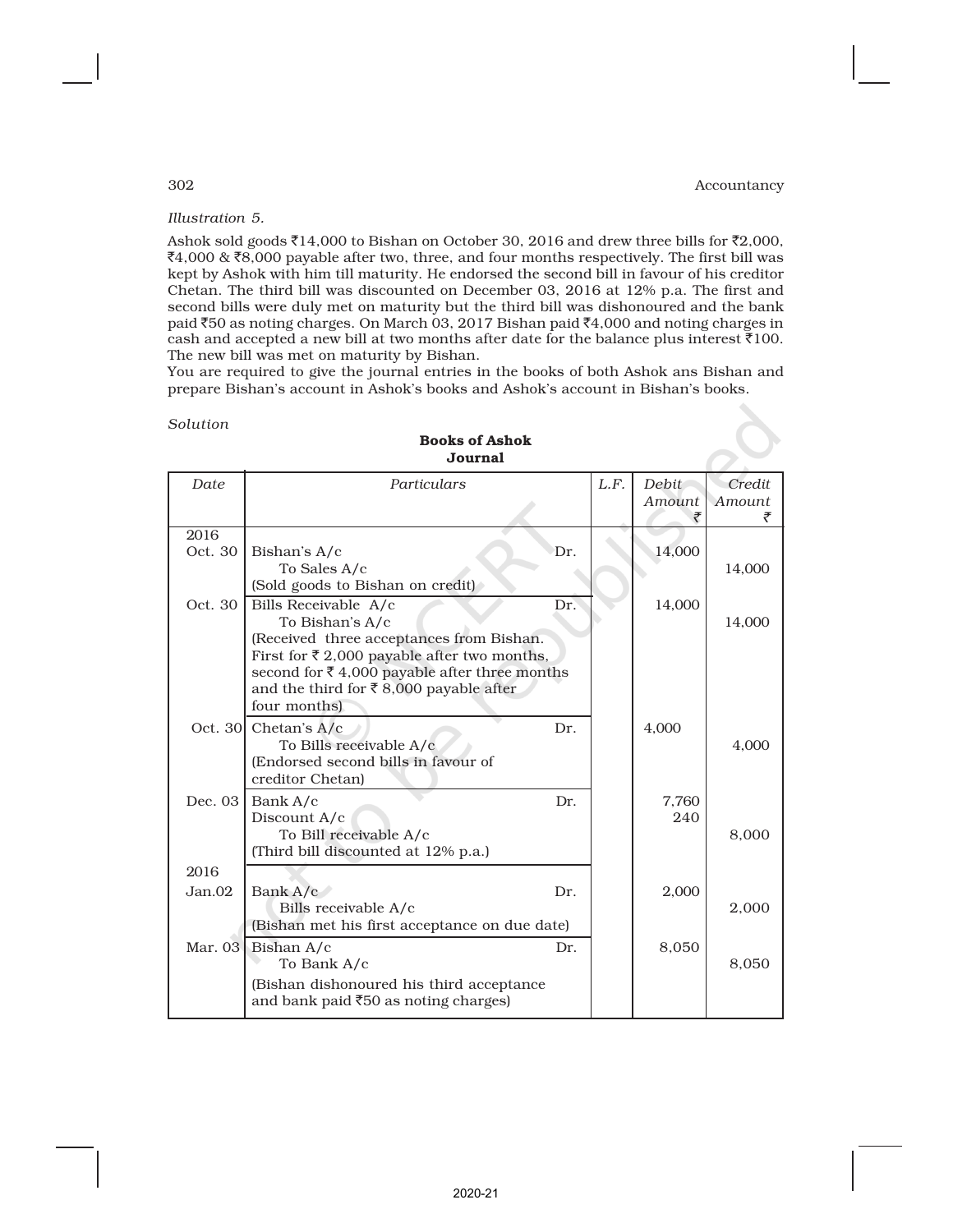|        | Mar. 03 $\vert$ Cash A/c<br>To Bishan's A/c<br>(Cash received from Bishan)                               | Dr. | 4,050 | 4,050 |
|--------|----------------------------------------------------------------------------------------------------------|-----|-------|-------|
|        | Mar. 03   Bishan's $A/c$<br>To Interest A/c<br>(Interest charged from Bishan for the<br>extended period) | Dr. | 100   | 100   |
|        | Mar. 03   Bills Receivable A/c<br>To Bishan's A/c                                                        | Dr. | 4,100 | 4.100 |
|        | (Received new acceptance from Bishan for<br>two months)                                                  |     |       |       |
| May 06 | Bank A/c<br>To bills Receivable A/c<br>(Bishan met his new acceptance on maturity)                       | Dr. | 4,100 | 4,100 |

### Bishan's Account

| Dr.     |                 |      |        |         |                         |      | Cr.    |
|---------|-----------------|------|--------|---------|-------------------------|------|--------|
| Date    | Particulars     | J.F. | Amount | Date    | Particulars             | J.F. | Amount |
|         |                 |      |        |         |                         |      |        |
| 2016    |                 |      |        | 2016    |                         |      |        |
| Oct. 30 | <b>Sales</b>    |      | 14.000 | Oct. 30 | <b>Bills Receivable</b> |      | 14,000 |
| 2017    |                 |      |        | 2017    |                         |      |        |
| Mar. 03 | Bank            |      | 8,050  | Mar. 03 | Cash                    |      | 4,050  |
| Mar. 09 | <b>Interest</b> |      | 100    | Mar. 03 | <b>Bills Receivable</b> |      | 4,100  |
|         |                 |      | 22,150 |         |                         |      | 22,150 |
|         |                 |      |        |         |                         |      |        |

### Books of Bishan Journal

| Date    | Particulars                                                                                                                                                                                                                     | L.F. | Debit<br>Amount | Credit<br><i>Amount</i> |
|---------|---------------------------------------------------------------------------------------------------------------------------------------------------------------------------------------------------------------------------------|------|-----------------|-------------------------|
| 2016    |                                                                                                                                                                                                                                 |      |                 |                         |
| Oct. 30 | Purchases $A/c$<br>Dr.<br>To Ashok's A/c<br>(Purchases goods on credit from Ashok)                                                                                                                                              |      | 14,000          | 14,000                  |
| Oct. 30 | Ashok's A/c<br>Dr.<br>To Bills Payable A/c<br>(Accepted three drafts of Ashok, the first for<br>₹ 2,000 payable after 2 months, second for<br>₹4,000 Payable after 3 months and the third<br>for ₹8,000 Payable after 4 months) |      | 14,000          | 14.000                  |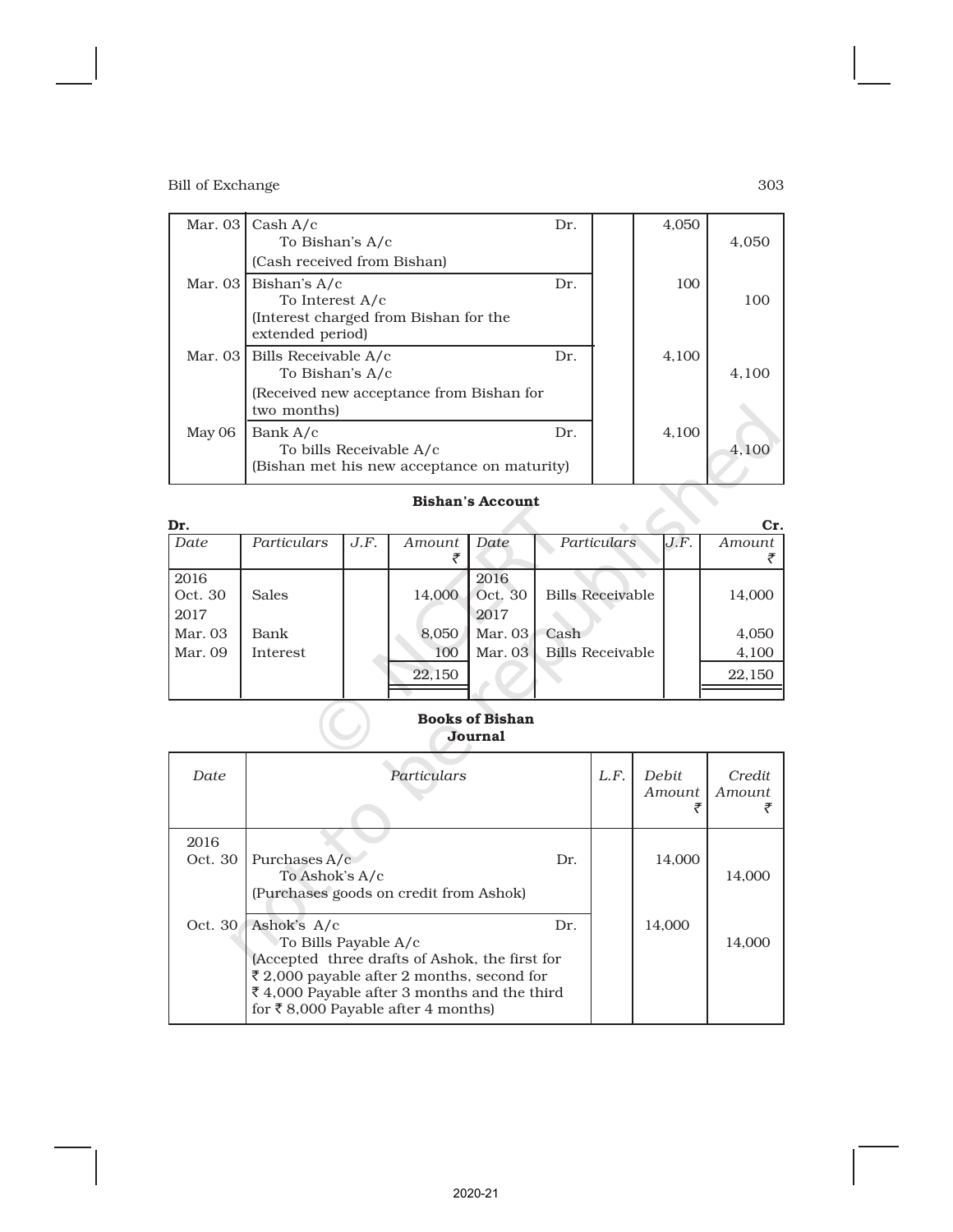| 2017<br>Jan. 02 | Bills Payable A/c<br>To Bank A/c<br>(Met first acceptance for ₹2,000 in<br>favour of Ashok.)                                                   | Dr.        | 2,000       | 2,000 |
|-----------------|------------------------------------------------------------------------------------------------------------------------------------------------|------------|-------------|-------|
| Mar. 03         | Bill Payable A/c<br>Noting charges A/c<br>To Ashok A/c<br>(Third acceptance in favour of Ashok<br>dishonoured and noting charges $\bar{5}$ 50) | Dr.<br>Dr. | 8,050<br>50 | 8,050 |
| Mar. $03$       | Ashok's A/c<br>To Cash A/c<br>(Paid to Ashok ₹ 4,000 plus noting charges)                                                                      | Dr.        | 4,050       | 4,050 |
| Mar. $03$       | Interest $A/c$<br>To Ashok's A/c<br>(Interest allowed to Ashok)                                                                                | Dr.        | 100         | 100   |
| Mar. 03         | Ashok's A/c<br>To Bills Payable A/c<br>(New draft of Ashok for two months accepted)                                                            | Dr.        | 4,100       | 4,100 |
| May 03          | Bills Payable A/c<br>To Bank A/c<br>(Met new acceptance for ₹4,100 in favour<br>of Ashok on maturity)                                          | Dr.        | 4,100       | 4,100 |

## Ashok's Account

| Dr.                     |               |      |                 |                         |                                        |      | Cr.           |
|-------------------------|---------------|------|-----------------|-------------------------|----------------------------------------|------|---------------|
| Date                    | Particulars   | J.F. | Amount          | Date                    | Particulars                            | J.F. | Amount        |
| 2016<br>Oct. 30<br>2017 | Bills payable |      | 14,000          | 2016<br>Oct. 30<br>2017 | Purchases                              |      | 14,000        |
| Mar. 03                 | Cash          |      | 4,050           | Mar. 03                 | <b>Bills Payable</b><br>Noting charges |      | 8,000<br>50   |
| Mar. 09                 | Bills Payable |      | 4,100<br>22,150 | Mar. 09                 | Interest                               |      | 100<br>22,150 |

*Illustration 6.*

Aashirwad draws on Aakarshak a Bill of exchange for 3 months for  $\bar{c}10,000$  which Aakarshak accepts on January 01, 2016. Aashirwad endorses the bill in favour of Aakarti. Before maturity Aakarshak approaches Aashirwad with the request that the bill be renewed for a further period of 3 months at 18 per cent per annum interest. Aashirwad pays the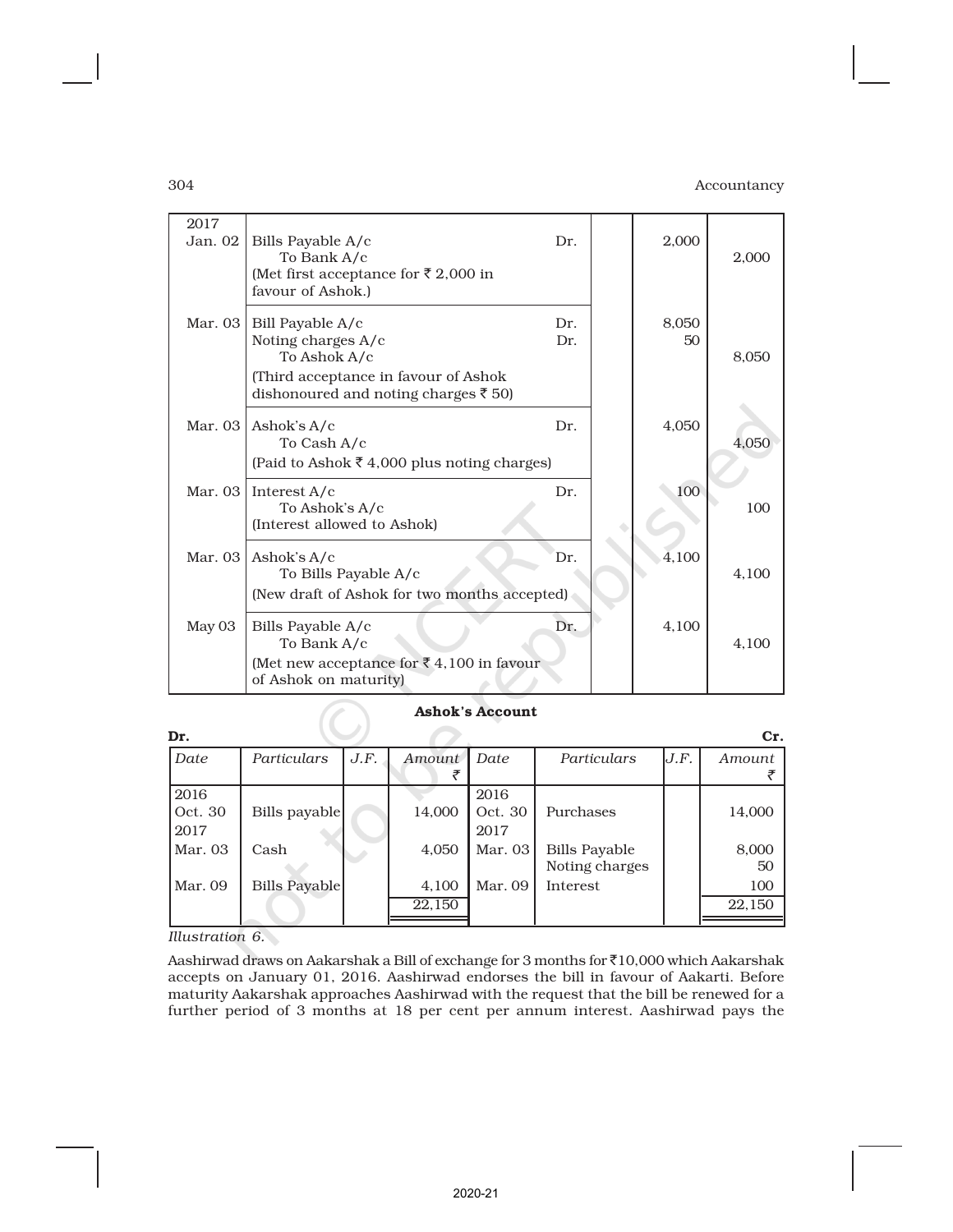sum to Aakriti on the due date and agrees to the proposal of Aakarshak. Record journal entries in the books of Aashirwad, assuming that the second bill is duly met.

#### *Solution*

| Date              | Particulars                                                                                                                 |     | L.F. | <b>Debit</b><br>Amount<br>₹ | Credit<br>Amount<br>₹ |
|-------------------|-----------------------------------------------------------------------------------------------------------------------------|-----|------|-----------------------------|-----------------------|
| 2016<br>Jan. $01$ | Bills Receivable A/c<br>To Aakarshak's A/c<br>(The Bill of exchange received from Aakarshak)                                | Dr. |      | 10,000                      | 10,000                |
| Jan.01            | Aakarati's A/c<br>To Bills Receivable A/c<br>(The bill of exchange received from Aakarshak,<br>endorsed to Aakarati)        | Dr. |      | 10,000                      | 10,000                |
| Apr. 04           | Aakarshak's A/c<br>To Aakarati's A/c<br>(Cancellation of the bill of exchange received<br>from Aakarshak now with Aakarati) | Dr. |      | 10,000                      | 10,000                |
| Apr. 04           | Aakarati's A/c<br>To Bank A/c<br>(Payment of the amount due to Aakarati)                                                    | Dr. |      | 10,000                      | 10,000                |
| Apr. 04           | Aakarshak's A/c<br>To Interest A/c<br>(Interest due from Aakarshak on ₹10,000<br>for 3 months at 18% p.a.)                  | Dr. |      | 450                         | 450                   |
| Apr. 04           | Bills Receivable A/c<br>To Aakarshak's A/c<br>(The new bill received from Aakarshak for<br>the amountdue for him)           | Dr. |      | 10,450                      | 10,450                |
| July 07           | Bank A/c<br>To Bills Receivable A/c<br>(The amount received from Aakarshak in<br>respect of the renewed bill)               | Dr. |      | 10,450                      | 10,450                |

#### Book of Ashirwad Journal

#### *Illustration 7.*

Ankit owes Nikita a sum of `6,000. On April 01, 2016 Ankit gives a promissory note for the amount for 3 months to Nikita who gets it discounted with her bankers for  $\bar{c}5,760$ . on the due date the bill is dishonoured, the bank paid  $\bar{z}$ 15 as noting charges. Ankit then pays  $\bar{z}$ 2,000 in cash and accepts a bill of exchange drawn on him for the balance together with  $\bar{\mathfrak{e}}$ 100 as interest. This bill of exchange is for 2 months and on the due date the bill is again dishonoured, Nikita paid  $\bar{z}$ 15 as noting charges.

Draft the journal entries to be recorded in Nikita's books.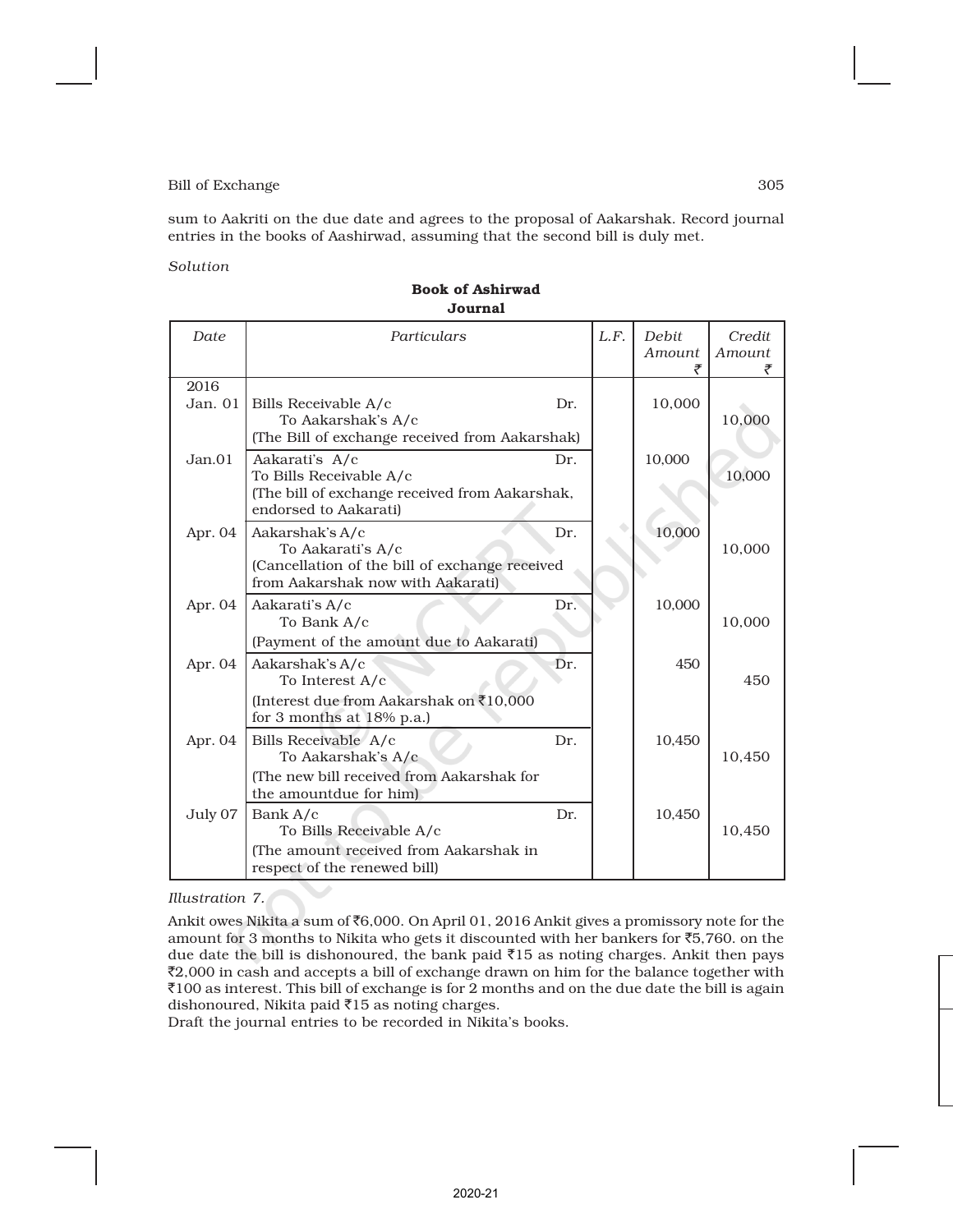*Solution*

### Books of Nikita Journal

| Date            | Particulars                                                                                                                                                           |            | L.F. | Debit<br>Amount<br>₹ | Credit<br>Amount |
|-----------------|-----------------------------------------------------------------------------------------------------------------------------------------------------------------------|------------|------|----------------------|------------------|
| 2016<br>Apr. 01 | Bills Receivable A/c<br>To Ankit's A/c<br>(Ankit's promissory note received in<br>settlement of his account)                                                          | Dr.        |      | 6,000                | 6,000            |
| Apr. 01         | Bank A/c<br>Discount A/c<br>To Bills Receivable A/c<br>(Ankit's Promissory note discounted for ₹5,760)                                                                | Dr.<br>Dr. |      | 5,760<br>240         | 6,000            |
| July 04         | Ankit A/c<br>To Bank A/c<br>(The promissory note dishonoured by Ankit<br>the amount of the bill and the noting charges<br>recoverable from Ankit and payable to bank) | Dr.        |      | 6,015                | 6,015            |
| July 04         | Cash A/c<br>To Ankit's A/c<br>(The amount received from Ankit)                                                                                                        | Dr.        |      | 2,000                | 2,000            |
| July 04         | Ankit's A/c<br>To Interest A/c<br>(Interest due from Ankit for the second bill)                                                                                       | Dr.        |      | 100                  | 100              |
| July 04         | Bills Receivable A/c<br>To Ankit's A/c<br>(Ankit's acceptance for 2 monthsin<br>settlement of amount due)                                                             | Dr.        |      | 4,115                | 4,115            |
| Sept.07         | Ankit's A/c<br>To Bills Receivable A/c<br>(The dishonour by Ankit of his acceptance)                                                                                  | Dr.        |      | 4,115                | 4,115            |
| Sept.07         | Ankit's A/c<br>To Cash A/c<br>(Payment of noting charges, recoverable<br>from Ankit)                                                                                  | Dr.        |      | 15                   | 15               |

*Illustration 8.*

On May 01, 2016 Mohit sends his promissory note of  $\bar{\tau}$  6000 for 3 months to Rohit. Rohit gets it discounted with his bankers at 18 percent per annum on May 04. On the due date<br>the bill is dishonoured, the bank paying ₹10 as noting charges. Rohit agrees to accept  $\bar{z}$ 2,130 in cash (including  $\bar{z}$ 130 for noting charges and interest) and another promissory note for `4,000 at 2 months. On the due date, Mohit approaches Rohit again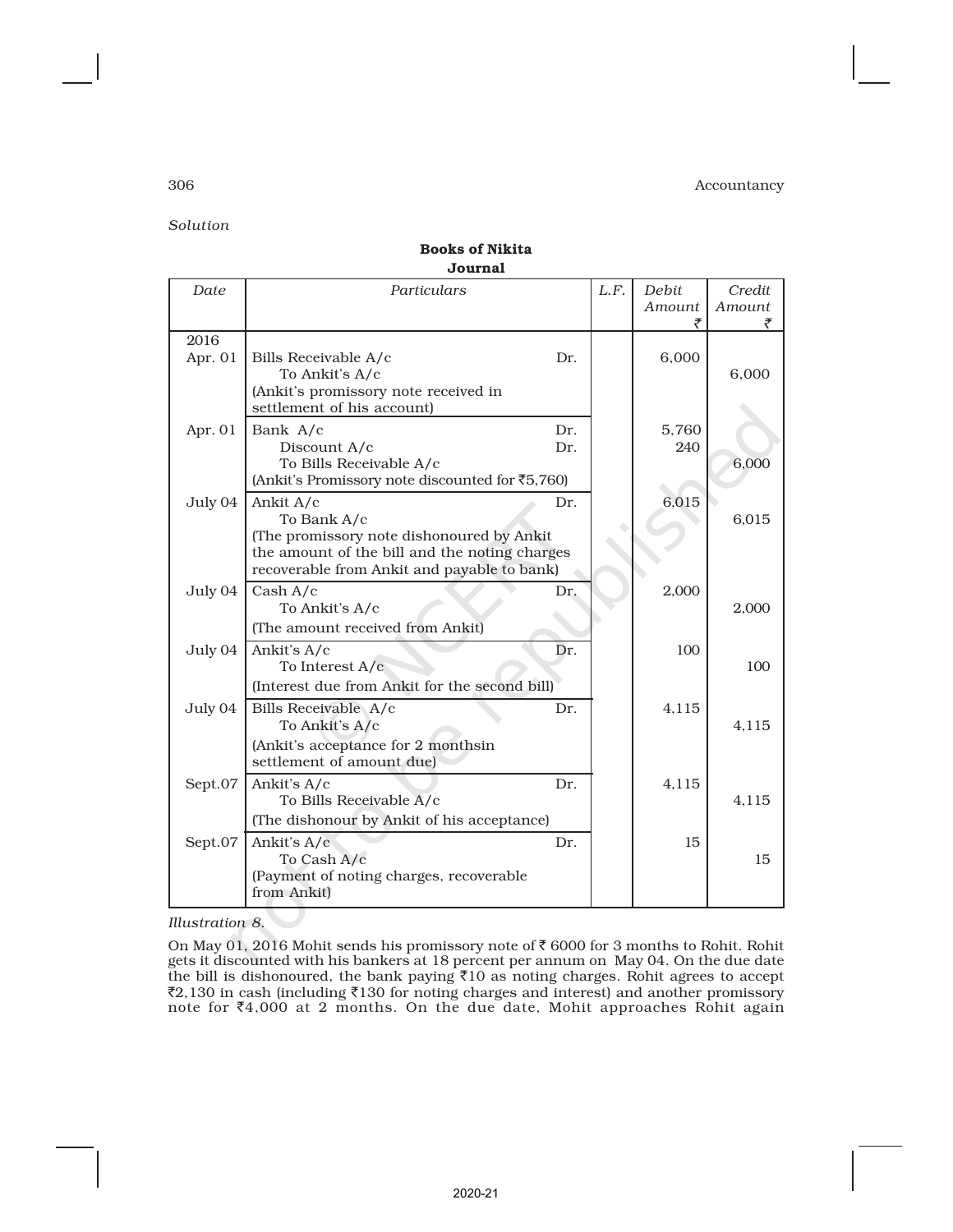and asks for renewal of the bill for a further period of 3 months. Rohit agrees to the<br>request, provided Mohit pays ₹200 as interest in cash. This last bill is paid on maturity. Draft journal entries in the books of Mohit and Rohit.

*Solution*

#### Books of Mohit Journal

| Date           | Particulars                                                                                                           | L.F. | Debit<br>Amount<br>₹ | Credit<br>Amount<br>₹ |
|----------------|-----------------------------------------------------------------------------------------------------------------------|------|----------------------|-----------------------|
| 2016           |                                                                                                                       |      |                      |                       |
| May 01         | Rohit's A/c<br>Dr.<br>To Bills Payable A/c                                                                            |      | 6,000                | 6,000                 |
|                | (The amount of the promissory note sent<br>to Rohit)                                                                  |      |                      |                       |
| Aug.04         | Bills Payable A/c<br>Dr.<br>Noting charges A/c<br>Dr.                                                                 |      | 6,000<br>10          |                       |
|                | To Rohit's A/c                                                                                                        |      |                      | 6,010                 |
|                | (The dishonour of the promissory note and<br>₹10 being payable as noting charges to Rohit)                            |      |                      |                       |
| Aug. 04        | Interest A/c<br>Dr.<br>Rohit's A/c                                                                                    |      | 120                  | 120                   |
|                | (Interest due to Rohit from part renewal of                                                                           |      |                      |                       |
|                | the promissory)                                                                                                       |      |                      |                       |
| Aug.04         | Rohit's A/c<br>Dr.<br>To Bills Payable A/c                                                                            |      | 6,130                | 4,000                 |
|                | To Cash A/c                                                                                                           |      |                      | 2,130                 |
|                | (Payment of $\bar{\xi}$ 2,130 in cash and a new<br>promissory note for ₹4,000 sent to Rohit to<br>settle his account) |      |                      |                       |
| Oct.07         | Dr.<br>Bill Payable A/c                                                                                               |      | 4,000                |                       |
|                | To Rohit's A/c<br>(Cancellation of the bill due today)                                                                |      |                      | 4,000                 |
| Oct.07         | Interest A/c<br>Dr.                                                                                                   |      | 200                  |                       |
|                | To Rohit's A/c<br>(The amount due as interest ot Rohit on the                                                         |      |                      | 200                   |
|                | renewed bill)                                                                                                         |      |                      |                       |
| Oct.07         | Rohit's A/c<br>Dr.                                                                                                    |      | 4,200                |                       |
|                | To Cash A/c<br>To Bills Payable A/c                                                                                   |      |                      | 200<br>4,000          |
|                | (The new acceptance and cash sent to Rohit)                                                                           |      |                      |                       |
| 2017<br>Jan.10 | Bills Payable A/c<br>Dr.                                                                                              |      | 4,000                |                       |
|                | To Cash A/c                                                                                                           |      |                      | 4.000                 |
|                | (Payment made to meet the bill due this day)                                                                          |      |                      |                       |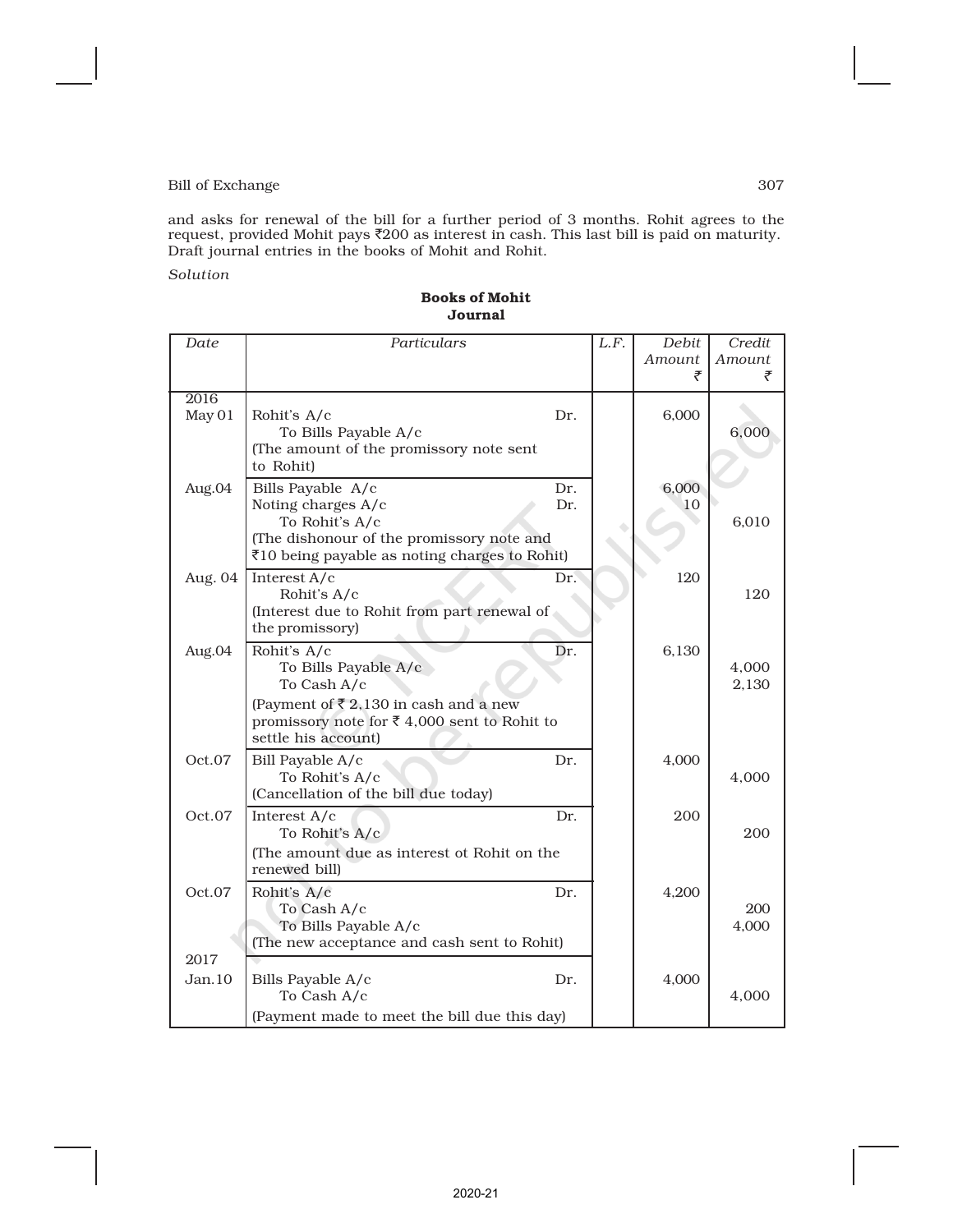| Date            | Particulars                                                                                                                                 |            | L.F. | Debit<br>Amount<br>₹ | Credit<br>Amount |
|-----------------|---------------------------------------------------------------------------------------------------------------------------------------------|------------|------|----------------------|------------------|
| 2016<br>May 01  | Bills Receivable A/c<br>To Mohit's A/c<br>(Mohit's promissory note received this day)                                                       | Dr.        |      | 6,000                | 6,000            |
| May 04          | Bank's A/c<br>Discount A/c<br>To Bills Receivable A/c<br>(The discounting of the promissory note by<br>Mohit at 18% on ₹6,000 for 3 months) | Dr.<br>Dr. |      | 5.730<br>270         | 6,000            |
| Aug.04          | Mohit's A/c<br>To Bank A/c<br>(The dishonour of the promissory not by Mohit<br>₹ 10 being charged by bank for noting charges)               | Dr.        |      | 6,000                | 6.010            |
| Aug.04          | Mohit's A/c<br>Interest A/c<br>(The amount agreed to be paid as interest<br>by Mohit)                                                       | Dr.        |      | 120                  | 120              |
| Aug.04          | Cash A/c<br>Bills Receivable A/c<br>To Mohit's A/c<br>(Cash and promissory note received from<br>Mohit for the amount due from him)         | Dr.        |      | 2,130                | 4,000<br>6,130   |
| Oct.07          | Mohit's A/c<br>To Bills Receivable A/c<br>(Cancellation of the bill due today)                                                              | Dr.        |      | 4,000                | 4.000            |
| Oct.07          | Mohit's A/c<br>To Interest A/c<br>(The amount due from Mohit as interest)                                                                   | Dr.        |      | 200                  | 200              |
| Oct.07          | Cash A/c<br>Bills Receivable A/c<br>To Mohit's A/c                                                                                          | Dr.<br>Dr. |      | 200<br>4,000         | 4,200            |
| 2017<br>Jan. 10 | (Cash and promissory not received from Mohit)<br>Cash/Bank A/c<br>To Bills Receivable A/c                                                   | Dr.        |      | 4,000                | 4,000            |
|                 | (Mohit met his acceptance on maturity)                                                                                                      |            |      |                      |                  |

Book of Rohit Journal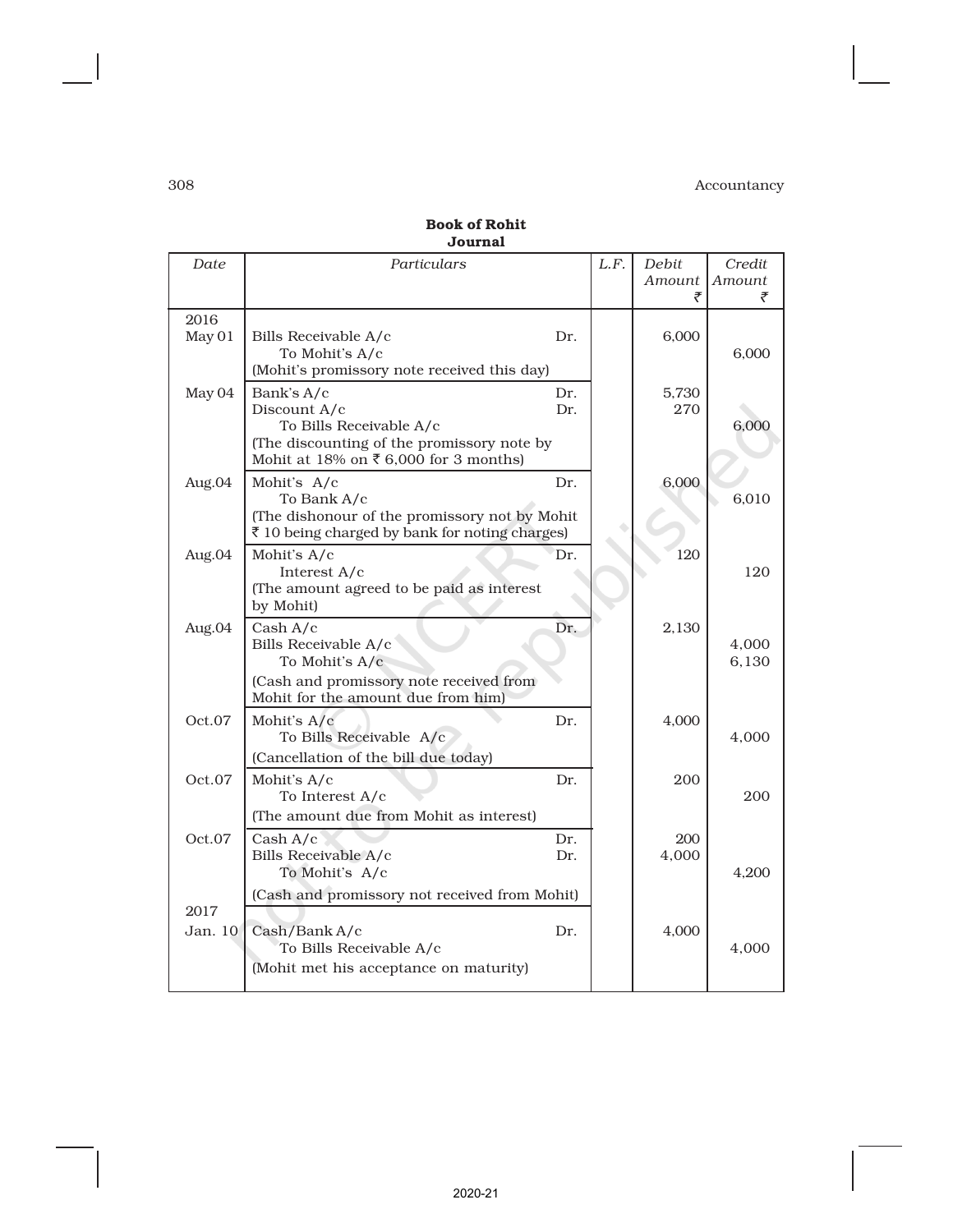# Test Your Understanding - II

 *Fill in the blanks:*

- (i) A bill of exchange is a \_\_\_\_\_\_\_\_\_\_\_\_\_\_\_\_\_\_\_\_\_\_\_\_\_\_\_\_\_\_\_\_\_\_\_instrument.
- (ii) A bill of exchange is drawn by the \_\_\_\_\_\_\_\_\_\_\_\_\_\_\_\_upon his\_\_\_\_\_\_\_\_\_\_\_.
- (iii) A promissory note is drawn by \_\_\_\_\_\_\_\_\_\_\_\_\_\_in favour of his\_\_\_\_\_\_\_\_\_\_.
- (iv) There are \_\_\_\_\_\_\_\_\_\_\_\_\_\_\_\_\_\_\_\_parties to a bill of exchange.
- (v) There are \_\_\_\_\_\_\_\_\_\_\_\_\_\_\_\_\_\_\_\_parties to a promissory note. (vi) Drawer and \_\_\_\_\_\_\_\_\_\_\_\_\_\_can not be the same parties in case of a bill of exchange.
- (vii) Bill of exchange in India languages is called
- (viii) \_\_\_\_\_\_\_\_\_\_days of grace are added in terms of the bill to calculate the date of its\_\_\_\_\_\_\_\_\_\_.

### *Key Terms Introduced in the Chapter*

- (a) Drawer
- (b) Drawee
- (c) Payee
- (d) Bill Receivable
- (e) Bill Payable
- (f) Drawing of a Bill
- (g) Acceptance of a Bill
- (h) Payment of a bill

### *Summary with Reference to Learning Objectives*

- *1. Bill of exchange as an Instrument :* A bill of exchange is a device by which the purchaser or debtor in a credit transaction is not required to make immediate payment but satisfies the seller or creditor by accepting in writing the liability to pay the amount due from him.
- *2. Meaning of bill of exchange and promissory note:* A bill of exchange is an acknowledgement of debt given by one person to another, incorporating all the terms and conditions of payments. A promissory note is an undertaking in writing given by the debtor to the creditor to pay the latter a certain sum of money in accordance with the conditions stated therein.
- *3. Difference between a bill and a note.*
	- (a) A bill is prepared by the creditor and accepted by the debtor; a note is prepared by the debtor.
	- (b) There are three parties to a bill; there are only two parties to a note.
	- (c) A bill requires acceptance to acquire financial status; a note in itself has financial status.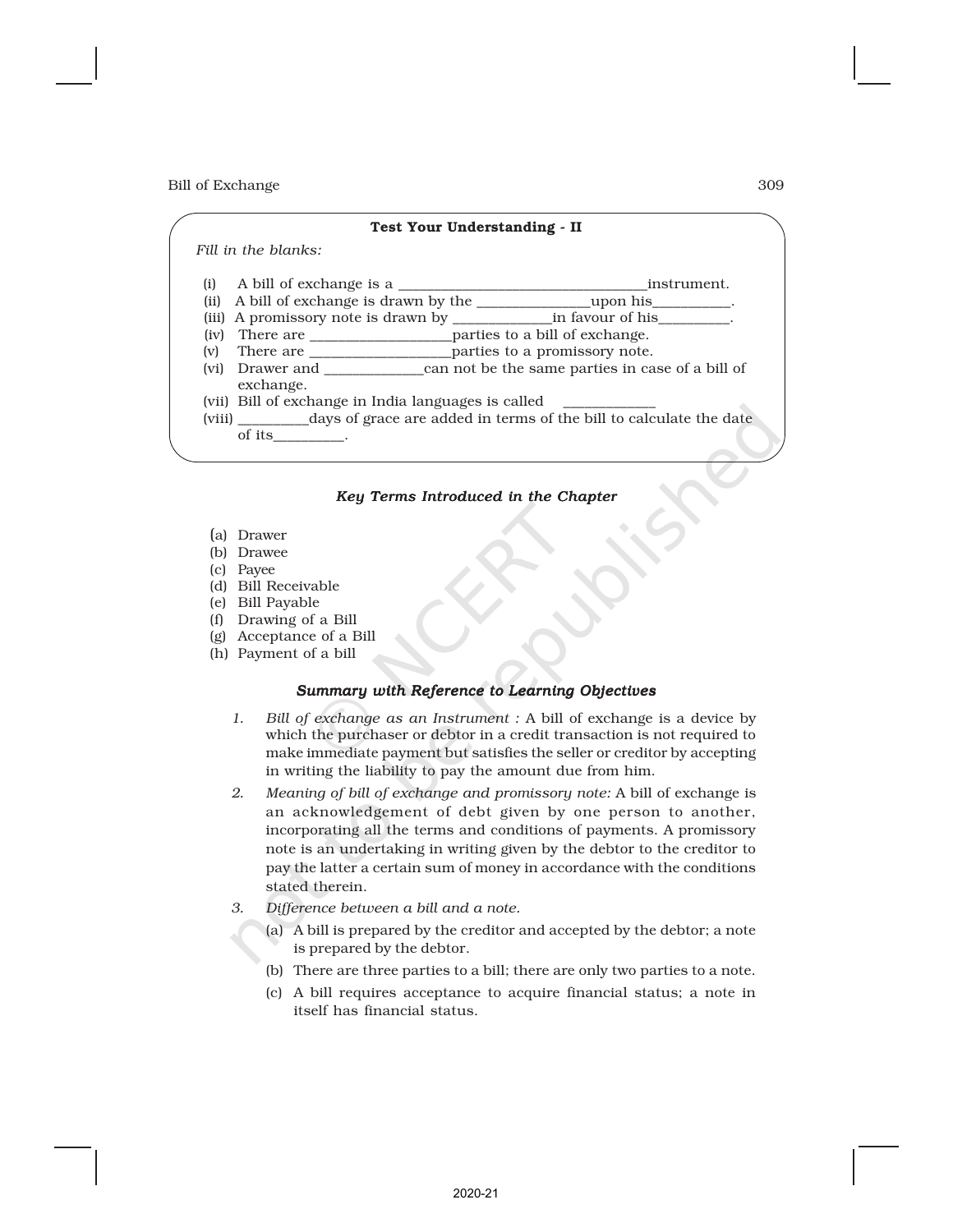*4. Featur and advantages of a bill :* A bill is a written unconditional order; it is signed by the creditor and accepted by the debtor; the amount of the bill is payable either on demand or at a fixed period.

#### *Questions for Practice*

#### *Short Answers*

- 1. Name any two types of commonly used negotiable instruments.
- 2. Write two points of distinction between bills of exchange and promissory note.
- 3. State any four essential features of bill of exchange.
- 4. State the three parties involved in a bill of exchange.
- 5. What is meant by maturity of a bill of exchange?
- 6. What is meant by dishonour of a bill of exchange?
- 7. Name the parties to a promissory note
- 8. What is meant by acceptance of a bill of exchange?
- 9. What is Noting of a bill of exchange.
- 10. What is meant by renewal of a bill of exchange?
- 11. Give the performa of a Bills Receivable Book.
- 12. Give the performa of a Bills Payable Book.
- 13. What is retirement of a bill of exchange?
- 14. Give the meaning of rebate.
- 15. Give the performa of a Bill of Exchange.

#### *Long Answers*

- 1. A bill of exchange must contain "an unconditional promise to pay" Do you agree with a statement?
- 2. Briefly explain the effects of dishonour and noting of a bill of exchange.
- 3. Explain briefly the procedure of calculating the date of maturity of a bill of exchange? Give example.
- 4. Distinguish between bill of exchange and promissory note.
- 5. Briefly explain the purpose and benefits of retiring a bill of exchange to the debtor and the creditor.
- 6. Explain briefly the purpose and advantages of maintaining of a Bills Receivable Book.
- 7. Briefly explain the benefits of maintaining a Bills Payable Book and state how is its posting is done in the ledger?

#### *Numerical Questions*

1. On Jan 01, 2016 Rao sold goods  $\text{\textdegree{10}}$ ,000 to Reddy. Half of the payment was made immediately and for the remaining half Rao drew a bill of exchange upon Reddy payable after 30 days. Reddy accepted the bill and returned it to Rao. On the due date Rao presented the bill to Reddy and received the payment.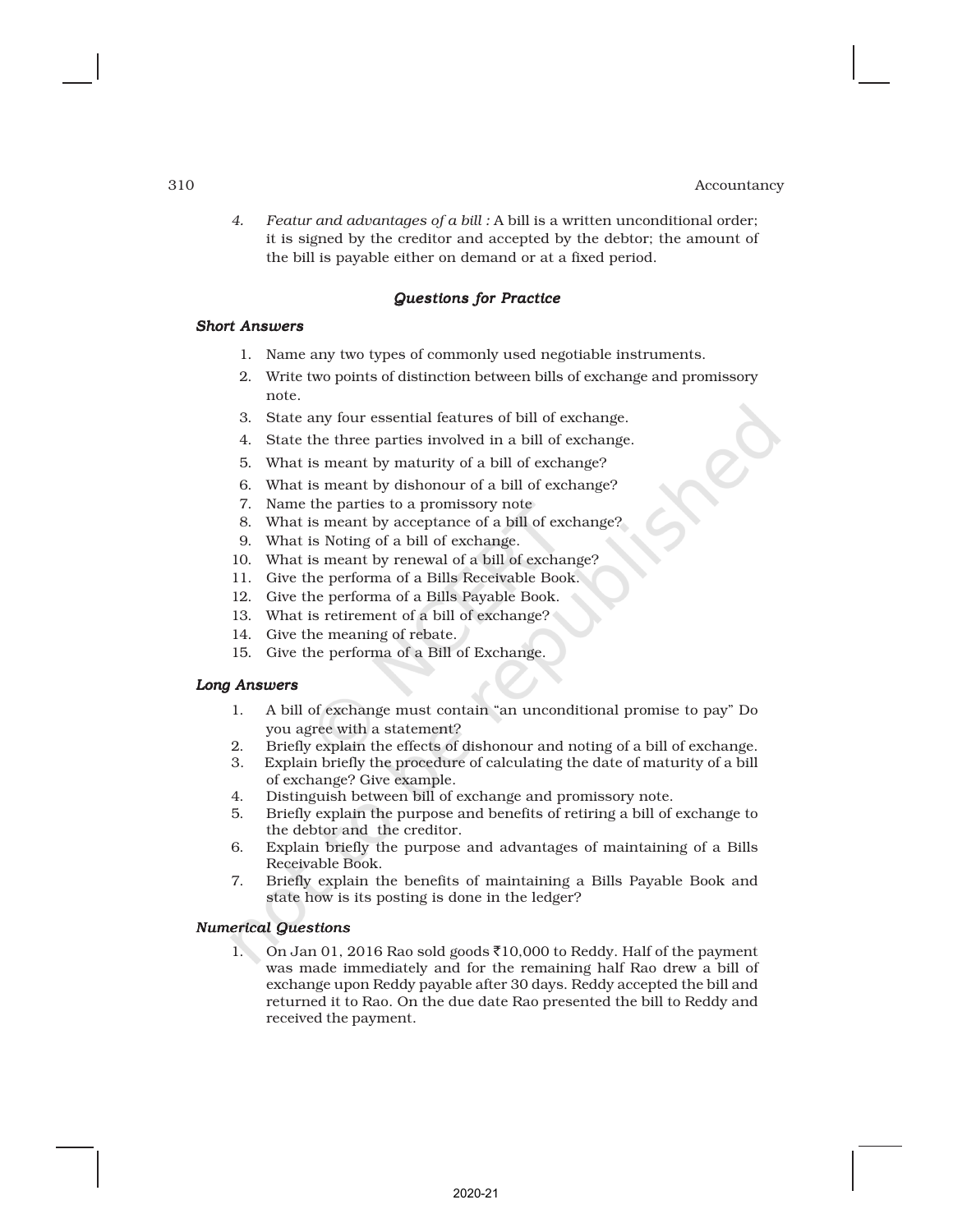Journalise the above transactions in the books Rao and prepare of Rao's account in the books of Reddy.

- 2. On Jan 01, 2016, Shankar purchased goods from Parvati for  $\bar{8}8,000$  and immediately drew a promissory note in favour of Parvati payable after 3 months. On the date of maturity of the promissory note, the Government of India declared holiday under the Negotiable Instrument Act 1881. Since, Parvati was unaware about the provision of the law regarding the date of maturity of the bill, she handed over the bill to her lawyer, who duly presented the bill and received the payment. The amount of the bill was handed over by the lawyer to Parvati immediately. Recore the necessary Journal entries in the books of Parvati and Shankar.
- 3. Vishal sold goods for  $\overline{57,000}$  to Manju on Jan 05, 2016 and drew upon her a bill of exchange payable after 2 months. Manju accepted Vishal's draft and handed over the same to Vishal after acceptance. Vishal immediately discounted the bill with his bank@12% p.a. On the due date Manju met her acceptance.

Journalise the above transactions in the books of Vishal and Manju.

4. On Feb 01, 2016, John purchased goods for  $\bar{\tau}15,000$  from Jimmi. He immediately made a payment of  $\bar{5}5,000$  by cheque and for the balance accepted the bill of exchange drawn upon him by Jimmi. The bill of exchange was payable after 40 days. Five days before the maturity of the bill, Jimmi sent the same to his bank for collection. The bank duly presented the bill to John on the due date who met the bill. The bank informed the same to Jimmi.

Prepare John's account in the books of Jimmi and Jimmi account in the books of John.

- 5. On Jan 15, 2015, Kartar Sold goods for  $\text{\textdegree}30,000$  to Bhagwan and drew upon him three bills of exchanges of  $\bar{x}$ 10,000 each payable after one month, two month, and three months respectively. The first bill was retained by Kartar till its maturity. The second bill was endorsed by him in favour of his creditor Ratna and the third bill was discounted by him immediately @ 6% p.a. All the bills were met by Bhagwan. Journalise the above transactions in the books of Kartar and Bhagwan. Also prepare ledger accounts in books of Kartar and Bhagwan.
- 6. On Jan. 01, 2016 Arun sold goods for  $\overline{30,000}$  to Sunil. 50% of the payment was made immediately by Sunil on which Arun allowed a cash discount of 2%. For the balance Sunil drew a promissory note in favour of Arun payable after 20 days. Since, the date of maturity of bill was a public holiday, Arun presented the bill on a day, as per the provisions of Negotiable Instrument Act which was met by Sunil. State the date on which the bill was presented by Arun for payment and Jounalise the above transactions in the books of Arun and Sunil.
- 7. Darshan sold goods for  $\bar{\tau}$  40,000 to Varun on 8.1.2016 and drew upon him a bill of exchange payable after two months. Varun accepted the bill and returned the same to Darshan. On the due date the bill was met by Varun. Record the necessary Journal entries in the books of Darshan and Varun in the following circumstances.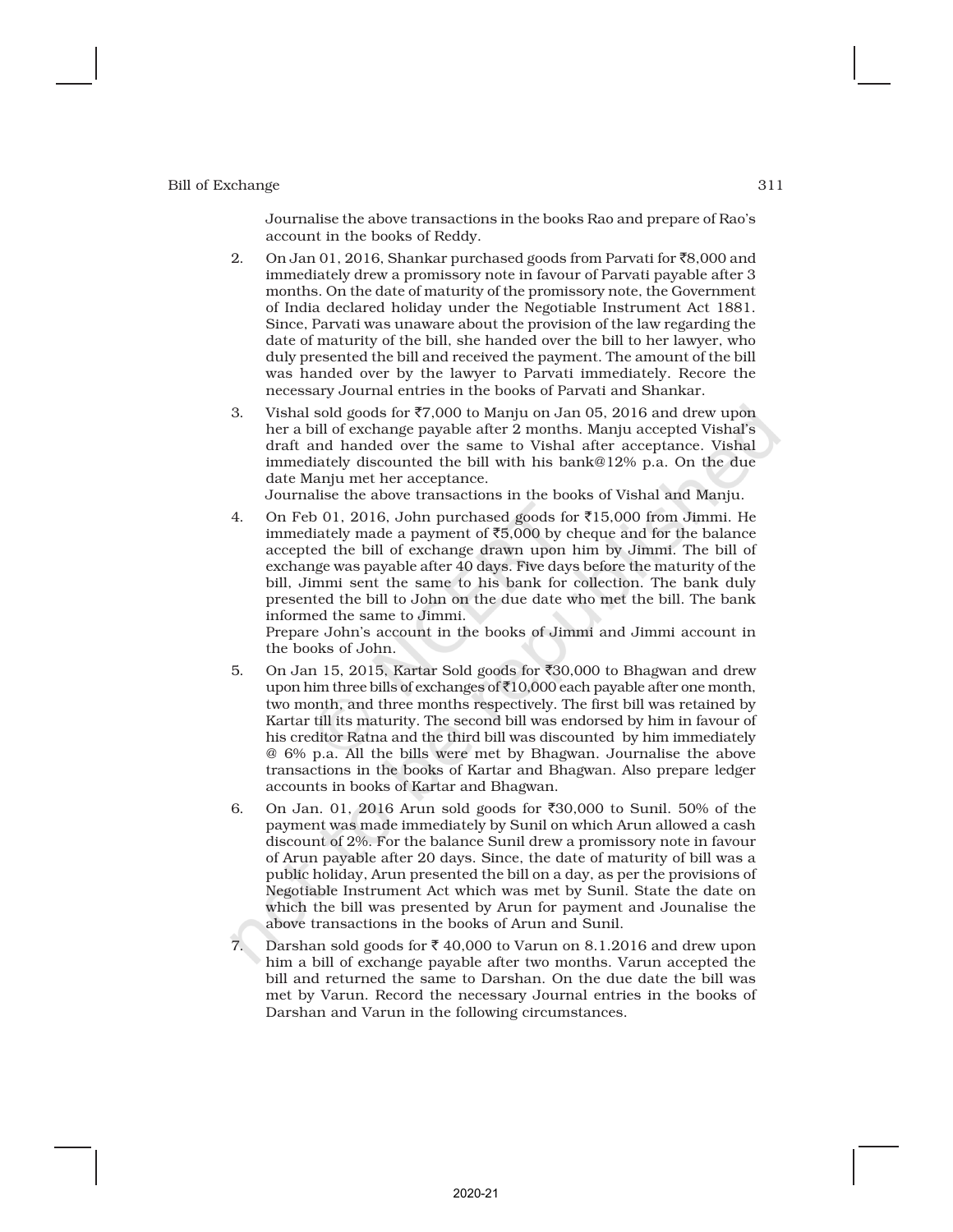- When the bill was retained by Darshan till the date of its maturity.
- When Darshan immediately discounted the bill @ 6% p.a. with his bank.
- When the bill was endorsed immediately by Darshan in favour of his creditor Suresh.
- When three days before its maturity, the bill was sent by Darshan to his bank for collection.
- 8. Bansal Traders allow a trade discount of 10% on the list price of the goods purchased from them. Mohan traders, who runs a retail shop made the following purchases from Bansal Traders.

| Date          | Amount |
|---------------|--------|
|               | (3)    |
| Dec. 21, 2016 | 1.000  |
| Dec. 26, 2016 | 1.200  |
| Dec. 18. 2016 | 2.000  |
| Dec. 31. 2016 | 5.000  |
|               |        |

For all the purchases Mohan Traders drew promissory note in favour of Bansal Traders payable after 30 days. The promissory note for the sale of Dec. 21, 2016 was retained by Bansal Traders with them till the date of its maturity. The promissory note drawn on 26.12.2016 was discounted by Bansal Traders from their bank at 12% p.a. The promissory note drawn on Dec. 28, 2016 was endorsed by Bansal Traders in favour of their creditor Dream Soaps in full settlement of a purchase amounting to ₹1,900. On 25.1.2017 Bansal Traders sent the promissory note drawn on Dec. 31, 2016 to their bank for collection. All the promissory notes were met by Mohan Traders. Record the necessary journal entries for the above transactions in the books of Bansal Traders and Mohan Traders and prepare Mohan Traders account in the books of Bansal Traders and Bansal Traders account in the books of Mohan Traders.

9. Narayanan purchased goods for  $z$ 25,000 from Ravinderan on Feb. 01, 2016. Ravinderan drew upon Narayanan a bill of exchange for the same amount payable after 30 days. On the due date Narayanan dishonoured his acceptance.

Record the necessary journal entries in the books of Ravinderan and Narayanan in following cases:

- When the bill was retained by Ravinderan with him till the date of its maturity.
- When the bill was discounted by Ravinderan immediately with his bank @ 6% p.a.
- When the bill was endorsed to his creditor Ganeshan.
- When the bill was sent by Ravinderan to his bank for collection a few days before it maturity.
- 10. Ravi sold goods for  $\text{\textoverline{440}}$ ,000 to Sudershan on Feb 13, 2016. He drew four bills of exchange upon Sudershan. The first bill was for  $\overline{5,000}$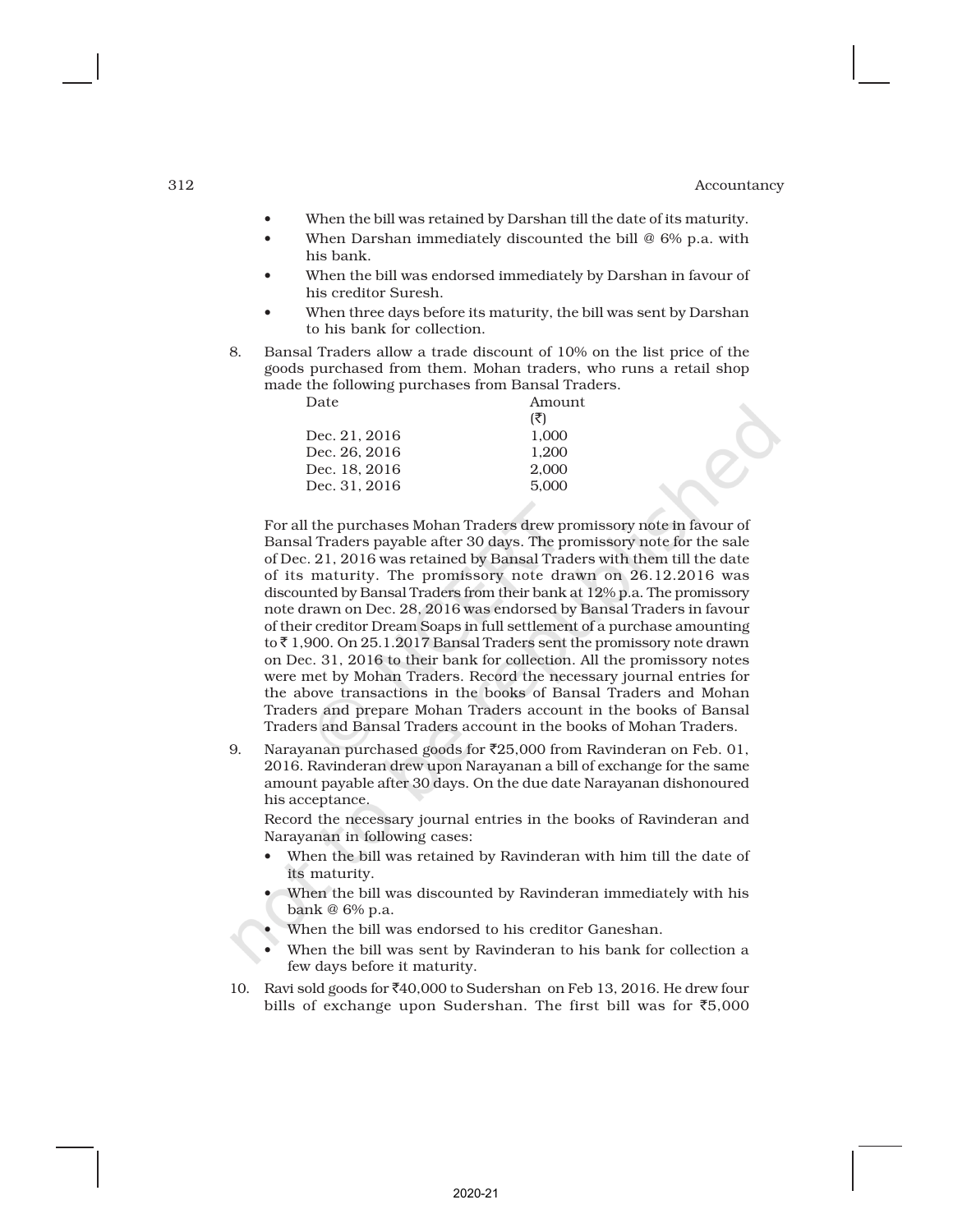payable after one month. The second bill was for  $\bar{\bar{\tau}}$ 10,000 payable after 40 days; the third bill was for  $\bar{x}$ 12,000 payable after three months and fourth bill was for the balance amount payable after 19 days. Sudershan accepted all the bills and returned the same to Ravi. Ravi discounted the first bill with his bank at 6% p.a. He endorsed the second bill to his creditor Mustaq for the full settlement of a debt of  $\bar{\tau}$ 10,200. The third bill was kept by Ravi with him till the date of maturity. Five days before the maturity of the fourth bill, Ravi sent the bill to his bank for collection. All the four bills were dishounoured by Sudarshan on maturity. Sudershan settled Ravi's claim in cash three days after the dishonour of each bill along with interest @ 12% p.a. for the terms of the bills.

You are requested to record the necessary journal entries in the books to Ravi, Sudershan, Mustaq and bank for the above transaction. Also prepare Sudershan's account and Mustaq's account in the books of Ravi.

- 11. On Jan 01, 2016 Neha sold goods for  $\overline{20,000}$  to Muskan and drew upon her a bill of exchange payable after two months. One month before the maturity of the bill Muskan approached Neha to accept the payment against the bill at a rebate @ 12% p.a. Neha agreed to the request of Muskan and Muskan retired the bill under the agreed rate of rebate. Journalise the above transaction in the books of Neha and Muskan.
- 12. On Jan 15, 2016 Raghu sold goods worth  $\bar{\tau}$  35,000 to Devendra and drew upto the latter three bills of exchanges. The first bill was for  $\overline{5}5,000$ payable after one month, the second bill was for  $\bar{\mathfrak{c}}20,000$  payable after three months and third bill for balance amount for 4 months. Raghu endorsed the first bill in favour of his creditor Dewan in full settlement of a debt of  $\texttt{\{5,200.}}$  The second bill was discounted by Raghu @ 6 % p.a. and the third bill was retained by Raghu till the date of maturity. Devendra dishonoured the bill on maturity and the bank paid  $\bar{\tau}$  30 as noting charges. Four days before the maturity of the third bill Raghu, sent the same for collection to his bank. The third bill was also dishonored by Devendra and the bank paid  $\bar{\mathfrak{Z}}200$  as noting charges. Five days after the dishonour of the bill Devendra paid the entire amount due to Raghu along with interest  $\bar{\tau}1,000$  for this purpose Devendra obtained a short term loan from his bank.

You are requested to record the necessary journal entries in the books of Raghu Devendra and Dewan and also prepare Devendra's account in Raghu's books and Raghu's account in Devendra's account.

13. Viaml purchased goods ₹25,000 from Kamal on Jan 15, 2016 and accepted a bill of exchange drawn upon him by Kamal payable after two months. On the date of the maturity the bill was duly presented for payment. Vimal dishonoured the bill.

record the necessary journal entries in the books of Kamal and Vimal when.

- The bill was retained by Kamal till the date of its maturity.
- The bill was immediately discounted by Kamal with his bank @ 6% p.a.
- The bill was endorsed by Kamal in favour of his creditor Sharad.
- Five days before its maturity the bill was sent by Kamal to his bank for collection.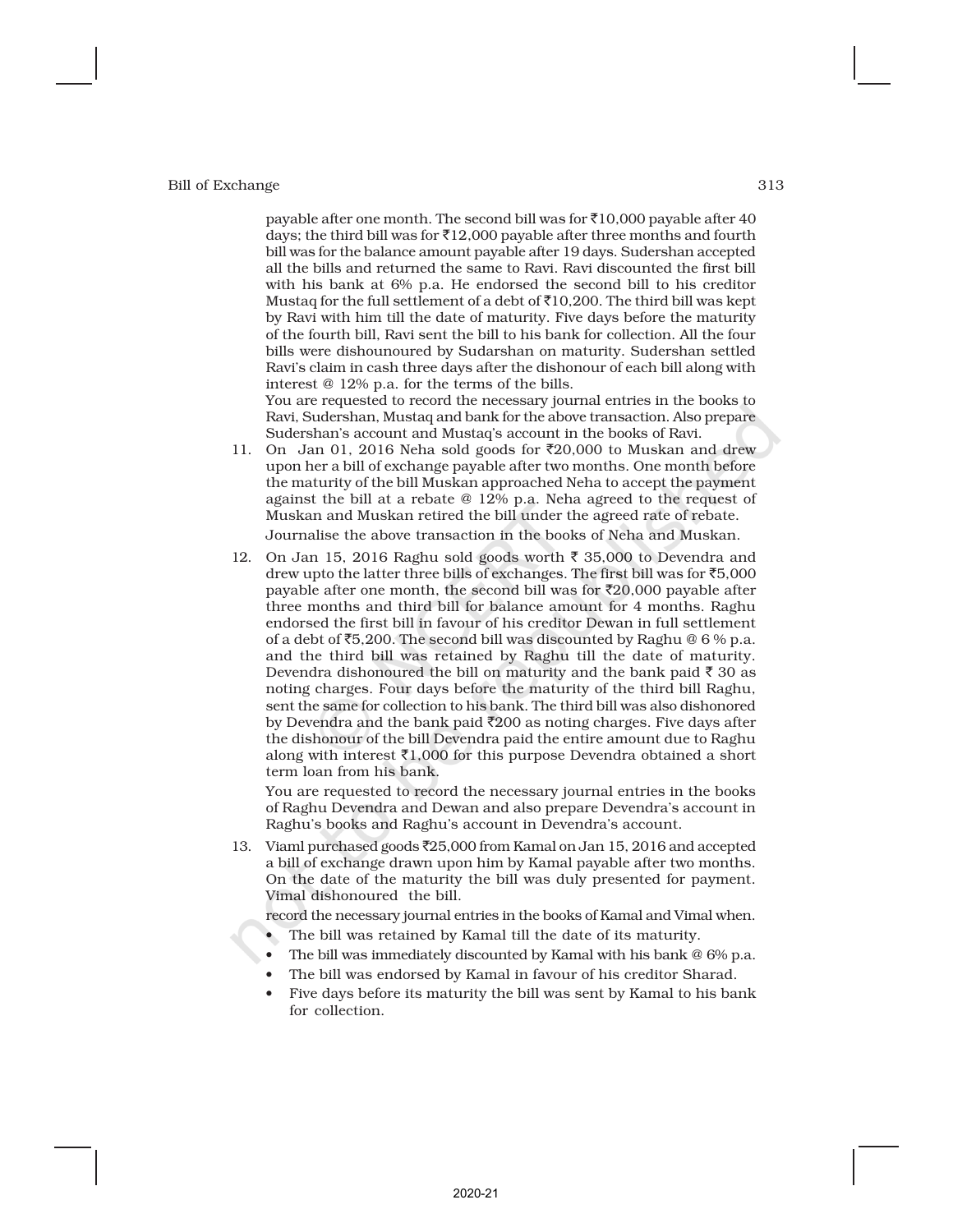14. Abdulla sold goods to Tahir on Jan 17, 2017 for ₹18,000. He drew a bill of exchange for the same amount on Tahir for 45 days. On the same date Tahir accepted the bill and returned it to Abdulla. On the due date Abdulla presented the bill to Tahir which was dishonoured. Abdulla paid  $\bar{z}40$  as noting charges. Five days after the dishonour of his acceptance Tahir settled his debt by making a payment of  $\bar{z}18,700$ including interest and noting charges.

Record the necessary journal entries in the books of Abdulla and Tahir. Also prepare Tahir's account in the books of Abdulla and Abdulla's account in the books of Tahir.

15. Asha sold goods worth ₹19,000 to Nisha on March 02, 2017. ₹4,000 were paid by Nisha immediately and for the balance she accepted a bill of exchange drawn upon her by Asha payable after three months. Asha discounted the bill immediately with her bank. On the due date Nisha dishonoured the bill and the bank paid  $\overline{3}0$  as noting charges. Record the necessary journal entries in the books of Asha and Nisha.

16. On Feb. 02, 2017, Verma purchased from Sharma goods for  $\overline{517,500}$ . Verma paid  $\bar{z}$ 2,500 immediately and for the balance gave a promissory note to Sharma payable after 60 days. Sharma immediately endorsed the promissory note in favour of his creditor.

Gupta for the full settlement of a debt of  $\bar{5}15,400$ . On the due date of the bill Gupta presented the bill to Verma which the latter dishonoured and Gupta paid  $\overline{5,000}$  noting charges. On the same date Gupta informed Sharma about the dishonour of the bill. Sharma settled his debt to Gupta by cheque for  $\bar{\bar{\tau}}$ 15,500 which includes noting charges and interest. Verma settled Sharma's claim by cheque for the same amount.

Record the necessary journal entries is the books of Sharma, Gupta and Verma for the above transaction and prepare Verma's and Gupta's accounts in the books of Sharma. Sharma's account in the books of Verma. And also Sharma's account in the books of Gupta.

17. Lilly sold goods to Methew on 1.3.2017 for  $\bar{2}12,000$  and drew upon Methew a bill of exchange for the same amount payable after two months. Lilly immediately discounted the bill with her bank at 9% p.a. The maturity date of the bill was a non business day (holiday), therefore, Lilly had to present the bill as per the provisions of the Indian Instruments Act.1881. The bill was dishonoured by Methew and Lilly paid  $\bar{z}45$  as noting charges. Methew settled the claim of Lilly five days after the disonour of the bill by a cheque, whch includes interest @ 12% for the term of the bill.

Journalise the above transactions in the books of Lilly and Methew and prepare Mathew's account in the books of Lilly and Lilly's account in the books of Mathew.

18. Kapil purchased goods for ₹21,000 from Gaurav on 1.2.2017 and accepted a bill of exchange drawn by Gaurav for the same amount. The bill was payable after one month. On 25.2.2017 Gaurav sent the bill to his bank for collection. The bill was duly presented by the bank. Kapil dishonoured the bill and the bank paid  $\overline{3}100$  as noting charges.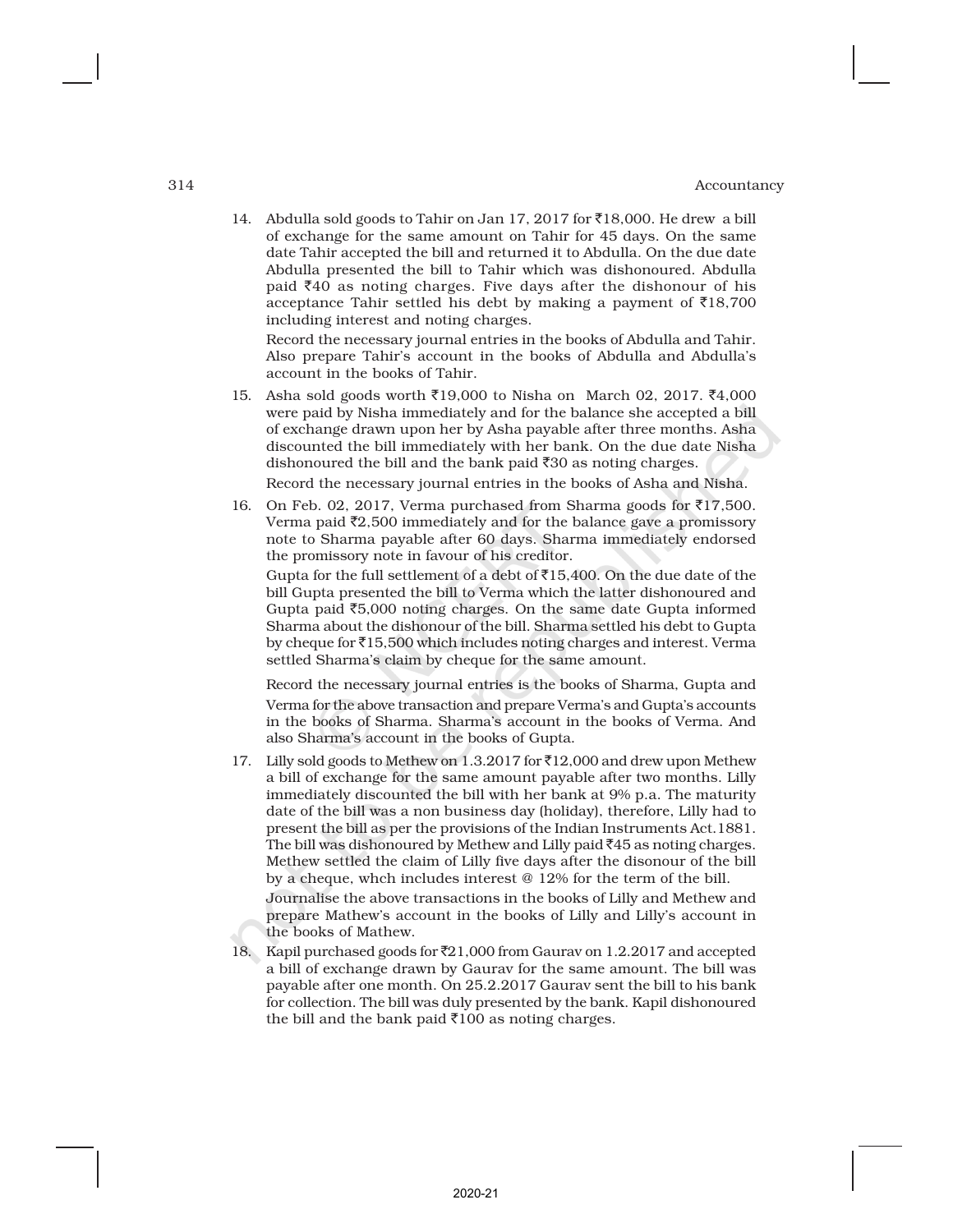Record the necessary journal entries for the above transactions in the books of Kapil and Gourav.

19. On Feb. 14, 2017 Rashmi sold good ₹7,500 to Alka. Alka paid ₹500 in cash and for the bank balance accepted a bill of exchange drawn upon her by Rashmi payable after two months. On Apr.10, 2017 Alka approached Rashmi to cancel the bill since she was short of funds. She further requested Rashmi to accept  $\bar{\mathfrak{Z}}2,000$  in cash and draw a new bill for the balance including interest `500. Rashmi accepted Alka's request and drew a new bill for the amount due payable after 2 months. The bill was accepted by Alka. The new bill was duly met by Alka on maturity.

Record the necessary journal entries in the books of Rashmi and Alka and prepared Alka's account in the books of Rashmi's and Rashmi's account in the books of Alka's

- 20. Nikhil sold goods for  $\overline{23,000}$  to Akhil on Dec. 01, 2017. He drew upon Akhil a bill of exchange for the same amount payable after 2 months. Akhil accepted the bill and sent it back to Nikhil. Nikhil discounted the bill immediately with his bank @12 p.a. On the due date Akhil dishonoured the bill of exchange and the bank paid  $\bar{\bar{\mathfrak{c}}}$  100 as noting charges. Akhil requested Nikhil to draw a new bill upon him with interest @10% p.a. which he agreed. The new bill was payable after two months. A week before the maturity of the second bill Akhil requested Nikhil to cancel the second bill. He further requested to accept  $\bar{\tau}10,000$  in cash immediately and drew a third bill upon him including interest of  $\overline{500}$ . Nikhil agreed to Akhil's request. The third bill was payable after one month. Akhil met the third bill on its maturity. record the necessary journal entries in the books of Nikhil and Akhil and also prepare Akhil's account in the books of Nikhil and Nikhil's account in the books of Akhil.
- 21. On Jan 01, 2017 Vibha sold goods worth  $\bar{\mathfrak{e}}$ 18,000 to Sudha and drew upon the latter a bill of exchange for the same amount payable after two months. Sudha accepted Vibha's draft and returned the same to Vibha after acceptance. Vibha endorsed the bill immediately in favour of her creditor Geeta. Five days before the maturity of the bill Sudha requested Vibha to cancel the bill since she was short of funds. She further requested to draw a new bill upon her including interest of  $\bar{\tau}200$ . Vibha accepted Sudha's request. Vibha took the bill from Geeta by making the payment to her in cash and cancelled the same. Then she drew a new bill upon Sudha as agreed. The new bill was payable after one month. The new bill was duly met by Sudha on maturity. Record the necessary journal entries in the books of Vibha.
- 22. Following was the position of debtor and creditor of Gautam as on 1.1.2017.

| Debtors | Creditors |
|---------|-----------|
|         |           |
| 5.000   |           |
| 8.000   | -         |
| 13.500  |           |
| 14.000  |           |
|         |           |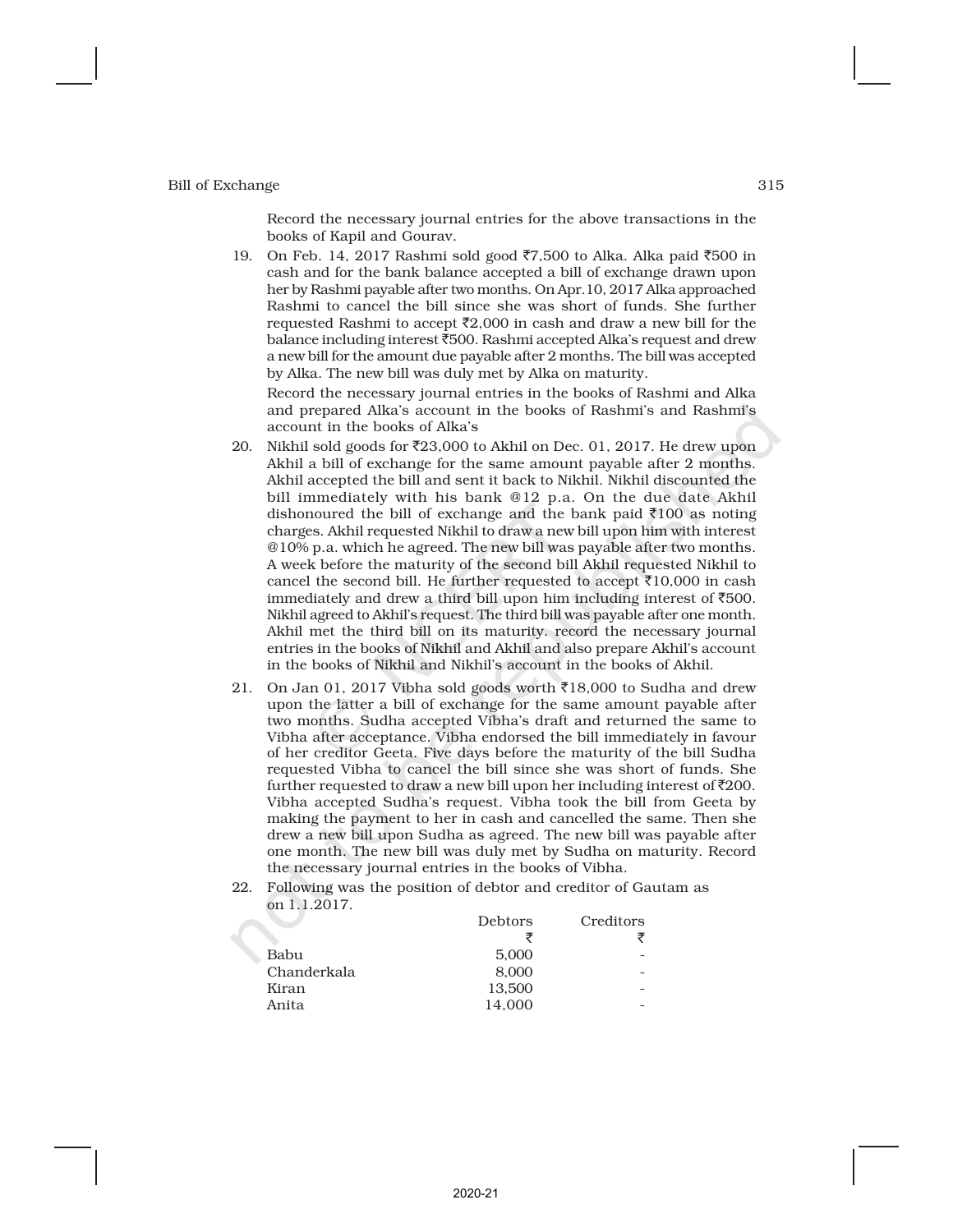|     | Anju                                                                                                                                                                                                                                                                                                                               |  | 5.000  |  |  |  |  |
|-----|------------------------------------------------------------------------------------------------------------------------------------------------------------------------------------------------------------------------------------------------------------------------------------------------------------------------------------|--|--------|--|--|--|--|
|     | Sheiba                                                                                                                                                                                                                                                                                                                             |  | 12,000 |  |  |  |  |
|     | Manju                                                                                                                                                                                                                                                                                                                              |  | 6.000  |  |  |  |  |
|     | The following transactions took place in the month of Jan 2017:<br>Jan <sub>2</sub>                                                                                                                                                                                                                                                |  |        |  |  |  |  |
|     | Drew on Babu at two months after date at full settlement for $\bar{\xi}4,800$ .<br>Babu accepted the bill and returned it on 5.1.2017.                                                                                                                                                                                             |  |        |  |  |  |  |
|     | Jan.04                                                                                                                                                                                                                                                                                                                             |  |        |  |  |  |  |
|     | Babu's bill discounted for $\bar{c}4,750$ .                                                                                                                                                                                                                                                                                        |  |        |  |  |  |  |
|     | Jan.08                                                                                                                                                                                                                                                                                                                             |  |        |  |  |  |  |
|     | Chanderkala sent a promissory note for $\bar{\xi}8,000$ payable three months<br>after date.                                                                                                                                                                                                                                        |  |        |  |  |  |  |
|     | Jan.10                                                                                                                                                                                                                                                                                                                             |  |        |  |  |  |  |
|     | Promissory note received from Chanderkala discounted for $\overline{z}$ 7,900.                                                                                                                                                                                                                                                     |  |        |  |  |  |  |
|     | Jan.12                                                                                                                                                                                                                                                                                                                             |  |        |  |  |  |  |
|     | Accepted Sheiba draft for the amount due payable two months after<br>date.                                                                                                                                                                                                                                                         |  |        |  |  |  |  |
|     | Jan.22                                                                                                                                                                                                                                                                                                                             |  |        |  |  |  |  |
|     | Anita sent his promissory note payable after two months.<br>Jan. 23                                                                                                                                                                                                                                                                |  |        |  |  |  |  |
|     | Anita's promissory note endorsed in favour of Manju.<br>Jan. 25                                                                                                                                                                                                                                                                    |  |        |  |  |  |  |
|     | Accepted Anju's draft payable after three months.                                                                                                                                                                                                                                                                                  |  |        |  |  |  |  |
|     | Jan. 29                                                                                                                                                                                                                                                                                                                            |  |        |  |  |  |  |
|     | Kiran sent $\bar{\tau}2,000$ in cash and a promissory note for the balance payable<br>after three months.                                                                                                                                                                                                                          |  |        |  |  |  |  |
|     | Record the above transactions in the proper subsidiary books.                                                                                                                                                                                                                                                                      |  |        |  |  |  |  |
| 23. | On Jan. 01, 2017 Harsh accepted a months bill for ₹ 10,000 drawn on<br>him by tanu for latter's benefit. Tanu discounted the bill on same<br>day $@ 8\%$ p.a On the due date tanu sent a cheque to Harsh for honour<br>the bill. Harsh duly honoured his acceptance.<br>Record the journal entries in the Books of Tanu and Harsh. |  |        |  |  |  |  |
|     |                                                                                                                                                                                                                                                                                                                                    |  |        |  |  |  |  |

## *Checklist to test Your Understanding*

*Test your understanding-I*

| (i)<br>(vi)                                                      | False (ii)<br>False (vii) | True<br>True | (iii)<br>(viii)                       | False<br>False | (iv)<br>(ix) | False (v)<br>False (x)           |  | True<br>False |
|------------------------------------------------------------------|---------------------------|--------------|---------------------------------------|----------------|--------------|----------------------------------|--|---------------|
| Test Your Understanding-II                                       |                           |              |                                       |                |              |                                  |  |               |
| (i) Negotiable, (ii) Drawer, Drawee<br>$(v)$ Two.<br>(vi) Drawee |                           |              | (iii) Debtor, Creditor<br>(vii) Hundi |                |              | (iv) Three<br>(viii) 3, Maturity |  |               |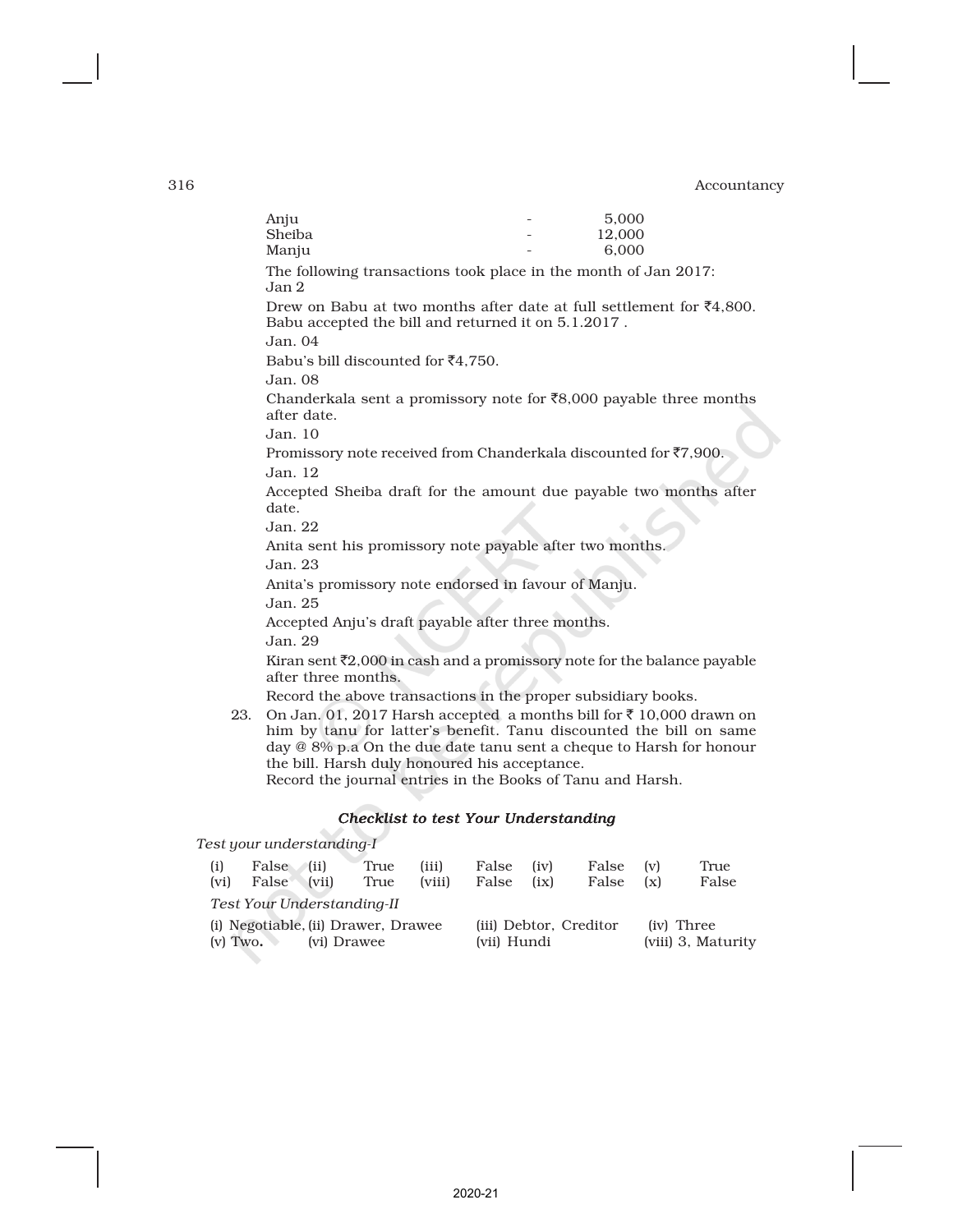